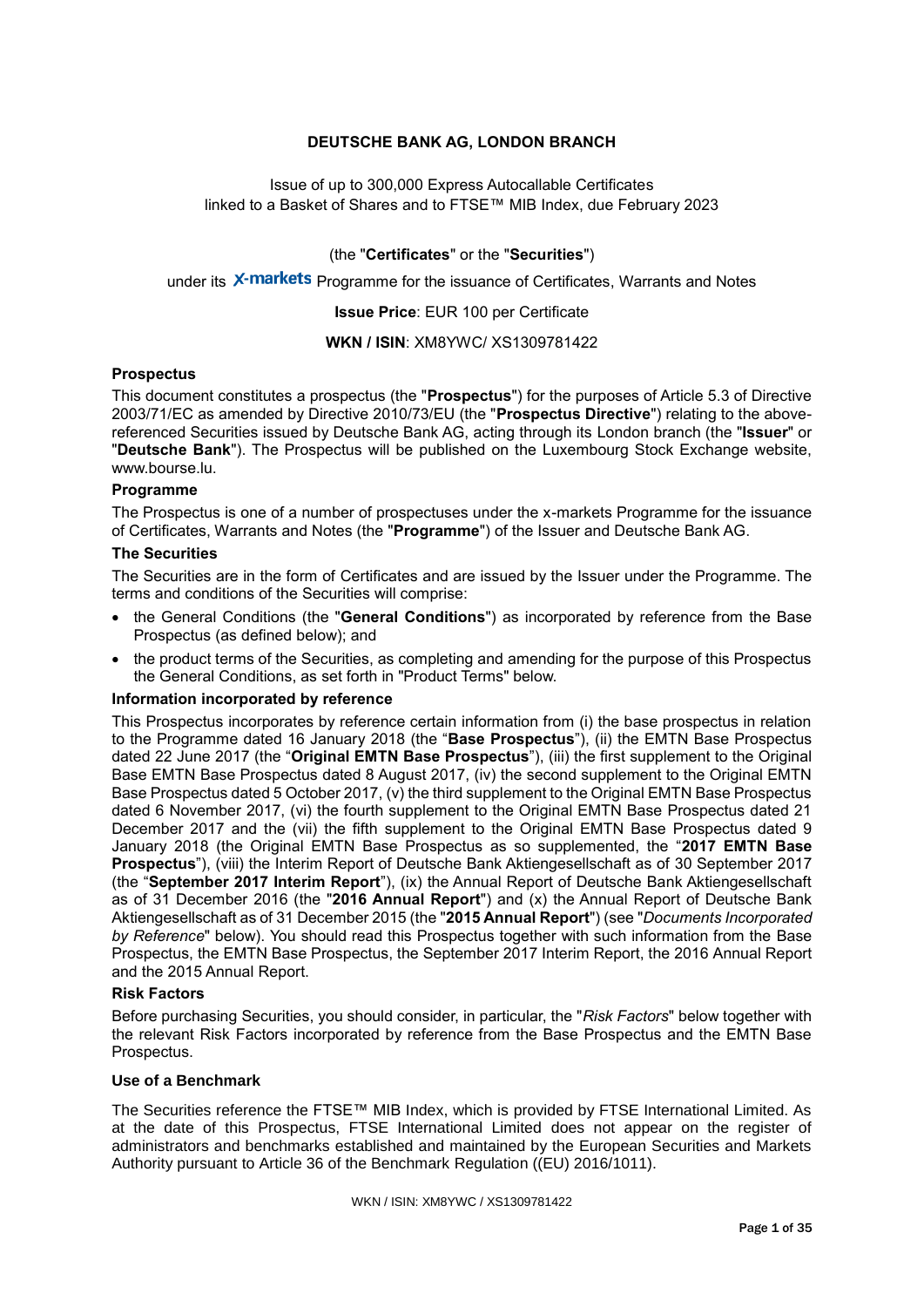General Note: The securities offered on the basis of this Prospectus relate to a benchmark within the meaning of the Benchmark Regulation (Regulation 2016/1011 – "**BMR**"). In such case, the issuer is subject to certain requirements as regards the use of this benchmark and related information obligations within the framework of this Prospectus. However, it can be assumed that the requirements of the BMR as regards the maintenance and use of this benchmark will not yet or not fully be applicable during a transitional period (until at least 1 January 2020). Moreover, also due to ongoing internal technical preparations, the issuer is likely to have limited or no information on such circumstances during the validity period of this Prospectus. Investors are therefore advised that this Prospectus may contain limited or no relevant information during this period.

According to Article 29(2) BMR, the Issuer is required to state in the Prospectus whether, for securities issued on its basis referencing a benchmark, the administrator of the respective benchmark is registered in the Register prescribed by the BMR. Due to the mentioned transitional period, the Issuer assumes that during the validity period of this Prospectus, the number of administrators registered in the Register will only increase relatively slowly.

The date of this Prospectus is 25 January 2018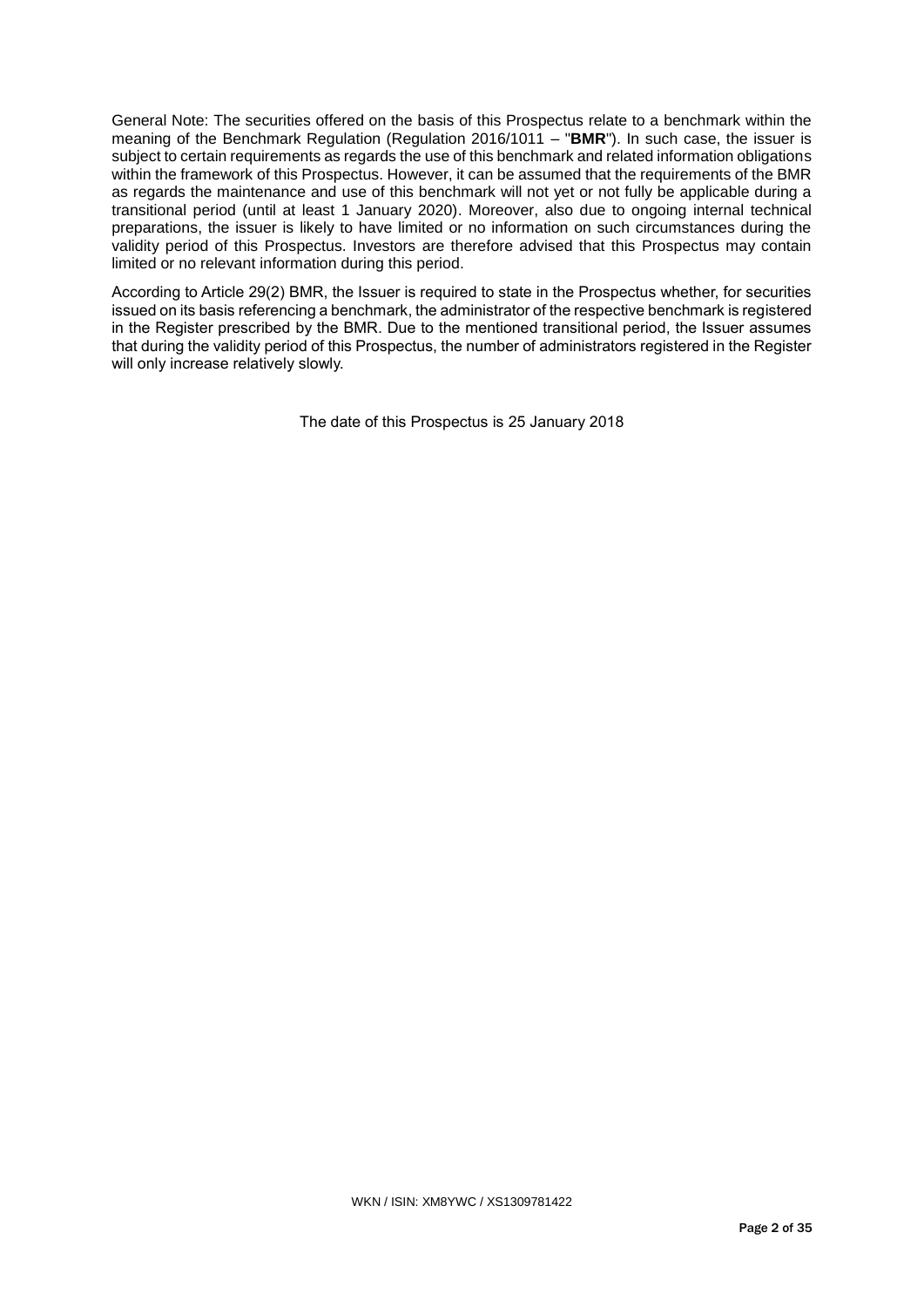# **TABLE OF CONTENTS**

| Page |
|------|
|      |
|      |
|      |
|      |
|      |
|      |
|      |
|      |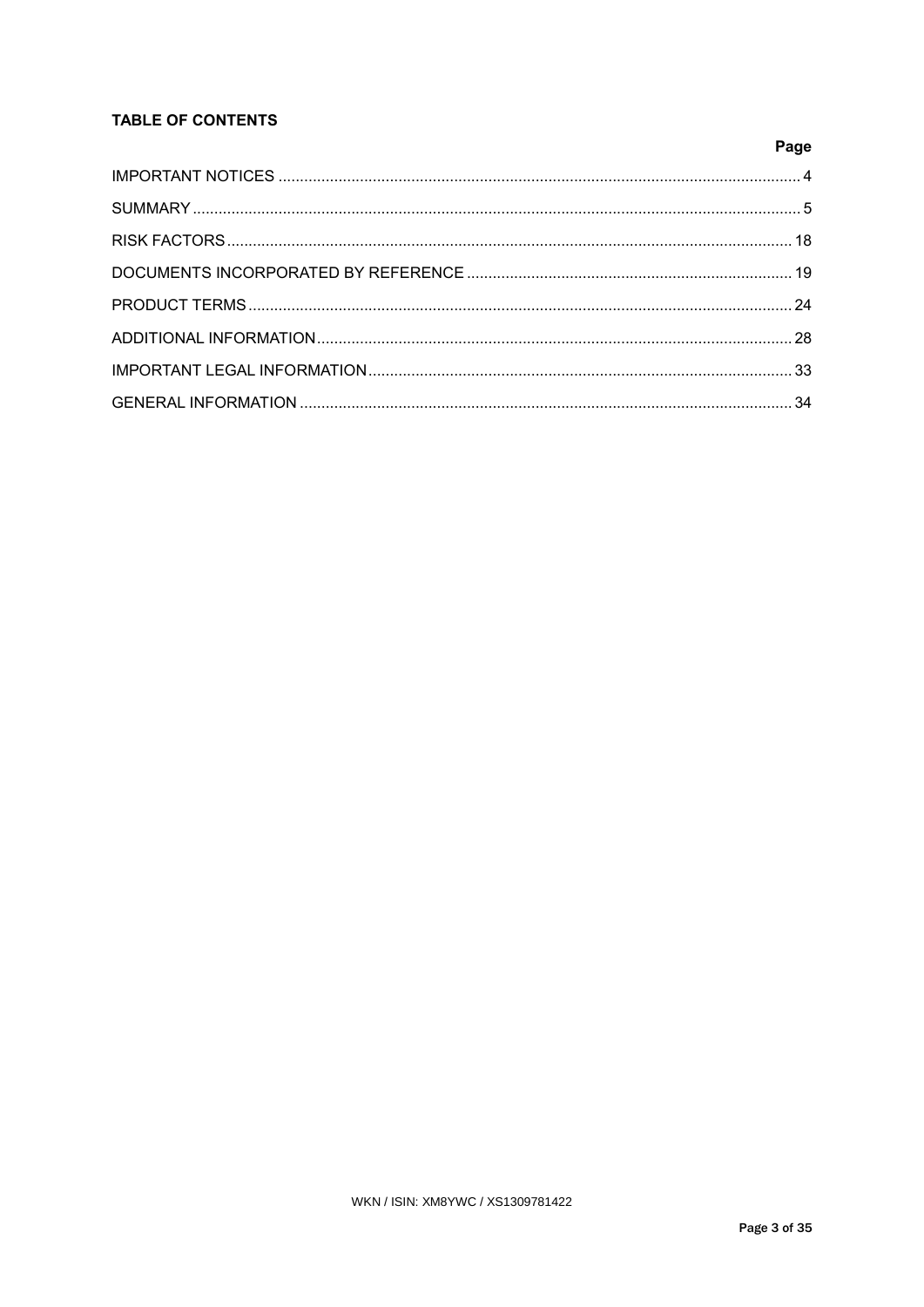# **IMPORTANT NOTICES**

**CSSF disclaimer**: This Prospectus has been approved by the *Commission de surveillance du secteur financier* (the "**CSSF**"), as competent authority under the Prospectus Directive. By approving this Prospectus the CSSF gives no undertaking as to the economic or financial opportuneness of the transaction or the quality and solvency of the Issuer in line with the provisions of Article 7 (7) of the Luxembourg law dated 10 July 2005 on prospectuses for securities.

**Listing and admission to trading**: Application has been made to the Luxembourg Stock Exchange for the Securities to be admitted to the Official List and trading on its regulated market. There can be no assurance that any such listing will be obtained, or if obtained, will be maintained. The regulated market of the Luxembourg Stock Exchange is a regulated market for the purposes of Directive 2014/65/EU (as amended, "**MIFID II**"). This Prospectus will constitute a prospectus for the purposes of the Prospectus Directive.

**No other information**: In connection with the issue and sale of the Securities, no person is authorised to give any information or to make any representation not contained in the Prospectus, and neither the Issuer nor the Dealer accepts responsibility for any information or representation so given that is not contained in the Prospectus.

**Restrictions on distribution**: The distribution of the Prospectus and the offering of the Securities in certain jurisdictions may be restricted by law. Persons into whose possession the Prospectus comes are required by the Issuer to inform themselves about, and to observe, such restrictions.

**Important U.S. notice**: The Securities have not been and will not be registered under the U.S. Securities Act of 1933 (the "**Securities Act**"). Subject to certain exemptions, the Securities may not be offered, sold or delivered within the United States of America or to, or for the account or benefit of, U.S. persons. A further description of the restrictions on offers and sales of the Securities in the United States or to U.S. persons is set forth in the section entitled "General Selling and Transfer Restrictions" of the Base Prospectus (as defined below), which is incorporated by reference into this document.

**Information only as at the date hereof**: The delivery of this document at any time does not imply that any information contained herein is correct at any time subsequent to the date hereof.

**No rating**: The Securities have not been rated.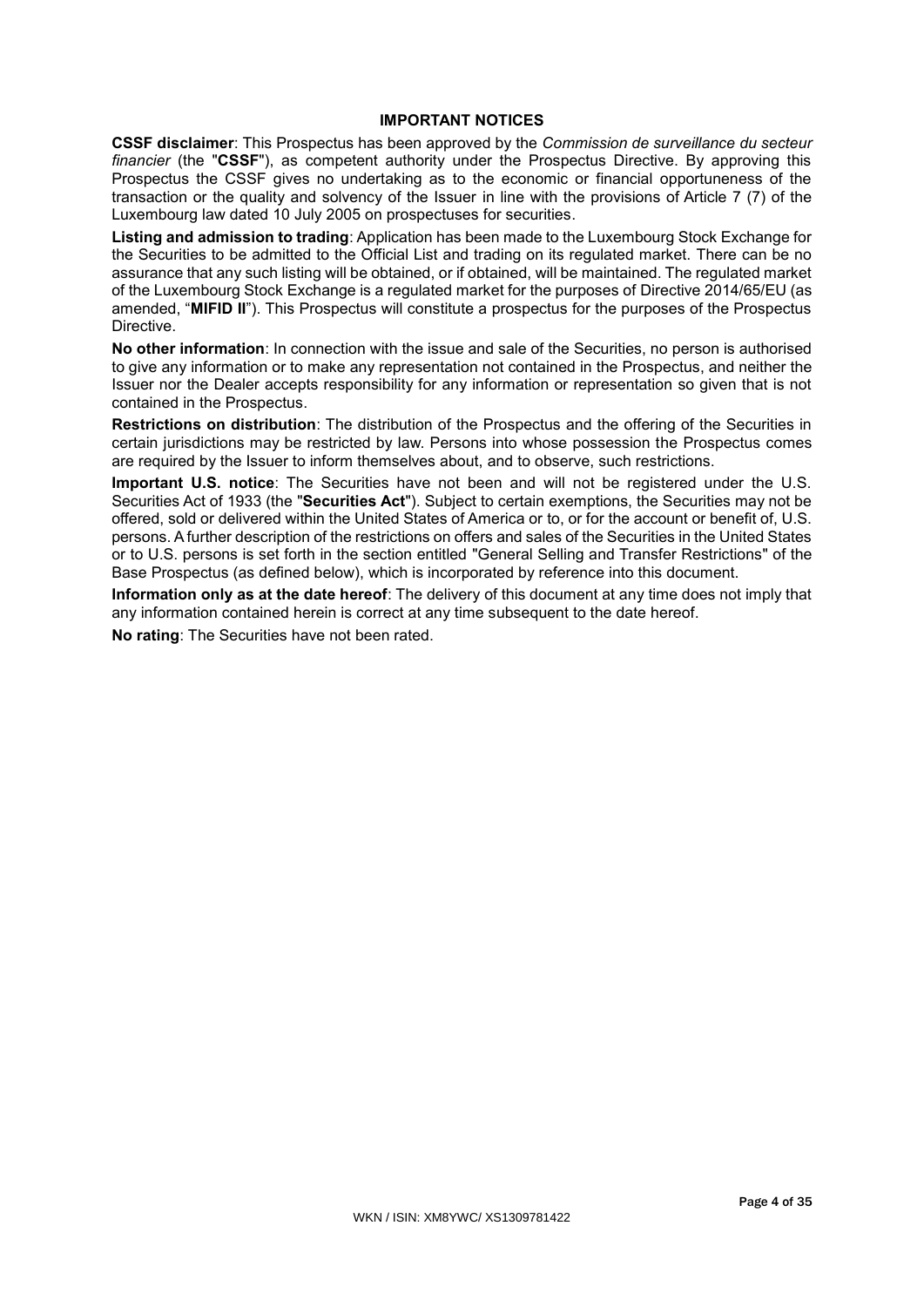# **SUMMARY**

*Summaries are made up of disclosure requirements known as "Elements". These Elements are numbered in Sections A – E (A.1 – E.7).*

*This summary contains all the Elements required to be included in a summary for this type of securities and issuer. Because some Elements are not required to be addressed, there may be gaps in the numbering sequence of Elements.* 

*Even though an Element may be required to be inserted in the summary because of the type of securities and issuer, it is possible that no relevant information can be given regarding the Element. In this case a short description of the Element is included in the summary with the mention of "not applicable".*

| <b>Element</b> |                                      | Section A – Introduction and warnings                                                                                                                                                                                                                                                                                                                                                                                                      |  |  |
|----------------|--------------------------------------|--------------------------------------------------------------------------------------------------------------------------------------------------------------------------------------------------------------------------------------------------------------------------------------------------------------------------------------------------------------------------------------------------------------------------------------------|--|--|
| A.1            | Warning:                             | Warning that:                                                                                                                                                                                                                                                                                                                                                                                                                              |  |  |
|                |                                      | this Summary should be read as an introduction to the Prospectus;                                                                                                                                                                                                                                                                                                                                                                          |  |  |
|                |                                      | any decision to invest in the Securities should be based on consideration of the<br>Prospectus as a whole by the investor;                                                                                                                                                                                                                                                                                                                 |  |  |
|                |                                      | where a claim relating to the information contained in the Prospectus is brought<br>before a court, the plaintiff investor might, under the national legislation of the EU<br>member states, have to bear the costs of translating the Prospectus, before the legal<br>proceedings are initiated; and                                                                                                                                      |  |  |
|                |                                      | civil liability attaches only to those persons who have tabled this Summary including<br>any translation thereof, but only if this Summary is misleading, inaccurate or<br>inconsistent when read together with the other parts of the Prospectus or it does not<br>provide, when read together with the other parts of the Prospectus, key information<br>in order to aid investors when considering whether to invest in the Securities. |  |  |
| A.2            | Consent to use of<br>the Prospectus: | The Issuer consents to the use of the Prospectus for subsequent resale or final<br>$\bullet$<br>placement of the Securities by the following financial intermediaries (individual<br>consent): Deutsche Bank S.p.A. of Piazza del Calendario 3, 20126, Milan, Italy, and<br>Finanza e Futuro Banca S.p.A. of Piazza del Calendario 1, 20126 Milan, Italy.                                                                                  |  |  |
|                |                                      | The subsequent resale or final placement of Securities by financial intermediaries<br>can be made from, and including, 26 January 2018 to, and including, 26 February<br>2018 (the "Subscription Period") as long as the Prospectus is valid in accordance<br>with Article 9 of the Prospectus Directive.                                                                                                                                  |  |  |
|                |                                      | Such consent is not subject to and given under any condition.                                                                                                                                                                                                                                                                                                                                                                              |  |  |
|                |                                      | In case of an offer being made by a financial intermediary, this financial<br>intermediary will provide information to investors on the terms and conditions<br>of the offer at the time the offer is made.                                                                                                                                                                                                                                |  |  |

| Element          |                                                                                                       | <b>Section B - Issuer</b>                                                                                                                                                                                                                                                                                                                                                                                                                                                                      |
|------------------|-------------------------------------------------------------------------------------------------------|------------------------------------------------------------------------------------------------------------------------------------------------------------------------------------------------------------------------------------------------------------------------------------------------------------------------------------------------------------------------------------------------------------------------------------------------------------------------------------------------|
| B.1              | Legal<br>and<br>Commercial<br>Name<br>οf<br>the<br>Issuer                                             | The legal and commercial name of the Issuer is Deutsche Bank Aktiengesellschaft<br>("Deutsche Bank", "Deutsche Bank AG" or the "Bank").                                                                                                                                                                                                                                                                                                                                                        |
| B.2              | Domicile,<br>Legal<br>Form, Legislation<br>and Country of<br>Incorporation                            | Deutsche Bank is a stock corporation (Aktiengesellschaft) under German law. The Bank has<br>its registered office in Frankfurt am Main, Germany. It maintains its head office at<br>Taunusanlage 12, 60325 Frankfurt am Main, Germany.<br>Deutsche Bank AG, acting through its London branch ("Deutsche Bank AG, London<br>Branch") is domiciled at Winchester House, 1 Great Winchester Street, London EC2N 2DB,<br>United Kingdom.<br>The country of incorporation of the Issuer is Germany. |
| B.4 <sub>b</sub> | trends<br><b>Known</b><br>affecting<br>the<br>the<br>Issuer and<br>industries in which<br>it operates | With the exception of the effects of the macroeconomic conditions and market environment,<br>litigation risks associated with the financial markets crisis as well as the effects of legislation<br>and regulations applicable to financial institutions in Germany and the European Union, there<br>are no known trends, uncertainties, demands, commitments or events that are reasonably<br>likely to have a material effect on the Issuer's prospects in its current financial year.       |
| B.5              | Description of the<br>and<br>the<br>group<br>Issuer's<br>position<br>within the group                 | Deutsche Bank is the parent company of a group consisting of banks, capital market<br>companies, fund management companies, property finance companies, instalment financing<br>companies, research and consultancy companies and other domestic and foreign companies<br>(the "Deutsche Bank Group").                                                                                                                                                                                         |
| <b>B.9</b>       | Profit forecasts or<br>estimate                                                                       | Not applicable. No profit or forecast estimate is made.                                                                                                                                                                                                                                                                                                                                                                                                                                        |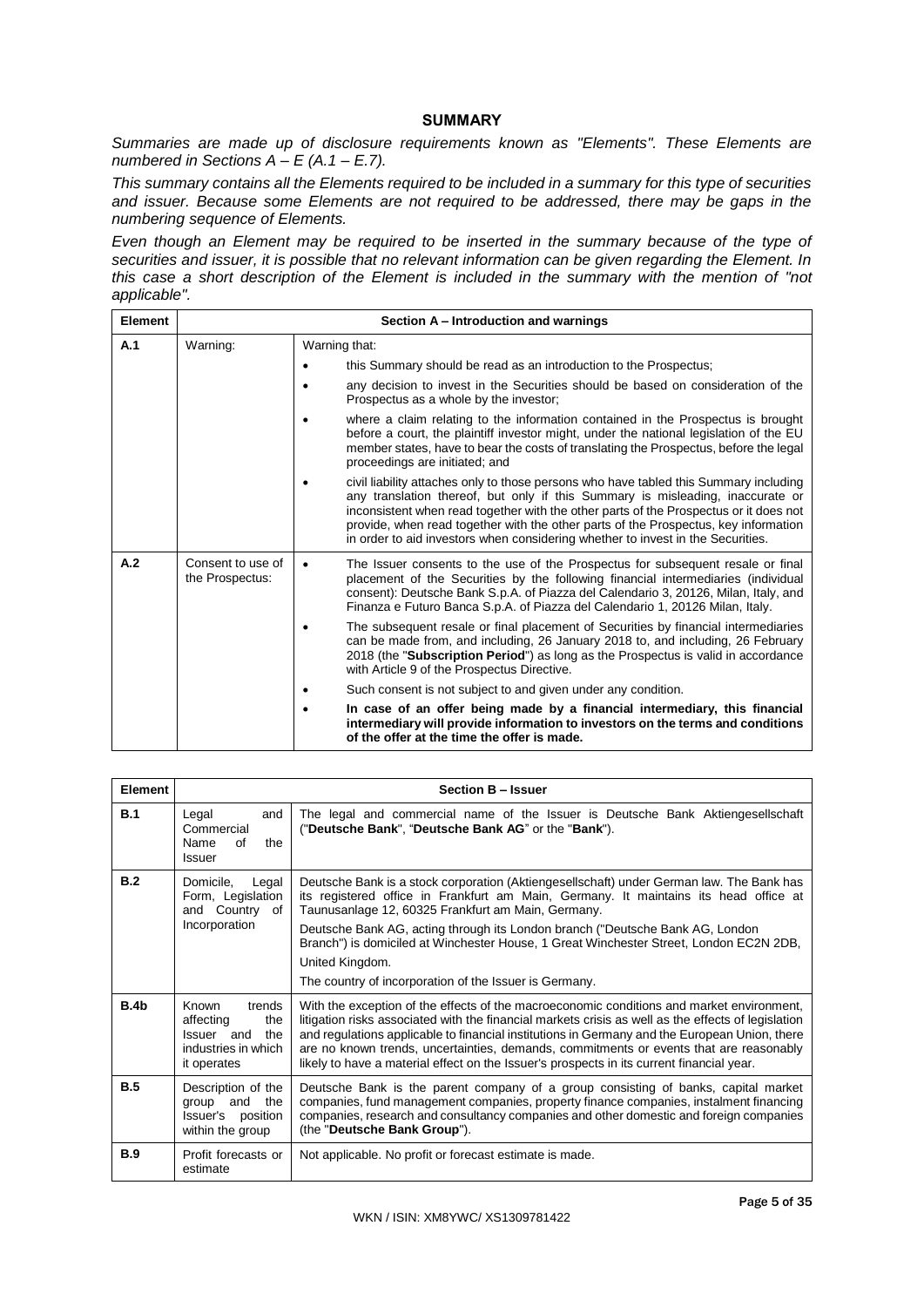| <b>B.10</b> | Qualifications<br>in<br>the audit report                          | information.                                                                                                                                                                                                                                                                                                                                                                               | Not applicable. There are no qualifications in the audit report on the historical financial                                                                                                                                                                                                         |                                           |                                     |                                                                                                           |
|-------------|-------------------------------------------------------------------|--------------------------------------------------------------------------------------------------------------------------------------------------------------------------------------------------------------------------------------------------------------------------------------------------------------------------------------------------------------------------------------------|-----------------------------------------------------------------------------------------------------------------------------------------------------------------------------------------------------------------------------------------------------------------------------------------------------|-------------------------------------------|-------------------------------------|-----------------------------------------------------------------------------------------------------------|
| <b>B.12</b> | Selected<br>historical key<br>financial<br>information            | The following table shows an overview from the balance sheet of Deutsche Bank AG which<br>has been extracted from the respective audited consolidated financial statements prepared<br>in accordance with IFRS as of 31 December 2015 and 31 December 2016 as well as from<br>the unaudited consolidated interim financial statements as of 30 September 2016 and of 30<br>September 2017. |                                                                                                                                                                                                                                                                                                     |                                           |                                     |                                                                                                           |
|             |                                                                   |                                                                                                                                                                                                                                                                                                                                                                                            | 31 December 2015<br>(IFRS, audited)                                                                                                                                                                                                                                                                 | 30 September<br>2016<br>(IFRS, unaudited) | 31 December 2016<br>(IFRS, audited) | 30 September<br>2017<br>(IFRS, unaudited)                                                                 |
|             |                                                                   | Share capital (in<br>EUR)                                                                                                                                                                                                                                                                                                                                                                  | 3,530,939,215.36                                                                                                                                                                                                                                                                                    | 3,530,939,215.36                          | 3,530,939,215.36                    | 5,290,939,215.36*                                                                                         |
|             |                                                                   | Number of ordinary<br>shares                                                                                                                                                                                                                                                                                                                                                               | 1,379,273,131                                                                                                                                                                                                                                                                                       | 1,379,273,131                             | 1,379,273,131                       | 2,066,773,131*                                                                                            |
|             |                                                                   | Total assets (in<br>million Euro)                                                                                                                                                                                                                                                                                                                                                          | 1,629,130                                                                                                                                                                                                                                                                                           | 1,688,951                                 | 1,590,546                           | 1,521,454                                                                                                 |
|             |                                                                   | Total liabilities (in<br>million Euro)                                                                                                                                                                                                                                                                                                                                                     | 1,561,506                                                                                                                                                                                                                                                                                           | 1,622,224                                 | 1,525,727                           | 1,450,844                                                                                                 |
|             |                                                                   | Total equity (in<br>million Euro)                                                                                                                                                                                                                                                                                                                                                          | 67,624                                                                                                                                                                                                                                                                                              | 66,727                                    | 64,819                              | 70,609                                                                                                    |
|             |                                                                   | Common Equity<br>Tier 1 capital ratio <sup>1</sup>                                                                                                                                                                                                                                                                                                                                         | 13.2%                                                                                                                                                                                                                                                                                               | 12.6%                                     | 13.4%                               | 14.6% <sup>2</sup>                                                                                        |
|             |                                                                   | Tier 1 capital ratio <sup>1</sup>                                                                                                                                                                                                                                                                                                                                                          | 14.7%                                                                                                                                                                                                                                                                                               | 14.5%                                     | 15.6%                               | $17.0\%$ <sup>3</sup>                                                                                     |
|             |                                                                   | $\overline{2}$<br>13.8%.<br>3                                                                                                                                                                                                                                                                                                                                                              | Source: Issuer's website under https://www.db.com/ir/en/share-information.htm; date: 25 January 2018.<br>Capital ratios are based upon transitional rules of the CRR/CRD 4 capital framework.<br>The Tier 1 capital ratio as of 30 September 2017 on the basis of CRR/CRD 4 fully loaded was 15.1%. |                                           |                                     | The Common Equity Tier 1 capital ratio as of 30 September 2017 on the basis of CRR/CRD 4 fully loaded was |
|             | No<br>material<br>adverse change in<br>the prospects              | There has been no material adverse change in the prospects of Deutsche Bank since 31<br>December 2016.                                                                                                                                                                                                                                                                                     |                                                                                                                                                                                                                                                                                                     |                                           |                                     |                                                                                                           |
|             | Significant<br>changes in the<br>financial or trading<br>position |                                                                                                                                                                                                                                                                                                                                                                                            | Not applicable. There has been no significant change in the financial position or trading<br>position of Deutsche Bank Group since 30 September 2017.                                                                                                                                               |                                           |                                     |                                                                                                           |
| <b>B.13</b> | Recent<br>events<br>the<br>material<br>to<br>Issuer's solvency    |                                                                                                                                                                                                                                                                                                                                                                                            | extent relevant to the evaluation of the Issuer's solvency.                                                                                                                                                                                                                                         |                                           |                                     | Not applicable. There are no recent events particular to the Issuer which are to a material               |
| <b>B.14</b> | Dependence<br>upon<br>group<br>entities                           |                                                                                                                                                                                                                                                                                                                                                                                            | Please read the following information together with Element B.5.                                                                                                                                                                                                                                    |                                           |                                     |                                                                                                           |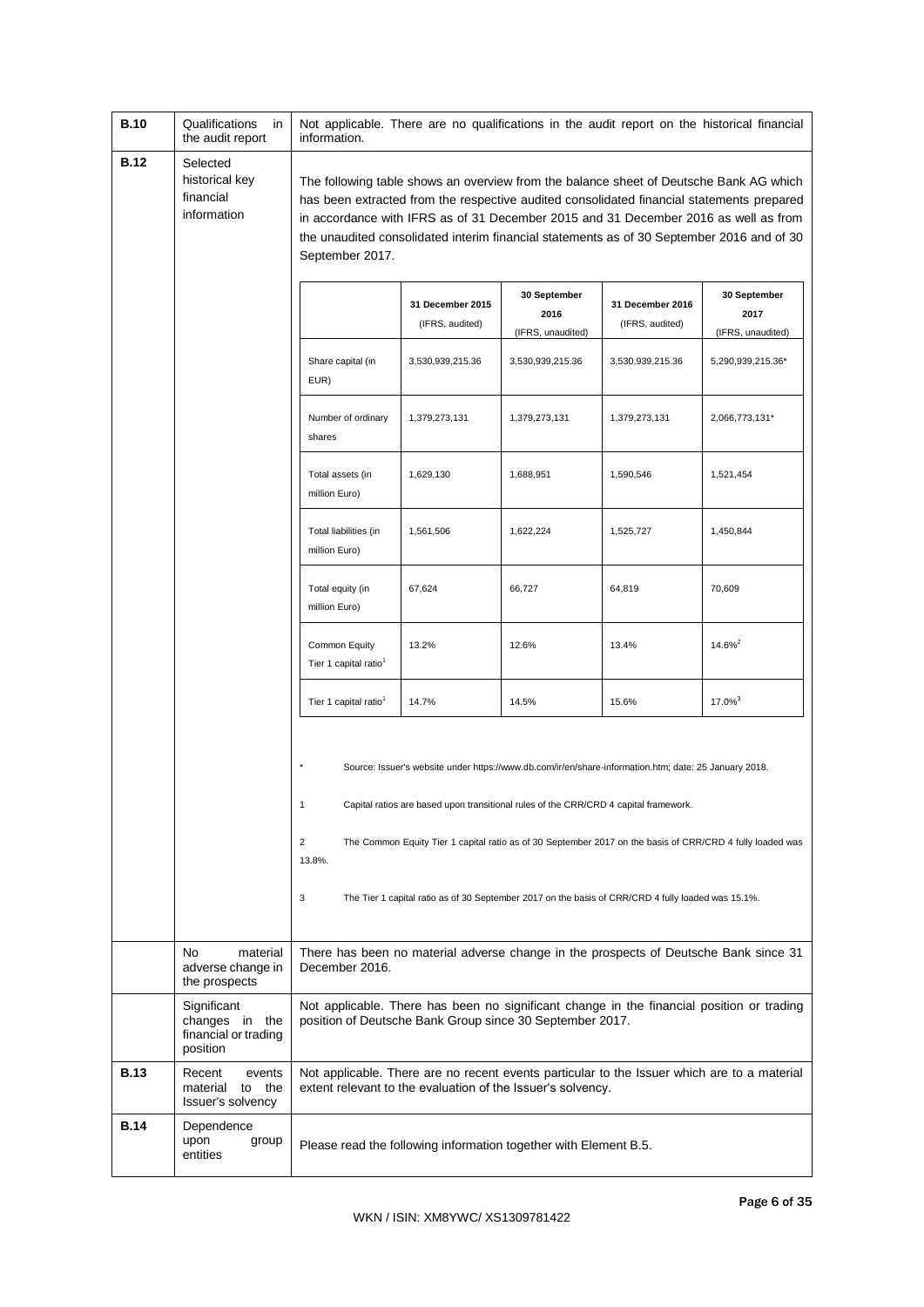|             |                                  | Not applicable. The Issuer is not dependent upon other entities of Deutsche Bank Group.                                                                                                                                                                                                                                                                                                                                                                                                                                                                                                                                                                                                                                                                                                                                                                    |
|-------------|----------------------------------|------------------------------------------------------------------------------------------------------------------------------------------------------------------------------------------------------------------------------------------------------------------------------------------------------------------------------------------------------------------------------------------------------------------------------------------------------------------------------------------------------------------------------------------------------------------------------------------------------------------------------------------------------------------------------------------------------------------------------------------------------------------------------------------------------------------------------------------------------------|
| <b>B.15</b> | Issuer's principal<br>activities | The objects of Deutsche Bank, as laid down in its Articles of Association, include the<br>transaction of all kinds of banking business, the provision of financial and other services and<br>the promotion of international economic relations. The Bank may realise these objectives<br>itself or through subsidiaries and affiliated companies. To the extent permitted by law, the<br>Bank is entitled to transact all business and to take all steps which appear likely to promote<br>the objectives of the Bank, in particular: to acquire and dispose of real estate, to establish<br>branches at home and abroad, to acquire, administer and dispose of participations in other<br>enterprises, and to conclude enterprise agreements.<br>Deutsche Bank Group's business activities are organized into the following three corporate<br>divisions: |
|             |                                  | Corporate & Investment Bank (CIB);<br>Deutsche Asset Management (Deutsche AM); and                                                                                                                                                                                                                                                                                                                                                                                                                                                                                                                                                                                                                                                                                                                                                                         |
|             |                                  | Private & Commercial Bank (PCB).                                                                                                                                                                                                                                                                                                                                                                                                                                                                                                                                                                                                                                                                                                                                                                                                                           |
|             |                                  | The three corporate divisions are supported by infrastructure functions. In addition, Deutsche<br>Bank Group has a regional management function that covers regional responsibilities<br>worldwide.                                                                                                                                                                                                                                                                                                                                                                                                                                                                                                                                                                                                                                                        |
|             |                                  | The Bank has operations or dealings with existing or potential customers in most countries<br>in the world. These operations and dealings include:                                                                                                                                                                                                                                                                                                                                                                                                                                                                                                                                                                                                                                                                                                         |
|             |                                  | subsidiaries and branches in many countries;<br>$\bullet$                                                                                                                                                                                                                                                                                                                                                                                                                                                                                                                                                                                                                                                                                                                                                                                                  |
|             |                                  | representative offices in other countries; and<br>$\bullet$                                                                                                                                                                                                                                                                                                                                                                                                                                                                                                                                                                                                                                                                                                                                                                                                |
|             |                                  | one or more representatives assigned to serve customers in a large number of<br>additional countries.                                                                                                                                                                                                                                                                                                                                                                                                                                                                                                                                                                                                                                                                                                                                                      |
| <b>B.16</b> | Controlling<br>persons           | Not applicable. Based on notifications of major shareholdings pursuant to sections 21 et seg.<br>of the German Securities Trading Act (Wertpapierhandelsgesetz - WpHG), there are only<br>four shareholders holding more than 3 but less than 10 per cent. of the Issuer's shares. To<br>the Issuer's knowledge there is no other shareholder holding more than 3 per cent. of the<br>shares. The Issuer is thus not directly or indirectly owned or controlled.                                                                                                                                                                                                                                                                                                                                                                                           |

| <b>Element</b> |                                                                                                                     | <b>Section C - Securities</b>                                                                                                                                                                                                                                                                                                                                      |  |  |
|----------------|---------------------------------------------------------------------------------------------------------------------|--------------------------------------------------------------------------------------------------------------------------------------------------------------------------------------------------------------------------------------------------------------------------------------------------------------------------------------------------------------------|--|--|
| C.1            | the<br>Type<br>and<br>class<br>οf<br>the<br>securities.<br>including<br>any<br>security<br>identification<br>number | <b>Type of Securities</b><br>The Securities are Certificates (the "Securities"). For a further description see Element C.15.<br>Security identification number(s) of Securities<br>ISIN:<br>XS1309781422<br>WKN: XM8YWC<br>Common Code: 130978142                                                                                                                  |  |  |
| C.2            | Currency of the<br>securities issue                                                                                 | Euro (" <b>EUR</b> ").                                                                                                                                                                                                                                                                                                                                             |  |  |
| C.5            | <b>Restrictions</b><br>on<br>free<br>the<br>transferability<br>of<br>the securities                                 | No offers, sales or deliveries of the Securities, or distribution of any offering material relating<br>to the Securities, may be made in or from any jurisdiction except in circumstances that will<br>result in compliance with any applicable laws and regulations.<br>Subject to the above, each Security is transferable in accordance with applicable law and |  |  |
|                |                                                                                                                     | any rules and procedures for the time being of any Clearing Agent through whose books<br>such Security is transferred.                                                                                                                                                                                                                                             |  |  |
| C.8            | Rights attached to                                                                                                  | <b>Rights attached to the Securities</b>                                                                                                                                                                                                                                                                                                                           |  |  |
|                | the<br>securities,                                                                                                  | The Securities provide holders of the Securities, on redemption or upon exercise, subject to                                                                                                                                                                                                                                                                       |  |  |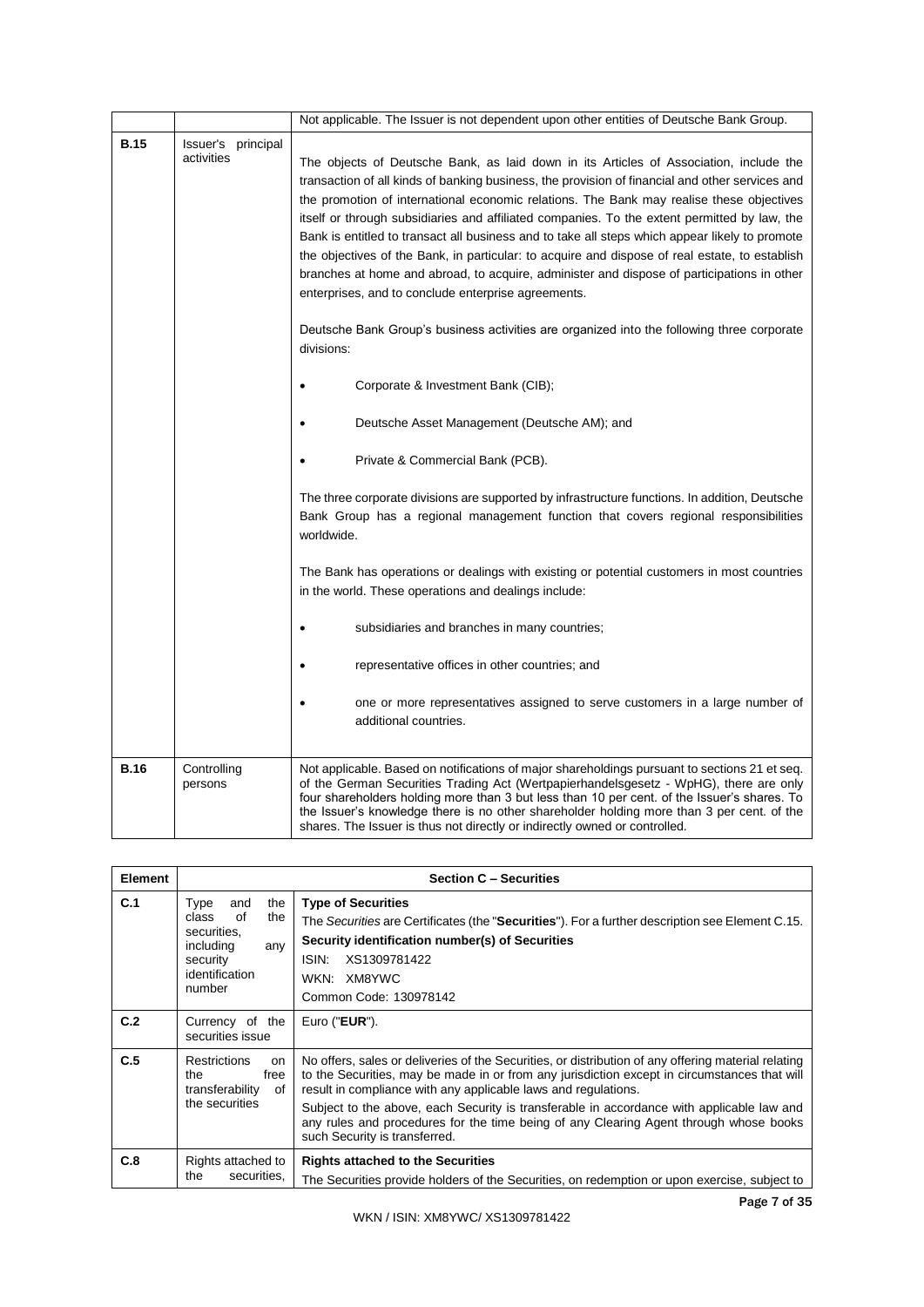|                                                | including ranking<br>and limitations to                                                                                                                                                                                                                                                    | a total loss, with a claim for payment of a cash amount.                                                                                                                                                                                                                                                                                                                                                                                                                                                                                                          |                                                                                                                                          |                      |  |
|------------------------------------------------|--------------------------------------------------------------------------------------------------------------------------------------------------------------------------------------------------------------------------------------------------------------------------------------------|-------------------------------------------------------------------------------------------------------------------------------------------------------------------------------------------------------------------------------------------------------------------------------------------------------------------------------------------------------------------------------------------------------------------------------------------------------------------------------------------------------------------------------------------------------------------|------------------------------------------------------------------------------------------------------------------------------------------|----------------------|--|
|                                                |                                                                                                                                                                                                                                                                                            | Governing law of the Securities                                                                                                                                                                                                                                                                                                                                                                                                                                                                                                                                   |                                                                                                                                          |                      |  |
| those rights                                   | The Securities will be governed by, and construed in accordance with, English law. The<br>constituting of the Securities may be governed by the laws of the jurisdictions of Euroclear<br>Bank S.A./N.V. and Clearstream Banking Luxembourg S.A. (each one being the "Clearing<br>Agent"). |                                                                                                                                                                                                                                                                                                                                                                                                                                                                                                                                                                   |                                                                                                                                          |                      |  |
|                                                |                                                                                                                                                                                                                                                                                            | <b>Status of the Securities</b>                                                                                                                                                                                                                                                                                                                                                                                                                                                                                                                                   |                                                                                                                                          |                      |  |
|                                                |                                                                                                                                                                                                                                                                                            | The Securities will constitute direct, unsecured and unsubordinated obligations of the Issuer<br>ranking pari passu among themselves and pari passu with all other unsecured and<br>unsubordinated obligations of the Issuer, subject, however, to statutory priorities conferred<br>to certain unsecured and unsubordinated obligations in the event of resolution measures<br>imposed on the Issuer or in the event of the dissolution, liquidation, insolvency, composition<br>or other proceedings for the avoidance of insolvency of, or against, the Issuer |                                                                                                                                          |                      |  |
|                                                |                                                                                                                                                                                                                                                                                            | Limitations to the rights attached to the Securities                                                                                                                                                                                                                                                                                                                                                                                                                                                                                                              |                                                                                                                                          |                      |  |
|                                                |                                                                                                                                                                                                                                                                                            | Under the terms and conditions of the Securities, the Issuer is entitled to terminate and<br>cancel the Securities and to amend the terms and conditions of the Securities.                                                                                                                                                                                                                                                                                                                                                                                       |                                                                                                                                          |                      |  |
| C.11                                           | Admission<br>to<br>trading<br>on<br>a<br>regulated market                                                                                                                                                                                                                                  | Application has been made to admit the Securities to trading on the Regulated Market of the<br>Luxembourg Stock Exchange, which is a regulated market for the purposes of Directive<br>2014/65/EU (as amended), with effect from, at the earliest, the Issue Date. No assurances<br>can be given that such application for admission to trading will be granted (or, if granted, will<br>be granted by the Issue Date).                                                                                                                                           |                                                                                                                                          |                      |  |
| C.15                                           | A description of<br>how the value of<br>the investment is<br>affected by<br>the<br>value<br>of<br>the                                                                                                                                                                                      | A check will be performed for this Express Autocallable Certificate on each Observation<br>Date, as to whether each Basket Constituent of Underlying A on such date is equal to or<br>above the Redemption Threshold of such Basket Constituent ("Redemption Event"). If so,<br>the Certificate will be redeemed early at the relevant Cash Amount.                                                                                                                                                                                                               |                                                                                                                                          |                      |  |
| underlying<br>unless<br>at<br>least<br>100,000 | instrument(s),<br>the<br>securities have a<br>denomination<br>of                                                                                                                                                                                                                           | If there is no acceleration of maturity, investors will receive a Cash Amount on the Settlement<br>Date which is determined depending on the closing price of each Basket Constituent of<br>Underlying A and on the Final Reference Level of Underlying B as follows:                                                                                                                                                                                                                                                                                             |                                                                                                                                          |                      |  |
|                                                | EUR                                                                                                                                                                                                                                                                                        | (a)<br>if on the Valuation Date each Basket Constituent of Underlying A closes above or<br>equal to its Strike, investors will receive on the Settlement Date the specified Cash Amount,<br>which is an amount equal to the Specified Reference Level (of EUR 100) plus the Additional<br>Amount (of EUR 68.00) or                                                                                                                                                                                                                                                |                                                                                                                                          |                      |  |
|                                                |                                                                                                                                                                                                                                                                                            | (b)<br>if on the Valuation Date at least one Basket Constituent of Underlying A closes below<br>its Strike and the Underlying B closes above its Barrier, investors will receive on the<br>Settlement Date the Cash Amount, which is an amount equal to the Specified Reference<br>Level (of EUR 100); or                                                                                                                                                                                                                                                         |                                                                                                                                          |                      |  |
|                                                |                                                                                                                                                                                                                                                                                            | if on the Valuation Date the provisions of (a) and (b) have not been satisfied and if<br>(c)<br>Underlying B closes at or below its Barrier, an amount equal to the product of (i) the Specified<br>Reference Level (of EUR 100) and (ii) the quotient of the Final Reference Level of Underlying<br>B divided by the Initial Reference Level of Underlying B.                                                                                                                                                                                                    |                                                                                                                                          |                      |  |
|                                                |                                                                                                                                                                                                                                                                                            | <b>Additional Amount</b>                                                                                                                                                                                                                                                                                                                                                                                                                                                                                                                                          | EUR 68.00                                                                                                                                |                      |  |
|                                                |                                                                                                                                                                                                                                                                                            | <b>Barrier</b>                                                                                                                                                                                                                                                                                                                                                                                                                                                                                                                                                    | 70 per cent of the Initial Reference                                                                                                     |                      |  |
|                                                |                                                                                                                                                                                                                                                                                            |                                                                                                                                                                                                                                                                                                                                                                                                                                                                                                                                                                   | Level of Underlying B                                                                                                                    |                      |  |
|                                                |                                                                                                                                                                                                                                                                                            | Cash Amount                                                                                                                                                                                                                                                                                                                                                                                                                                                                                                                                                       | <b>First Observation</b><br>Date                                                                                                         | <b>EUR</b><br>113.60 |  |
|                                                |                                                                                                                                                                                                                                                                                            |                                                                                                                                                                                                                                                                                                                                                                                                                                                                                                                                                                   | Second Observation<br>Date                                                                                                               | EUR.<br>127.20       |  |
|                                                |                                                                                                                                                                                                                                                                                            |                                                                                                                                                                                                                                                                                                                                                                                                                                                                                                                                                                   | <b>Third Observation</b><br>Date                                                                                                         | <b>EUR</b><br>140.80 |  |
|                                                |                                                                                                                                                                                                                                                                                            |                                                                                                                                                                                                                                                                                                                                                                                                                                                                                                                                                                   | Fourth Observation<br>Date                                                                                                               | <b>EUR</b><br>154.40 |  |
|                                                |                                                                                                                                                                                                                                                                                            |                                                                                                                                                                                                                                                                                                                                                                                                                                                                                                                                                                   | <b>Last Observation</b><br>Date                                                                                                          | <b>EUR</b><br>168.00 |  |
|                                                |                                                                                                                                                                                                                                                                                            | Final Reference Level of each<br>Basket Constituent (Underlying<br>A)                                                                                                                                                                                                                                                                                                                                                                                                                                                                                             | In relation to a Basket Constituent, the<br>Reference Level (Underlying A) of<br>such Basket Constituent on the<br><b>Valuation Date</b> |                      |  |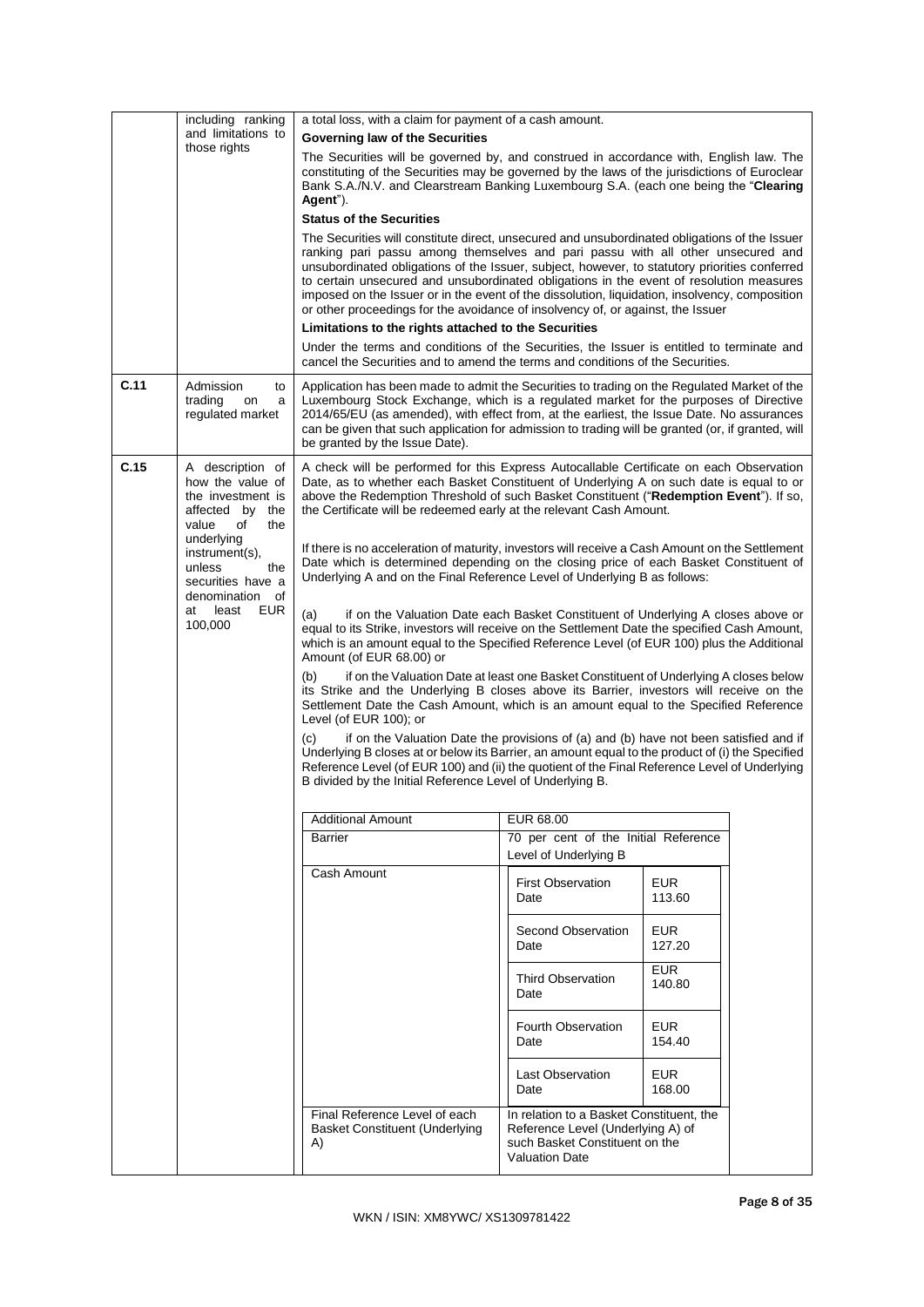|  | Final Reference Level of        | The Reference Level of Underlying B      |                |  |
|--|---------------------------------|------------------------------------------|----------------|--|
|  | Underlying B                    | on the Valuation Date                    |                |  |
|  | <b>Initial Reference Level</b>  | In relation to a Basket Constituent, the |                |  |
|  | (Underlying A)                  | Reference Level (Underlying A) of        |                |  |
|  |                                 | such Basket Constituent on the Initial   |                |  |
|  |                                 | <b>Valuation Date</b>                    |                |  |
|  | Initial Reference Level of      | The Reference Level of Underlying B      |                |  |
|  | Underlying B                    | on the Initial Valuation Date            |                |  |
|  | <b>Initial Valuation Date</b>   |                                          |                |  |
|  |                                 | 27 February 2018                         |                |  |
|  | <b>Issue Date</b>               | 27 February 2018                         |                |  |
|  | Observation Date(s)             | 27<br>February 2019                      | "First<br>(the |  |
|  |                                 | Observation Date"), 27 February 2020     |                |  |
|  |                                 | (the "Second Observation Date"), 26      |                |  |
|  |                                 | 2021<br>February                         | (the<br>"Third |  |
|  |                                 | Observation Date"), 28 February 2022     |                |  |
|  |                                 | (the "Fourth Observation Date") and      |                |  |
|  |                                 | 27 February 2023                         | (the<br>"Last  |  |
|  |                                 | <b>Observation Date")</b>                |                |  |
|  | <b>Redemption Threshold</b>     | In respect of each Basket Constituent,   |                |  |
|  |                                 | 100 per cent. of the Initial Reference   |                |  |
|  |                                 | Level (Underlying A) of such Basket      |                |  |
|  |                                 | Constituent                              |                |  |
|  | Reference Level (Underlying A)  | in respect of each Basket Constituent,   |                |  |
|  |                                 | an amount (which shall be deemed to      |                |  |
|  |                                 | be a monetary value in the Settlement    |                |  |
|  |                                 | Currency) equal to the closing price of  |                |  |
|  |                                 | such Basket Constituent as published     |                |  |
|  |                                 | on the respective Reference Source       |                |  |
|  |                                 | (Underlying A)                           |                |  |
|  | Reference Level of Underlying B | in respect of any relevant day, the      |                |  |
|  |                                 | Relevant Reference Level Value of        |                |  |
|  |                                 | Underlying B on such day quoted by or    |                |  |
|  |                                 | published on the Reference Source of     |                |  |
|  |                                 | Underlying B                             |                |  |
|  | Relevant Reference Level Value  | The official closing level of the        |                |  |
|  | of Underlying B                 | Underlying B on the Reference Source     |                |  |
|  |                                 | of Underlying B                          |                |  |
|  | Reference Source (Underlying    | Name of Basket                           | Reference      |  |
|  | A)                              | Constituent                              | Source         |  |
|  |                                 | Ordinary shares                          | Borsa Italiana |  |
|  |                                 | of Assicurazioni                         |                |  |
|  |                                 | Generali S.p.A.                          |                |  |
|  |                                 |                                          |                |  |
|  |                                 | Ordinary shares<br>of Unicredit          | Borsa Italiana |  |
|  |                                 | S.p.A.                                   |                |  |
|  |                                 |                                          |                |  |
|  |                                 | Ordinary shares                          | Borsa Italiana |  |
|  |                                 | of Intesa<br>SanPaolo S.p.A.             |                |  |
|  |                                 |                                          |                |  |
|  | Reference Source of Underlying  | Borsa Italiana                           |                |  |
|  | В                               |                                          |                |  |
|  | <b>Settlement Currency</b>      | Euro (EUR)                               |                |  |
|  | Specified Reference Level       | <b>EUR 100</b>                           |                |  |
|  | <b>Strike</b>                   | In relation to each Basket Constituent,  |                |  |
|  |                                 | 100 per cent of the Initial Reference    |                |  |
|  |                                 | Level (Underlying A) of such Basket      |                |  |
|  |                                 | Constituent                              |                |  |
|  | <b>Termination Date</b>         | If a Redemption Event occurs, the first  |                |  |
|  |                                 | relevant Observation Date on which       |                |  |
|  |                                 | such Redemption Event occurs             |                |  |
|  | Value Date                      | 27 February 2018                         |                |  |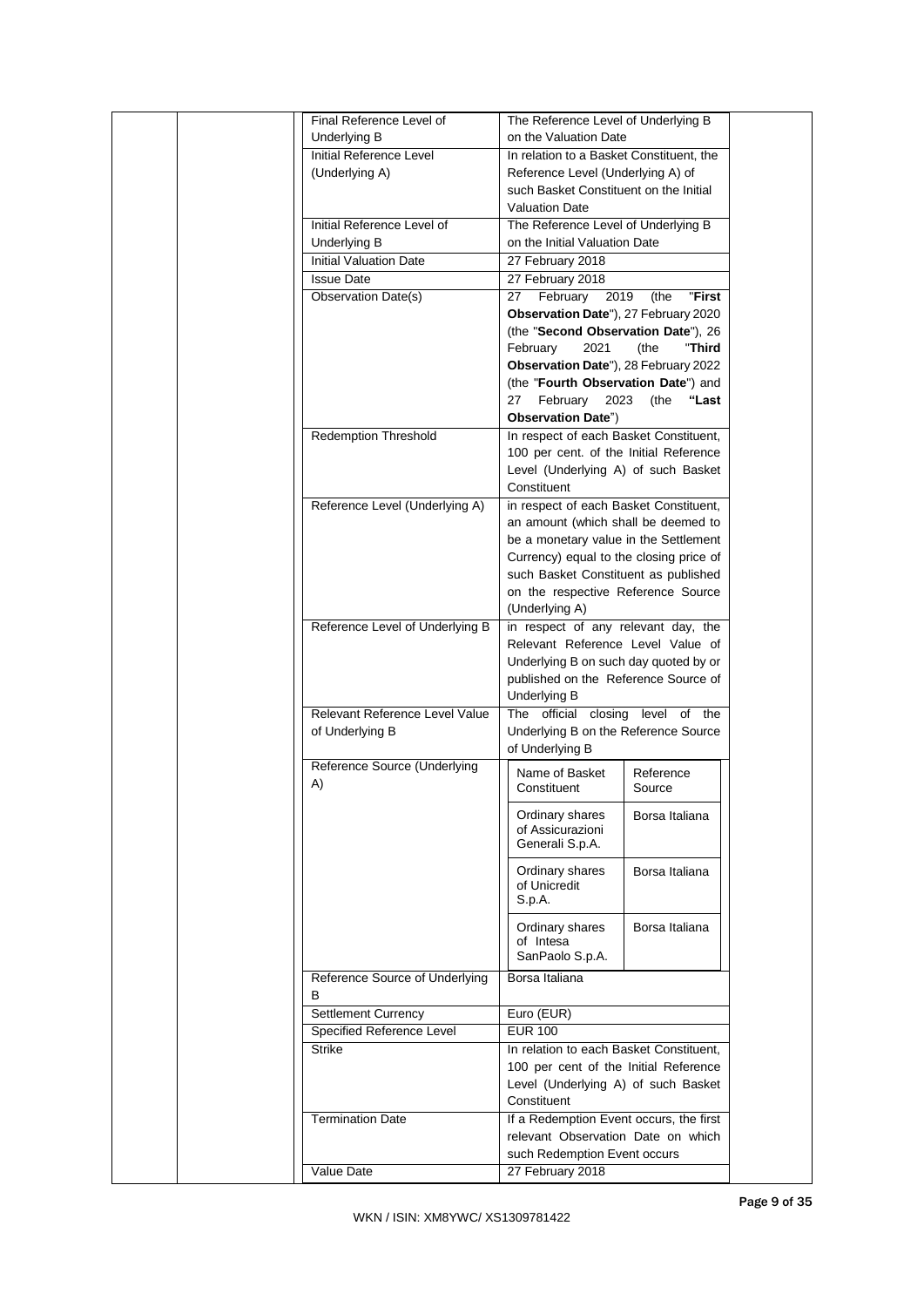| C.16 | The expiration or<br>maturity date of<br>derivative<br>the<br>securities $-$ the<br>exercise date or<br>reference<br>final<br>date | Settlement Date:<br>Exercise Date:<br>Valuation Date: 27 February 2023                                                                                                                                                                                                                                 | Date, probably 06 March 2023.<br>(b) otherwise the Valuation Date                | The fifth Business Day following the earlier of: (a) the relevant<br>Observation Date on which a Redemption Event occurs and (b) Valuation<br>(a) If a Redemption Event occurs, the Termination Date or |                  |  |
|------|------------------------------------------------------------------------------------------------------------------------------------|--------------------------------------------------------------------------------------------------------------------------------------------------------------------------------------------------------------------------------------------------------------------------------------------------------|----------------------------------------------------------------------------------|---------------------------------------------------------------------------------------------------------------------------------------------------------------------------------------------------------|------------------|--|
| C.17 | Settlement<br>procedure of the<br>derivative<br>securities                                                                         | Any cash amounts payable by the Issuer shall be transferred to the relevant Clearing Agent<br>for distribution to the Securityholders.<br>The Issuer will be discharged of its payment obligations by payment to, or to the order of, the<br>relevant Clearing Agent in respect of the amount so paid. |                                                                                  |                                                                                                                                                                                                         |                  |  |
| C.18 | A description of<br>how the return on<br>derivative<br>securities<br>takes<br>place                                                | Payment of the Cash Amount to each relevant Securityholder on the Settlement Date.                                                                                                                                                                                                                     |                                                                                  |                                                                                                                                                                                                         |                  |  |
| C.19 | The<br>exercise<br>price or the final<br>reference price of<br>the underlying                                                      | The Final Reference Level of each Basket Constituent (Underlying A) and the Final<br>Reference Level of Underlying B                                                                                                                                                                                   |                                                                                  |                                                                                                                                                                                                         |                  |  |
| C.20 | Type<br>of<br>the<br>underlying<br>and<br>where<br>the<br>information on the                                                       | Underlying A:                                                                                                                                                                                                                                                                                          | Type: Basket of Shares (the "Basket Constituents") comprised as follows:         |                                                                                                                                                                                                         |                  |  |
|      | underlying can be<br>found:                                                                                                        | <b>Name of Basket</b><br><b>Constituent</b>                                                                                                                                                                                                                                                            | Reuters RIC /<br>Bloomberg page /<br><b>ISIN of Basket</b><br><b>Constituent</b> | Website <sup>1</sup>                                                                                                                                                                                    |                  |  |
|      |                                                                                                                                    | Ordinary shares<br>of<br>Assicurazioni Generali<br>S.p.A                                                                                                                                                                                                                                               | <b>Reuters</b><br>screen:<br>.GASI.MI<br>ISIN: IT0000062072                      | www.generali.com                                                                                                                                                                                        |                  |  |
|      |                                                                                                                                    |                                                                                                                                                                                                                                                                                                        | shares<br>Ordinary<br>οf<br>Unicredit S.p.A.                                     | <b>Reuters</b><br>screen:<br>.CRDI.MI<br>ISIN: IT0005239360)                                                                                                                                            | www.unicredit.it |  |
|      |                                                                                                                                    | Ordinary<br>shares of<br>Intesa<br>SanPaolo<br>S.p.A.                                                                                                                                                                                                                                                  | <b>Reuters</b><br>screen:<br>ISP.MI<br>ISIN: IT00000726187                       | www.intesasanpaolo.com                                                                                                                                                                                  |                  |  |
|      |                                                                                                                                    | Underlying B:<br>Type: Index<br>Name: FTSE™ MIB<br>ISIN: IT0003465736<br><b>Reuters RIC: FTMIB</b><br>Website: www.ftse.com                                                                                                                                                                            | security or item composing the relevant Underlying.                              | Information on the historical and ongoing performance of the Underlying A and B and their<br>volatility can be obtained on the Bloomberg page or Reuters screen as provided for each                    |                  |  |

| Element |                                                                           | <b>Section D - Risks</b>                                                                                                                                                                                                                                                                                                                                                                                           |  |
|---------|---------------------------------------------------------------------------|--------------------------------------------------------------------------------------------------------------------------------------------------------------------------------------------------------------------------------------------------------------------------------------------------------------------------------------------------------------------------------------------------------------------|--|
| D.2     | Key information<br>on the key risks<br>that are specific<br>to the issuer | Investors will be exposed to the risk of the Issuer becoming insolvent as result of being<br>overindebted or unable to pay debts, i.e. to the risk of a temporary or permanent inability to<br>meet interest and/or principal payments on time. The Issuer's credit ratings reflect the<br>assessment of these risks.<br>Factors that may have a negative impact on Deutsche Bank's profitability are described in |  |

 $\overline{\phantom{a}}$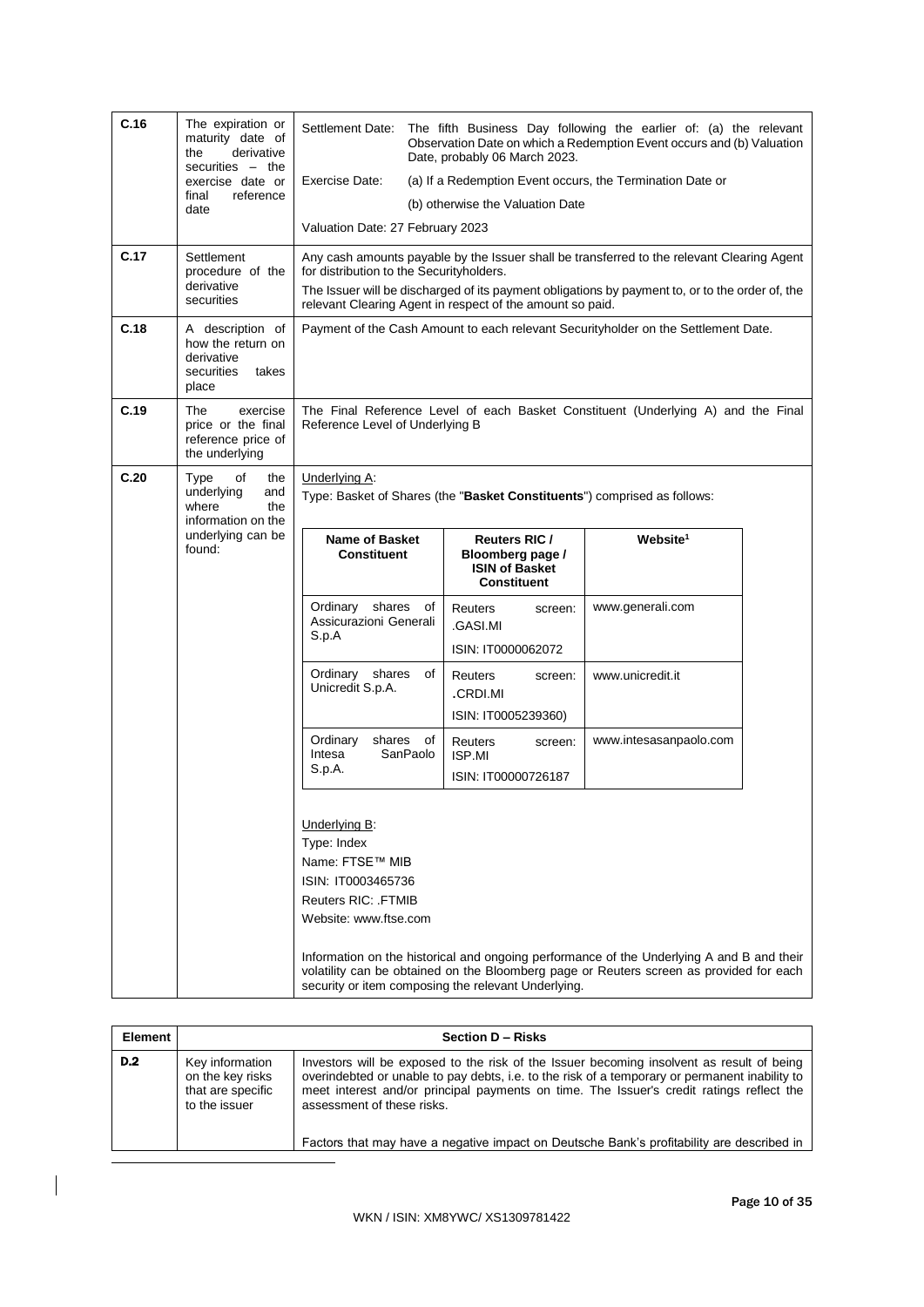|  | the following:                                                                                                                                                                                                                                                                                                                                                                                                                                                                                                                                                                                                                                                                                                                                                                                                                                                                        |
|--|---------------------------------------------------------------------------------------------------------------------------------------------------------------------------------------------------------------------------------------------------------------------------------------------------------------------------------------------------------------------------------------------------------------------------------------------------------------------------------------------------------------------------------------------------------------------------------------------------------------------------------------------------------------------------------------------------------------------------------------------------------------------------------------------------------------------------------------------------------------------------------------|
|  | Recent tepid economic growth, and uncertainties about prospects for growth going<br>forward, especially in Deutsche Bank's home market of Europe, have affected and<br>continue to negatively affect Deutsche Bank's results of operations and financial<br>condition in some of its businesses and Deutsche Bank's strategic plans, while a<br>continuing low interest environment and competition in the financial services<br>industry have compressed margins in many of the Group's businesses. If these<br>conditions persist or worsen, Deutsche Bank's business, results of operations or<br>strategic plans could be adversely affected.                                                                                                                                                                                                                                     |
|  | Deutsche Bank's results of operation and financial condition, in particular those of<br>٠<br>its Global Markets business, continue to be negatively impacted by the challenging<br>market environment, unfavourable macro-economic and geopolitical conditions,<br>lower client activities, increased competition and regulation, and the immediate<br>impacts resulting from Deutsche Bank's strategic decisions as Deutsche Bank<br>makes progress on the implementation of its strategy. If Deutsche Bank is unable<br>to improve its profitability as it continues to face these headwinds as well as<br>persistently high litigation costs, Deutsche Bank may be unable to meet many of<br>its strategic aspirations, and may have difficulty maintaining capital, liquidity and<br>leverage ratios at levels expected by market participants and Deutsche Bank's<br>regulators. |
|  | Continued elevated levels of political uncertainty could have unpredictable<br>٠<br>consequences for the financial system and the greater economy, and could<br>contribute to an unwinding of aspects of European integration, potentially leading<br>to declines in business levels, write-downs of assets and losses across Deutsche<br>Bank's businesses. Deutsche Bank's ability to protect itself against these risks is<br>limited.                                                                                                                                                                                                                                                                                                                                                                                                                                             |
|  | Deutsche Bank may be required to take impairments on its exposures to the<br>٠<br>sovereign debt of European or other countries if the European sovereign debt<br>crisis reignites. The credit default swaps into which Deutsche Bank has entered to<br>manage sovereign credit risk may not be available to offset these losses.                                                                                                                                                                                                                                                                                                                                                                                                                                                                                                                                                     |
|  | Deutsche Bank's liquidity, business activities and profitability may be adversely<br>affected by an inability to access the debt capital markets or to sell assets during<br>periods of market-wide or firm-specific liquidity constraints. Credit rating<br>downgrades have contributed to an increase in Deutsche Bank's funding costs,<br>and any future downgrade could materially adversely affect its funding costs, the<br>willingness of counterparties to continue to do business with it and significant<br>aspects of its business model.                                                                                                                                                                                                                                                                                                                                  |
|  | Regulatory reforms enacted and proposed in response to weaknesses in the<br>financial sector, together with increased regulatory scrutiny more generally, have<br>created significant uncertainty for Deutsche Bank and may adversely affect its<br>business and ability to execute its strategic plans, and competent regulators may<br>prohibit Deutsche Bank from making dividend payments or payments on its<br>regulatory capital instruments or take other actions if Deutsche Bank fails to<br>comply with regulatory requirements.                                                                                                                                                                                                                                                                                                                                            |
|  | European and German legislation regarding the recovery and resolution of banks<br>and investment firms could, if steps were taken to ensure Deutsche Bank's<br>resolvability or resolution measures were imposed on Deutsche Bank, significantly                                                                                                                                                                                                                                                                                                                                                                                                                                                                                                                                                                                                                                      |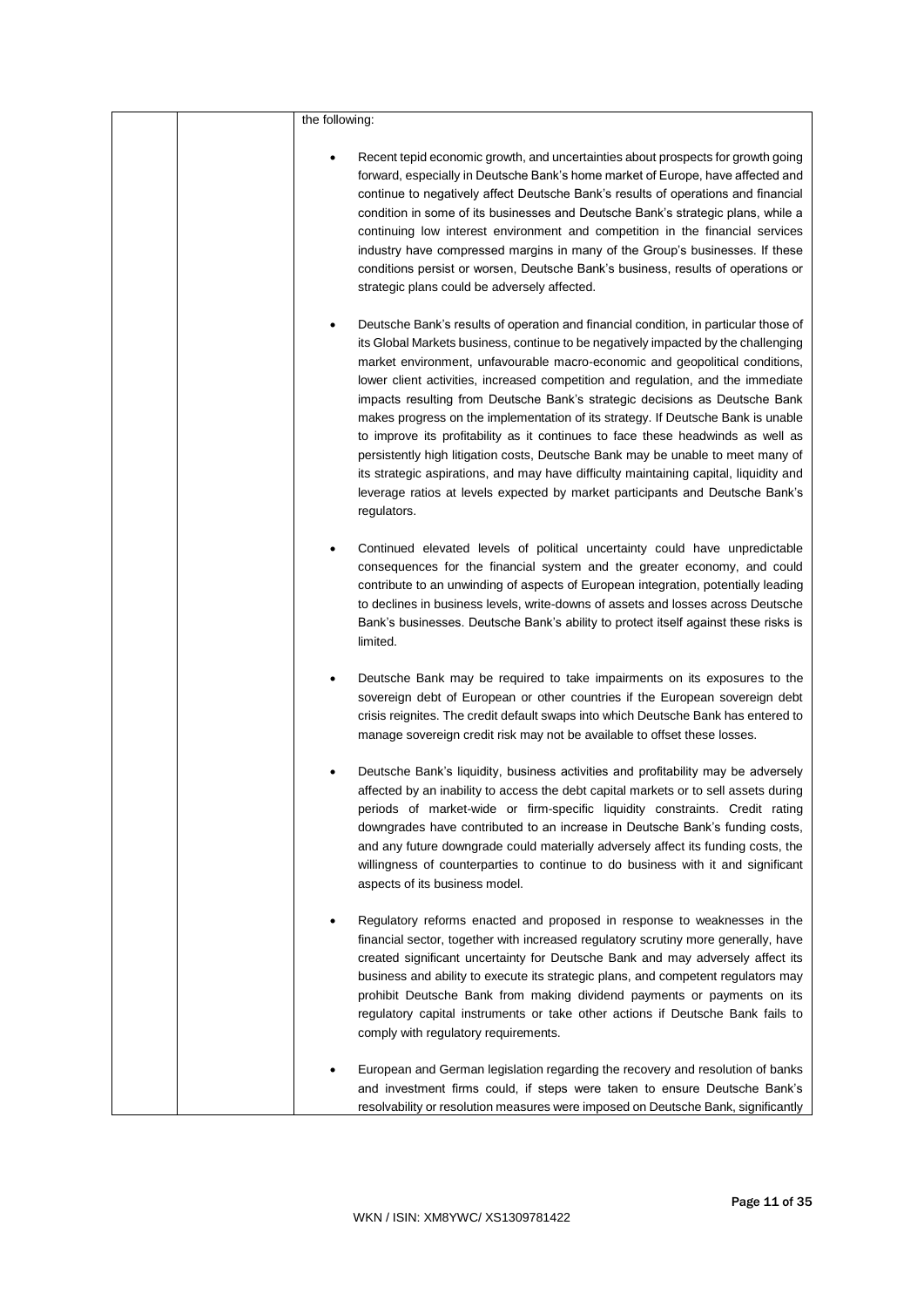| affect Deutsche Bank's business operations, and lead to losses for its<br>shareholders and creditors.                                                                                                                                                                                                                                                                                                                                                                                                                                                                                                                                                                                                                                                              |
|--------------------------------------------------------------------------------------------------------------------------------------------------------------------------------------------------------------------------------------------------------------------------------------------------------------------------------------------------------------------------------------------------------------------------------------------------------------------------------------------------------------------------------------------------------------------------------------------------------------------------------------------------------------------------------------------------------------------------------------------------------------------|
| Regulatory and legislative changes require Deutsche Bank to maintain increased<br>capital, in some cases (including in the United States) applying liquidity, risk<br>management and capital adequacy rules to its local operations on a standalone<br>basis. These requirements may significantly affect Deutsche Bank's business<br>model, financial condition and results of operations as well as the competitive<br>environment generally. Any perceptions in the market that Deutsche Bank may be<br>unable to meet its capital or liquidity requirements with an adequate buffer, or that<br>Deutsche Bank should maintain capital in excess of these requirements, could<br>intensify the effect of these factors on Deutsche Bank's business and results. |
| Deutsche Bank's regulatory capital and liquidity ratios and its funds available for<br>distributions on its shares or regulatory capital instruments will be affected by<br>Deutsche Bank's business decisions and, in making such decisions, Deutsche<br>Bank's interests and those of the holders of such instruments may not be aligned,<br>and Deutsche Bank may take decisions in accordance with applicable law and the<br>terms of the relevant instruments that result in no or lower payments being made<br>on Deutsche Bank's shares or regulatory capital instruments.                                                                                                                                                                                  |
| Legislation in the United States and in Germany as well as proposals in the<br>European Union regarding the prohibition of proprietary trading or its separation<br>from the deposit-taking business may materially affect Deutsche Bank's business<br>model.                                                                                                                                                                                                                                                                                                                                                                                                                                                                                                      |
| Other regulatory reforms adopted or proposed in the wake of the financial crisis -<br>for example, extensive new regulations governing Deutsche Bank's derivatives<br>activities, compensation, bank levies, deposit protection or a possible financial<br>transaction tax - may materially increase Deutsche Bank's operating costs and<br>negatively impact its business model.                                                                                                                                                                                                                                                                                                                                                                                  |
| Adverse market conditions, asset price deteriorations, volatility and cautious<br>investor sentiment have affected and may in the future materially and adversely<br>affect Deutsche Bank's revenues and profits, particularly in its investment banking,<br>brokerage and other commission- and fee-based businesses. As a result,<br>Deutsche Bank has in the past incurred and may in the future incur significant<br>losses from its trading and investment activities.                                                                                                                                                                                                                                                                                        |
| Deutsche Bank announced the next phase of its strategy in April 2015, gave<br>further details on it in October 2015 and announced an update in March 2017. If<br>Deutsche Bank is unable to implement its strategic plans successfully, it may be<br>unable to achieve its financial objectives, or Deutsche Bank may incur losses or<br>low profitability or erosions of its capital base, and Deutsche Bank's financial<br>condition, results of operations and share price may be materially and adversely<br>affected.                                                                                                                                                                                                                                         |
| As part of its March 2017 updates to its strategy, Deutsche Bank announced its<br>intention to reconfigure its Global Markets, Corporate Finance and Transaction<br>Banking businesses into a single, corporate client-led Corporate & Investment<br>Banking division to position itself for growth through increased cross-selling<br>opportunities for its higher return corporate clients. Clients may choose not to<br>expand their businesses or portfolios with Deutsche Bank, thereby negatively<br>influencing its ability to capitalise on these opportunities.                                                                                                                                                                                           |
| As part of its March 2017 updates to its strategy, Deutsche Bank announced its<br>intention to retain and combine Deutsche Postbank AG (together with its<br>subsidiaries, "Postbank") with its existing retail and commercial operations, after                                                                                                                                                                                                                                                                                                                                                                                                                                                                                                                   |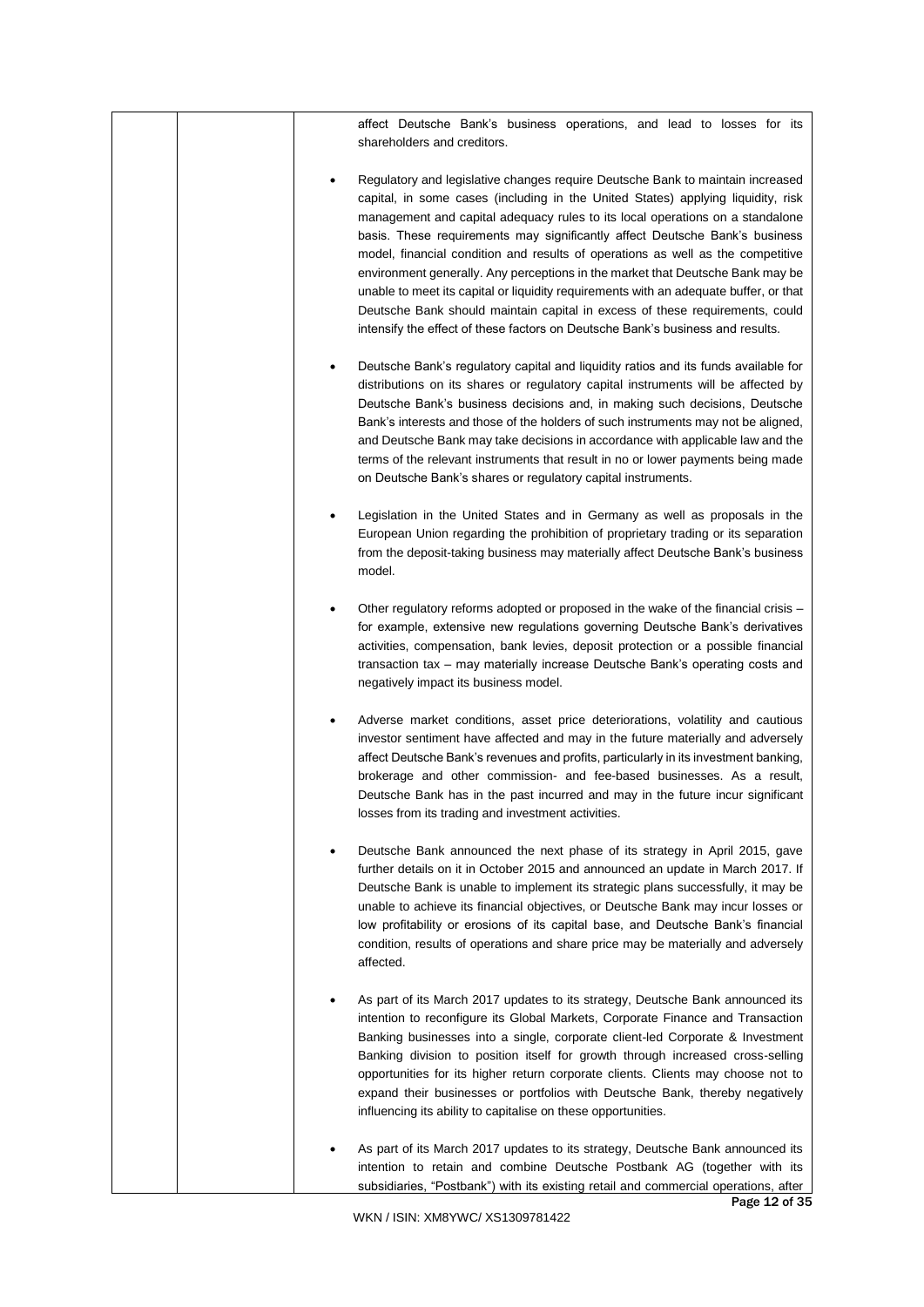|  | earlier having announced its intention to dispose of Postbank. Deutsche Bank may<br>face difficulties integrating Postbank into the Group following the completion of<br>operational separability from the Group. Consequently, the cost savings and other<br>benefits Deutsche Bank expects to realise may only come at a higher cost than<br>anticipated, or may not be realised at all.                                                                                                                                                                                                                                                                                                                                                                             |
|--|------------------------------------------------------------------------------------------------------------------------------------------------------------------------------------------------------------------------------------------------------------------------------------------------------------------------------------------------------------------------------------------------------------------------------------------------------------------------------------------------------------------------------------------------------------------------------------------------------------------------------------------------------------------------------------------------------------------------------------------------------------------------|
|  | As part of its March 2017 updates to its strategy, Deutsche Bank announced its<br>٠<br>intention to create an operationally segregated Deutsche Asset Management<br>division through a partial initial public offer (IPO). If economic or market conditions,<br>or the financial position, results of operations and business prospects of Deutsche<br>AM, are unfavourable, or if any required regulatory approvals are not obtained or<br>would be available only on disadvantageous terms, Deutsche Bank may not be<br>able to sell a stake in Deutsche AM at a favourable price or timing, or at all.<br>Additionally, Deutsche Bank may not be able to capitalise on the expected benefits<br>that it believes an operationally segregated Deutsche AM can offer. |
|  | Deutsche Bank may have difficulties selling companies, businesses or assets at<br>٠<br>favourable prices or at all and may experience material losses from these assets<br>and other investments irrespective of market developments.                                                                                                                                                                                                                                                                                                                                                                                                                                                                                                                                  |
|  | A robust and effective internal control environment is necessary to ensure that<br>٠<br>Deutsche Bank conducts its business in compliance with the laws and regulations<br>applicable to it. Deutsche Bank has identified the need to strengthen its internal<br>control environment and has embarked on initiatives to accomplish this. If these<br>initiatives are not successful or are delayed, Deutsche Bank's reputation,<br>regulatory position and financial condition may be materially adversely affected,<br>and Deutsche Bank's ability to achieve its strategic ambitions may be impaired.                                                                                                                                                                |
|  | Deutsche Bank operates in a highly and increasingly regulated and litigious<br>٠<br>environment, potentially exposing Deutsche Bank to liability and other costs, the<br>amounts of which may be substantial and difficult to estimate, as well as to legal<br>and regulatory sanctions and reputational harm.                                                                                                                                                                                                                                                                                                                                                                                                                                                         |
|  | Deutsche Bank is currently subject to a number of investigations by regulatory and<br>law enforcement agencies globally as well as associated civil actions relating to<br>potential misconduct. The eventual outcomes of these matters are unpredictable,<br>and may materially and adversely affect Deutsche Bank's results of operations,<br>financial condition and reputation.                                                                                                                                                                                                                                                                                                                                                                                    |
|  | In addition to its traditional banking businesses of deposit-taking and lending,<br>٠<br>Deutsche Bank also engages in nontraditional credit businesses in which credit is<br>extended in transactions that include, for example, its holding of securities of third<br>parties or its engaging in complex derivative transactions. These nontraditional<br>credit businesses materially increase Deutsche Bank's exposure to credit risk.                                                                                                                                                                                                                                                                                                                             |
|  | A substantial proportion of the assets and liabilities on Deutsche Bank's balance<br>sheet comprise financial instruments that it carries at fair value, with changes in<br>fair value recognised in its income statement. As a result of such changes,<br>Deutsche Bank has incurred losses in the past, and may incur further losses in the<br>future.                                                                                                                                                                                                                                                                                                                                                                                                               |
|  | Deutsche Bank's risk management policies, procedures and methods leave it<br>exposed to unidentified or unanticipated risks, which could lead to material losses.                                                                                                                                                                                                                                                                                                                                                                                                                                                                                                                                                                                                      |
|  | Operational risks, which may arise from errors in the performance of Deutsche<br>Bank's processes, the conduct of Deutsche Bank's employees, instability,<br>malfunction or outage of Deutsche Bank's IT system and infrastructure, or loss of                                                                                                                                                                                                                                                                                                                                                                                                                                                                                                                         |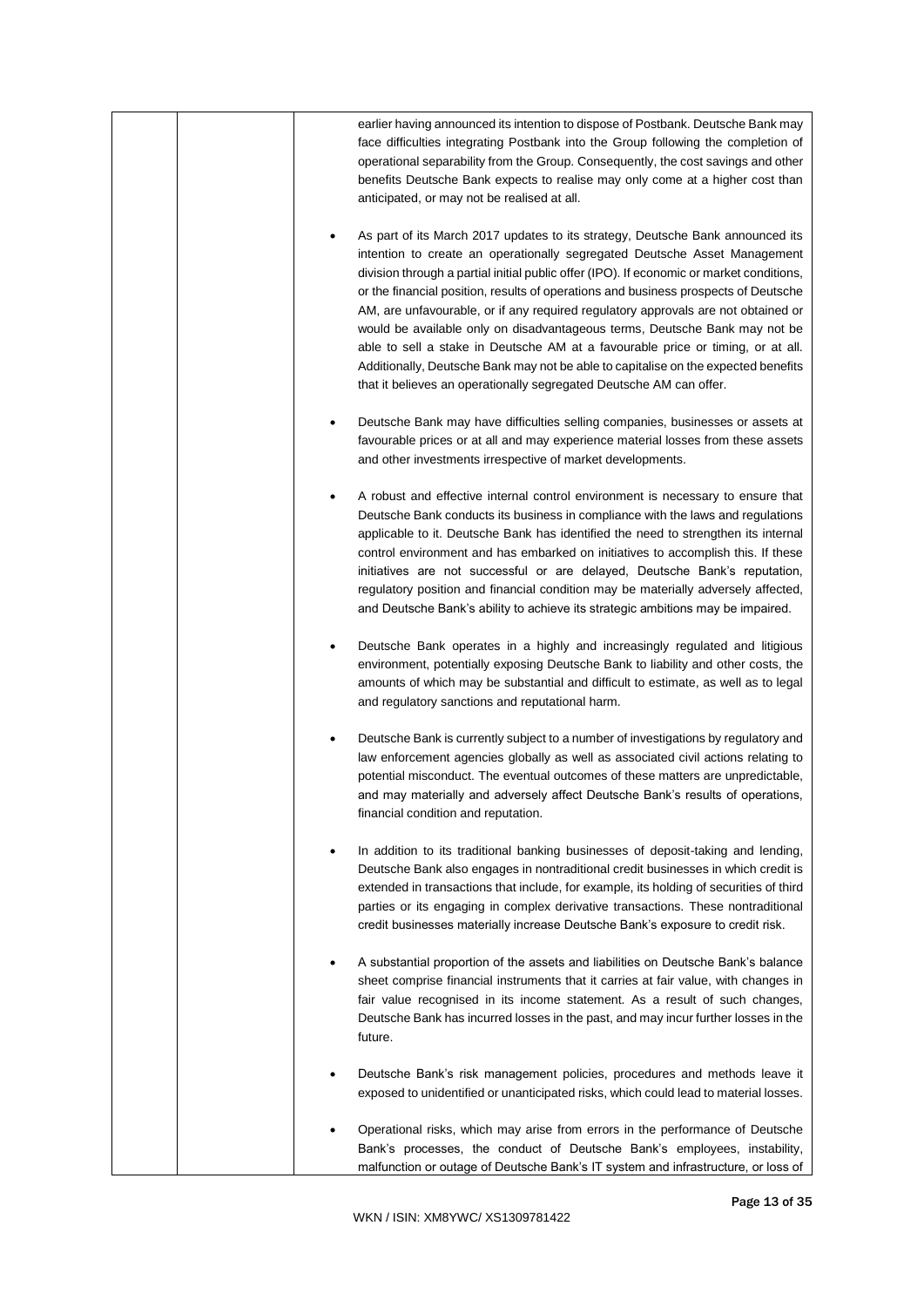|     |                                             | business continuity, or comparable issues with respect to Deutsche Bank's                                                                                                                                                                                                                                                                                                                                                                                                                                                                                                                                           |
|-----|---------------------------------------------|---------------------------------------------------------------------------------------------------------------------------------------------------------------------------------------------------------------------------------------------------------------------------------------------------------------------------------------------------------------------------------------------------------------------------------------------------------------------------------------------------------------------------------------------------------------------------------------------------------------------|
|     |                                             | vendors, may disrupt Deutsche Bank's businesses and lead to material losses.                                                                                                                                                                                                                                                                                                                                                                                                                                                                                                                                        |
|     |                                             | Deutsche Bank's operational systems are subject to an increasing risk of cyber<br>$\bullet$<br>attacks and other internet crime, which could result in material losses of client or<br>customer information, damage Deutsche Bank's reputation and lead to regulatory<br>penalties and financial losses.                                                                                                                                                                                                                                                                                                            |
|     |                                             | The size of Deutsche Bank's clearing operations exposes Deutsche Bank to a<br>$\bullet$<br>heightened risk of material losses should these operations fail to function properly.                                                                                                                                                                                                                                                                                                                                                                                                                                    |
|     |                                             | Deutsche Bank may have difficulty in identifying and executing acquisitions, and<br>both making acquisitions and avoiding them could materially harm Deutsche<br>Bank's results of operations and its share price.                                                                                                                                                                                                                                                                                                                                                                                                  |
|     |                                             | Intense competition, in Deutsche Bank's home market of Germany as well as in<br>$\bullet$<br>international markets, could materially adversely impact Deutsche Bank's<br>revenues and profitability.                                                                                                                                                                                                                                                                                                                                                                                                                |
|     |                                             | Transactions with counterparties in countries designated by the U.S. State<br>$\bullet$<br>Department as state sponsors of terrorism or persons targeted by U.S. economic<br>sanctions may lead potential customers and investors to avoid doing business with<br>Deutsche Bank or investing in Deutsche Bank's securities, harm Deutsche Bank's<br>reputation or result in regulatory action which could materially and adversely affect<br>Deutsche Bank's business.                                                                                                                                              |
| D.6 | Risk warning to                             | Where no minimum amount(s) of cash or assets to be payable or deliverable is specified,                                                                                                                                                                                                                                                                                                                                                                                                                                                                                                                             |
|     | the effect that                             | investors may experience a total or partial loss of their investment in the Security.                                                                                                                                                                                                                                                                                                                                                                                                                                                                                                                               |
|     |                                             |                                                                                                                                                                                                                                                                                                                                                                                                                                                                                                                                                                                                                     |
|     | investors may<br>lose the value of          |                                                                                                                                                                                                                                                                                                                                                                                                                                                                                                                                                                                                                     |
|     | their entire<br>investment or part<br>of it | Securities are linked to the Underlying<br>Amounts payable periodically or on exercise or redemption of the Securities, as the case<br>may be, are linked to the Underlying which may comprise one or more Reference Items. The<br>purchase of, or investment in, Securities linked to the Underlying involves substantial risks.                                                                                                                                                                                                                                                                                   |
|     |                                             | The Securities are not conventional securities and carry various unique investment risks<br>which prospective investors should understand clearly before investing in the Securities.<br>Each prospective investor in the Securities should be familiar with securities having<br>characteristics similar to the Securities and should fully review all documentation for and<br>understand the Terms and Conditions of the Securities and the nature and extent of its<br>exposure to risk of loss.                                                                                                                |
|     |                                             | Potential investors should ensure that they understand the relevant formula in accordance<br>with which the amounts payable and/or assets deliverable are calculated, and if necessary<br>seek advice from their own adviser(s).                                                                                                                                                                                                                                                                                                                                                                                    |
|     |                                             | Risks associated with the Underlying                                                                                                                                                                                                                                                                                                                                                                                                                                                                                                                                                                                |
|     |                                             | Because of the Underlyings' influence on the entitlement from the Security, as with a direct<br>investment in the Underlying, investors are exposed to risks both during the term and also<br>at maturity, which are also generally associated with an investment in the respective shares<br>and investments in shares in general and in the respective index and in indices in general.                                                                                                                                                                                                                           |
|     |                                             | <b>Currency risks</b>                                                                                                                                                                                                                                                                                                                                                                                                                                                                                                                                                                                               |
|     |                                             | Investors face an exchange rate risk if the Settlement Currency is not the currency of the                                                                                                                                                                                                                                                                                                                                                                                                                                                                                                                          |
|     |                                             | investor's home jurisdiction.<br>Risks associated with an Adjustment Event or an Adjustment/Termination Event                                                                                                                                                                                                                                                                                                                                                                                                                                                                                                       |
|     |                                             | The Issuer is entitled to make adjustments to the Terms and Conditions following the<br>occurrence of an Adjustment Event. An Adjustment Event may include any event which<br>materially affects the theoretical economic value of an Underlying or any event which<br>materially disrupts the economic link between the value of an Underlying and the Securities<br>subsisting immediately prior to the occurrence of such event, and other specified events.<br>However, the Calculation Agent may decide to make no adjustments to the Terms and<br>Conditions following the occurrence of an Adjustment Event. |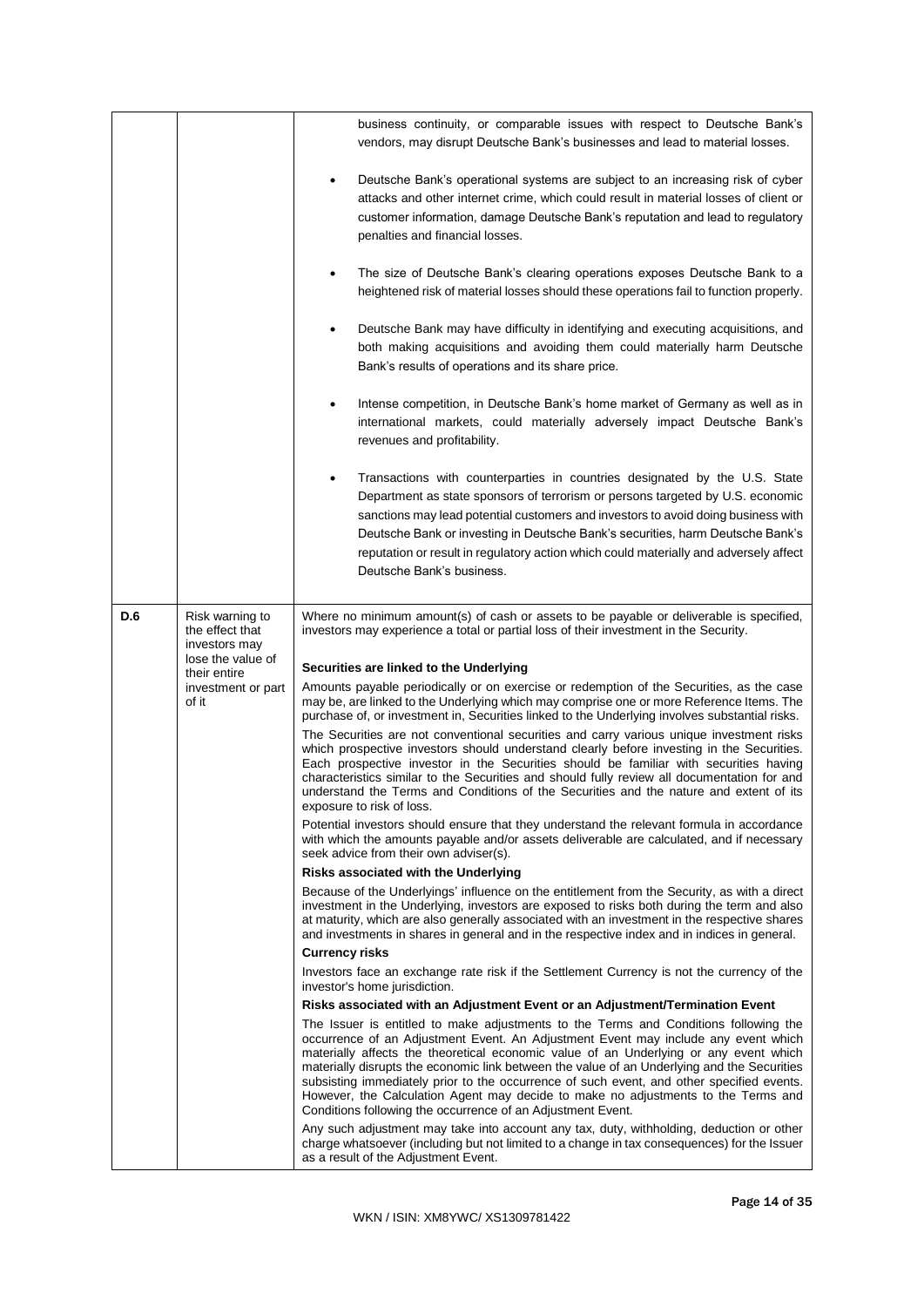|  | The terms and conditions of the Securities include a provision pursuant to which, at the                                                                                                                                                                                                                                                                                                                                                                                                                                                                                                                                                                                                                                                                                                                                           |
|--|------------------------------------------------------------------------------------------------------------------------------------------------------------------------------------------------------------------------------------------------------------------------------------------------------------------------------------------------------------------------------------------------------------------------------------------------------------------------------------------------------------------------------------------------------------------------------------------------------------------------------------------------------------------------------------------------------------------------------------------------------------------------------------------------------------------------------------|
|  | option of the Issuer where certain conditions are satisfied, the Issuer is entitled to redeem or                                                                                                                                                                                                                                                                                                                                                                                                                                                                                                                                                                                                                                                                                                                                   |
|  | cancel the Securities early. Upon such early redemption or cancellation, depending on the                                                                                                                                                                                                                                                                                                                                                                                                                                                                                                                                                                                                                                                                                                                                          |
|  | event which resulted in such early redemption or cancellation, the Issuer will pay the nominal                                                                                                                                                                                                                                                                                                                                                                                                                                                                                                                                                                                                                                                                                                                                     |
|  | amount of the Securities or the market value of the Securities less the direct and indirect                                                                                                                                                                                                                                                                                                                                                                                                                                                                                                                                                                                                                                                                                                                                        |
|  | costs to the issuer of unwinding or adjusting any underlying related hedging arrangements,                                                                                                                                                                                                                                                                                                                                                                                                                                                                                                                                                                                                                                                                                                                                         |
|  | which may be zero. As a result, the Securities may have a lower market value than similar                                                                                                                                                                                                                                                                                                                                                                                                                                                                                                                                                                                                                                                                                                                                          |
|  | securities which do not contain any such Issuer's right for redemption or cancellation.                                                                                                                                                                                                                                                                                                                                                                                                                                                                                                                                                                                                                                                                                                                                            |
|  | Regulation and reform of "benchmarks"                                                                                                                                                                                                                                                                                                                                                                                                                                                                                                                                                                                                                                                                                                                                                                                              |
|  | Indices which are deemed "benchmarks" are the subject of recent national, international<br>and other regulatory guidance and proposals for reform. Some of these reforms are already<br>effective whilst others are still to be implemented. These reforms may cause such<br>benchmarks to perform differently than in the past and may have other consequences which<br>cannot be predicted.                                                                                                                                                                                                                                                                                                                                                                                                                                      |
|  | Regulatory bail-in and other resolution measures                                                                                                                                                                                                                                                                                                                                                                                                                                                                                                                                                                                                                                                                                                                                                                                   |
|  |                                                                                                                                                                                                                                                                                                                                                                                                                                                                                                                                                                                                                                                                                                                                                                                                                                    |
|  | If the competent authority determines that the Issuer is failing or likely to fail and certain other<br>conditions are met, the competent resolution authority has the power to write down, including<br>to write down to zero, claims for payment of the principal and any other claims under the<br>Securities respectively, interest or any other amount in respect of the Securities, to convert<br>the Securities into ordinary shares or other instruments qualifying as common equity tier 1<br>capital (the write-down and conversion powers commonly being referred to as the bail-in<br>tool), or to apply other resolution measures including (but not limited to) a transfer of the<br>Securities to another entity, a variation of the terms and conditions of the Securities or a<br>cancellation of the Securities. |
|  | <b>Risks at maturity</b>                                                                                                                                                                                                                                                                                                                                                                                                                                                                                                                                                                                                                                                                                                                                                                                                           |

| Element | <b>Section E - Offer</b>                                                   |                                                                                           |                                                                                                                                                                                                                                                                                                     |
|---------|----------------------------------------------------------------------------|-------------------------------------------------------------------------------------------|-----------------------------------------------------------------------------------------------------------------------------------------------------------------------------------------------------------------------------------------------------------------------------------------------------|
| E.2b    | Reasons for the<br>offer, use of<br>proceeds.<br>estimated net<br>proceeds | Not applicable, making profit and/or hedging certain risks are the reasons for the offer. |                                                                                                                                                                                                                                                                                                     |
| E.3     | Terms and<br>conditions of the<br>offer                                    | Conditions to which the offer<br>is subject:                                              | Offers of the Securities are conditional on and subject to<br>admission to listing being obtained by the Issue Date<br>otherwise the offer will be deemed withdrawn and the<br>issuance cancelled.                                                                                                  |
|         |                                                                            | Number of the Securities:                                                                 | up to 300,000 Securities                                                                                                                                                                                                                                                                            |
|         |                                                                            | The Subscription Period:                                                                  | Applications to subscribe for the Securities may be made<br>from 26 January 2018 (inclusively) until 26 February 2018<br>(inclusively) except for the "door-to-door" offer for which<br>the Subscription Period will be from, and including, 26<br>January 2018 to, and including, 19 February 2018 |
|         |                                                                            |                                                                                           | The Issuer reserves the right for any reason to reduce the<br>number of Securities offered.                                                                                                                                                                                                         |
|         |                                                                            | Cancellation of the Issuance<br>of the Securities:                                        | The Issuer reserves the right for any reason to cancel the<br>issuance of the Securities.                                                                                                                                                                                                           |
|         |                                                                            | Closing<br>Early<br>of<br>the<br>Subscription Period of the<br>Securities:                | The Issuer reserves the right for any reason to close the<br>Subscription Period early.                                                                                                                                                                                                             |
|         |                                                                            | minimum<br>Investor<br>subscription amount:                                               | One Security                                                                                                                                                                                                                                                                                        |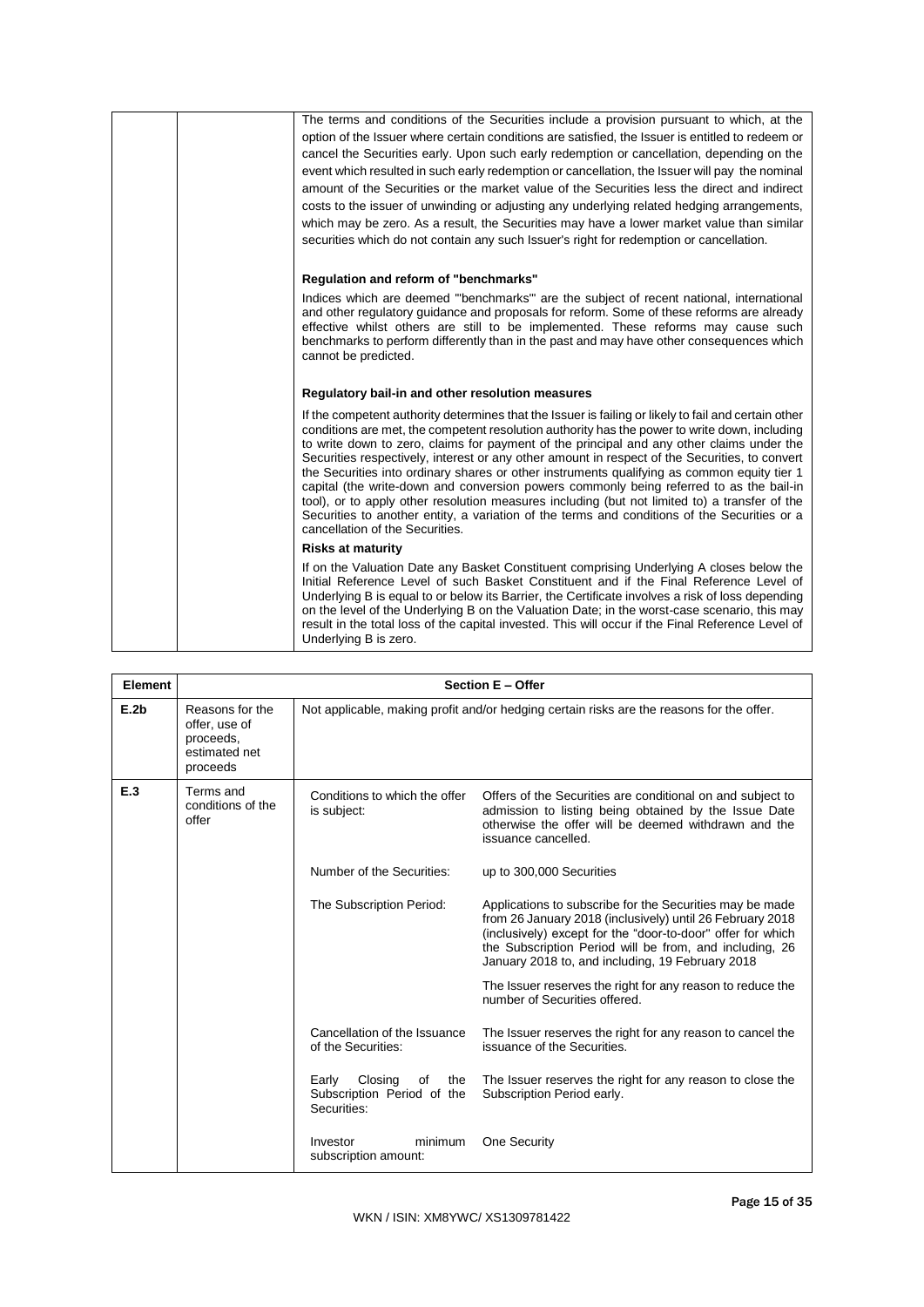|  | Investor<br>maximum<br>subscription amount:                                                                                                                          | Not applicable; there is no investor maximum subscription<br>amount.                                                                                                                                                                                                                                                                                                                             |
|--|----------------------------------------------------------------------------------------------------------------------------------------------------------------------|--------------------------------------------------------------------------------------------------------------------------------------------------------------------------------------------------------------------------------------------------------------------------------------------------------------------------------------------------------------------------------------------------|
|  | Description<br>of<br>the<br>application process:                                                                                                                     | Applications for the Securities can be made in Italy at<br>participating branches of a Distributor.                                                                                                                                                                                                                                                                                              |
|  |                                                                                                                                                                      | Applications will be in accordance with the relevant<br>Distributor's usual procedures, notified to investors by the<br>relevant Distributor.                                                                                                                                                                                                                                                    |
|  |                                                                                                                                                                      | Prospective investors will not be required to enter into any<br>contractual arrangements directly with the Issuer relating<br>to the subscription for the Securities.                                                                                                                                                                                                                            |
|  | Description of possibility to<br>reduce subscriptions and<br>manner for refunding excess<br>amount paid by applicants:                                               | Not applicable; there is no possibility to reduce<br>subscriptions and therefore no manner for refunding<br>excess amount paid by applicants.                                                                                                                                                                                                                                                    |
|  | Details of the method and<br>time limits for paying up and<br>delivering the Securities:                                                                             | Investors will be notified by the Issuer or the relevant<br>financial intermediary of their allocations of Securities and<br>the settlement arrangements in respect thereof. The<br>Securities will be issued on the Issue Date and the<br>Securities will be delivered on the Value Date against<br>payment to the Issuer of the net subscription price.                                        |
|  | Manner in and date on which<br>results of the offer are to be<br>made public:                                                                                        | The Issuer will in its sole discretion determine the final<br>amount of Securities to be issued (which will be<br>dependent on the outcome of the offer), up to a limit of<br>300,000 Securities                                                                                                                                                                                                 |
|  |                                                                                                                                                                      | The precise number of Securities to be issued will be<br>published on the website of the Issuer (www.it.x-<br>markets.db.com) on or around the Issue Date.                                                                                                                                                                                                                                       |
|  |                                                                                                                                                                      | The results of the offer will be available from the<br>Distributor following the Subscription Period and prior to<br>the Issue Date.                                                                                                                                                                                                                                                             |
|  | Procedure for exercise of<br>any right of pre-emption,<br>negotiability of subscription<br>rights and<br>treatment of<br>subscription<br>rights<br>not<br>exercised: | Not applicable; a procedure for exercise of any right of<br>pre-emption, negotiability of subscription rights and<br>treatment of subscription rights is not planned.                                                                                                                                                                                                                            |
|  | Categories<br>potential<br>of<br>investors to<br>which<br>the                                                                                                        | Qualified investors within the meaning of the Prospectus<br>Directive and non-qualified investors.                                                                                                                                                                                                                                                                                               |
|  | Securities are offered and<br>whether tranche(s) have<br>been reserved for certain<br>countries:                                                                     | Offers may be made in Italy to any person which complies<br>with all other requirements for investment as set out in the<br>Base Prospectus or otherwise determined by the Issuer<br>and/or the relevant financial intermediaries. In other EEA<br>countries, offers will only be made pursuant to an<br>exemption under the Prospectus<br>Directive<br>as<br>implemented in such jurisdictions. |
|  | Process for notification to<br>applicants of the amount                                                                                                              | Not applicable; there is no process for notification to<br>applicants of the amount allotted.                                                                                                                                                                                                                                                                                                    |
|  | allotted and the indication<br>whether dealing may begin<br>before notification is made:                                                                             | Each investor will be notified by the relevant Distributor of<br>its allocation of Securities after the end of the Subscription<br>Period and before the Issue Date                                                                                                                                                                                                                              |
|  |                                                                                                                                                                      | No dealings in the Securities may take place prior to the<br><b>Issue Date</b>                                                                                                                                                                                                                                                                                                                   |
|  | <b>Issue Price:</b>                                                                                                                                                  | EUR 100 per Security                                                                                                                                                                                                                                                                                                                                                                             |
|  | Amount of any expenses<br>specifically<br>and<br>taxes                                                                                                               | Not applicable; no expenses or taxes are specifically<br>charged to the subscriber or purchaser.                                                                                                                                                                                                                                                                                                 |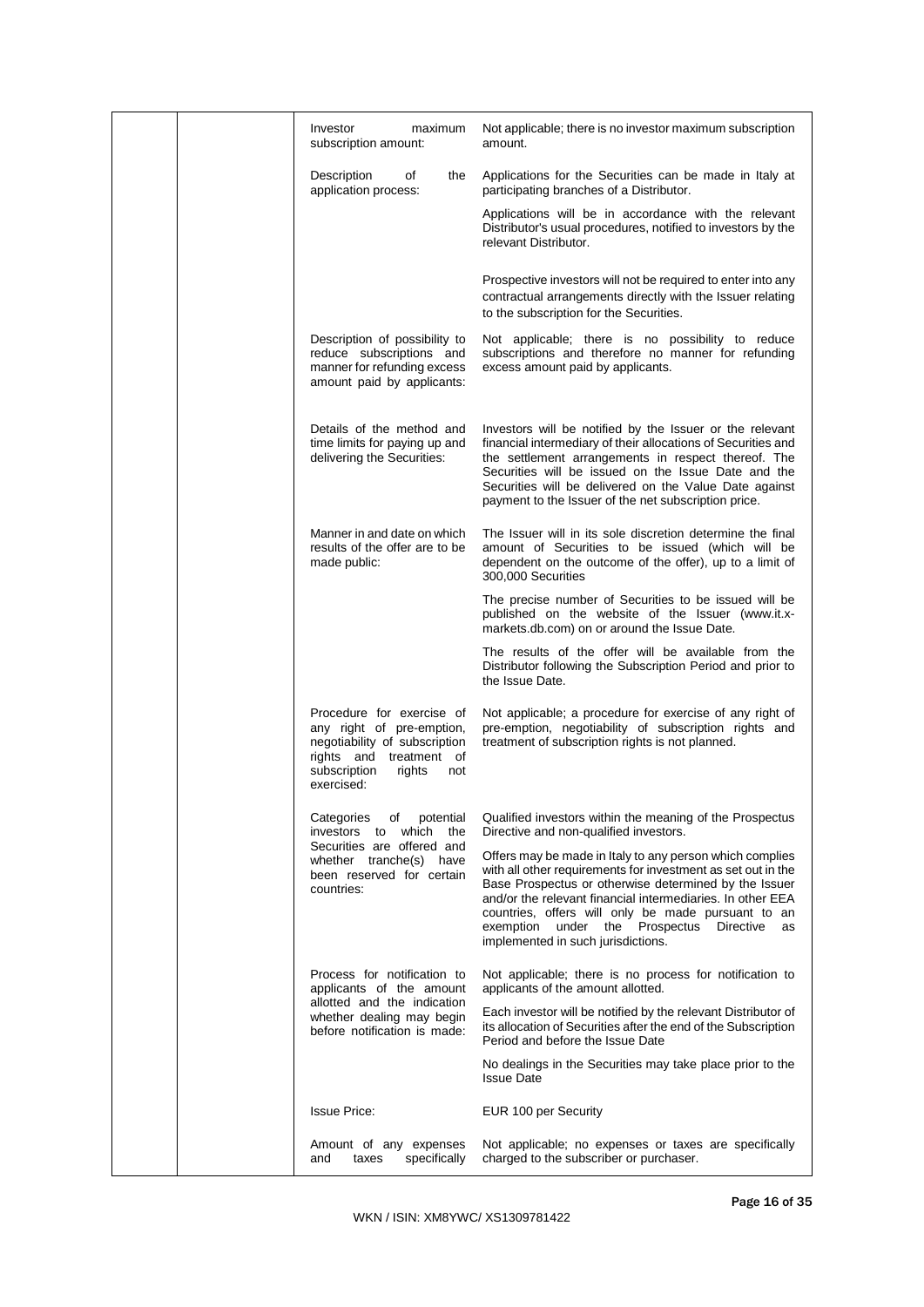|     |                                                                                             | charged to the subscriber or<br>purchaser:                                                                                                                                                                                                                                 |                                                                                                                                                                                                                                                                                                                                               |                           |                               |
|-----|---------------------------------------------------------------------------------------------|----------------------------------------------------------------------------------------------------------------------------------------------------------------------------------------------------------------------------------------------------------------------------|-----------------------------------------------------------------------------------------------------------------------------------------------------------------------------------------------------------------------------------------------------------------------------------------------------------------------------------------------|---------------------------|-------------------------------|
|     |                                                                                             | Name(s) and address(es), to<br>the extent known to the<br>Issuer, of the placement<br>agents in the various<br>countries where the offer<br>takes place:                                                                                                                   | Deutsche Bank S.p.A. of Piazza del Calendario 3, 20126,<br>Milan, Italy, and Finanza e Futuro Banca S.p.A. of Piazza<br>del Calendario 1, 20126 Milan, Italy (each a "Distributor"<br>and together with any other entities appointed as a<br>distributor in respect of the Securities during the<br>Subscription Period, the "Distributors"). |                           |                               |
|     |                                                                                             |                                                                                                                                                                                                                                                                            | The Issuer reserves the right to appoint other distributors<br>during the Subscription Period, which will be<br>communicated to investors by means of a notice<br>published on the website of the Issuer (www.it.x-<br>markets.db.com).                                                                                                       |                           |                               |
|     |                                                                                             |                                                                                                                                                                                                                                                                            | Deutsche Bank S.p.A. will act as lead manager of the<br>placement syndicate (Responsabile del Collocamento as<br>defined under article 93-bis of the Financial Services Act)<br>(the "Lead Manager").                                                                                                                                         |                           |                               |
|     |                                                                                             | Name and address of the<br>Paying Agent:                                                                                                                                                                                                                                   | Deutsche Bank AG, acting through its London branch of<br>Winchester House, 1 Great Winchester Street, London<br>EC2N 2DB, United Kingdom.                                                                                                                                                                                                     |                           |                               |
|     |                                                                                             | Name and address of the<br><b>Calculation Agent:</b>                                                                                                                                                                                                                       | Deutsche<br>Winchester<br>Great<br>1 <sub>1</sub>                                                                                                                                                                                                                                                                                             | <b>Bank</b><br>Winchester | AG.<br>House<br><b>Street</b> |
|     |                                                                                             |                                                                                                                                                                                                                                                                            | London EC2N 2DB, United Kingdom                                                                                                                                                                                                                                                                                                               |                           |                               |
| E.4 | Interest that is<br>material to the<br>issue/offer<br>including<br>confliction<br>interests | Not applicable. Save for the Distributor(s) regarding the fees, as far as the Issuer is aware,<br>no person involved in the issue of the Securities has an interest material to the offer.                                                                                 |                                                                                                                                                                                                                                                                                                                                               |                           |                               |
| E.7 | Estimated<br>expenses<br>charged to the<br>investor by the<br>issuer or offeror             | Not applicable. Save for the Issue Price (which includes the commissions payable by the<br>Issuer to the Distributors of up to 4.00 per cent. of the Issue Price of the Securities placed<br>through it), the Issuer is not aware of any expenses charged to the investor. |                                                                                                                                                                                                                                                                                                                                               |                           |                               |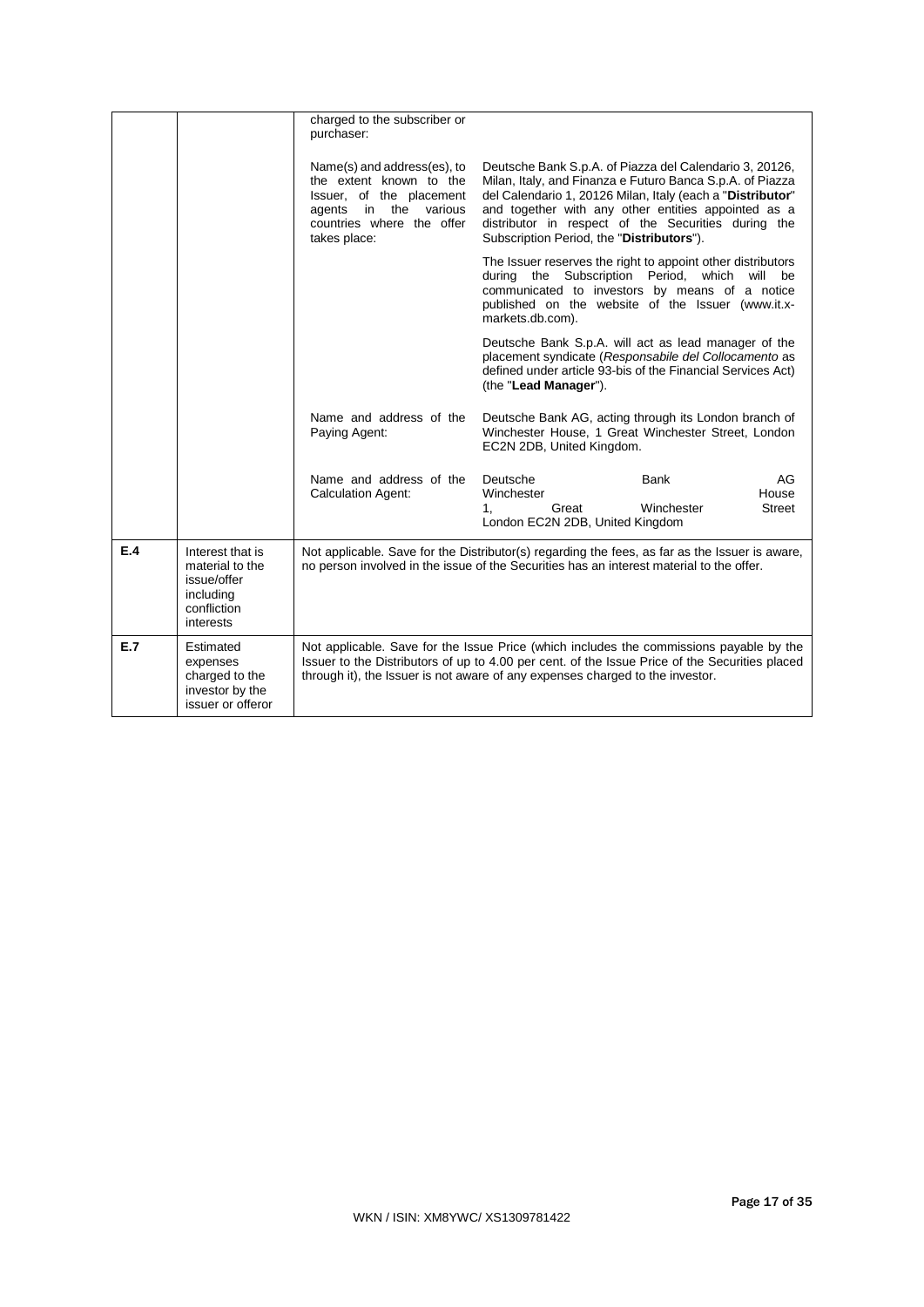# **RISK FACTORS**

Before purchasing Securities, you should consider the relevant Risk Factors incorporated by reference from the Base Prospectus and the EMTN Base Prospectus (including any relevant supplement(s) to the Base Prospectus and/or the EMTN Base Prospectus) (See "Documents Incorporated by Reference" below). Such risk factors are risk factors that are material to the Securities in order to assess the market risk associated with them or which may affect the Issuer's ability to fulfil its obligations under them.

# **Risks at maturity**

If on the Valuation Date any Basket Constituent comprising Underlying A closes below the Initial Reference Level of such Basket Constituent and if the Final Reference Level of Underlying B is equal to or below its Barrier, the Certificate involves a risk of loss depending on the level of the Underlying B on the Valuation Date; in the worst-case scenario, this may result in the total loss of the capital invested. This will occur if the Final Reference Level of Underlying B is zero.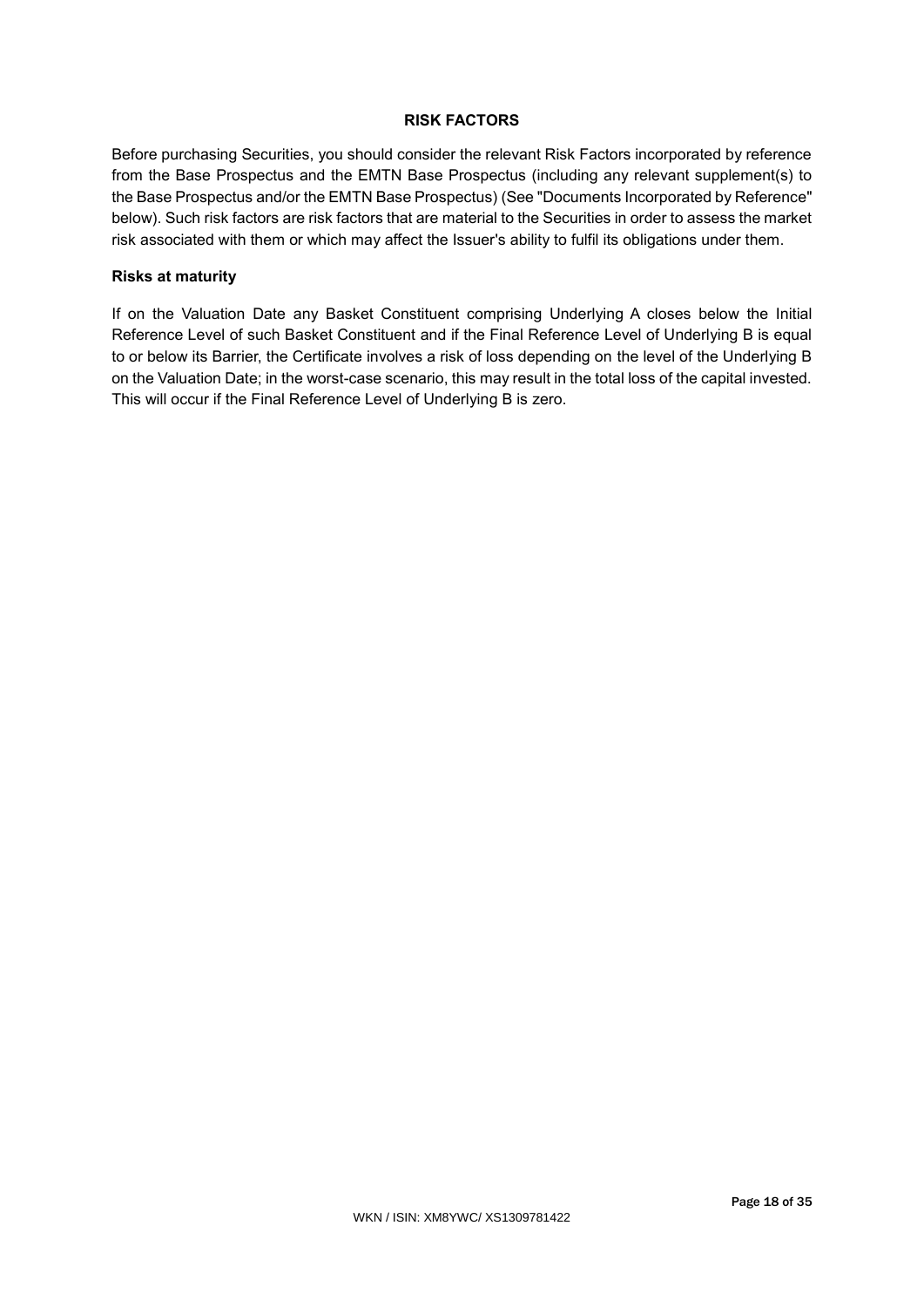# **DOCUMENTS INCORPORATED BY REFERENCE**

The Prospectus should be read and construed in conjunction with the documents incorporated by reference into this Prospectus. The information contained in the following document(s) is hereby incorporated by reference into this Prospectus and deemed to form a part of this Prospectus:

- (a) the Deutsche Bank Aktiengesellschaft programme for the issuance of Certificates, Warrants and Notes Base Prospectus dated 16 January 2018 (the "**Base Prospectus**");
- (b) the Deutsche Bank Aktiengesellschaft EUR 80 billion Debt Issuance Programme Base Prospectus dated 22 June 2017 (the "**EMTN Base Prospectus**");
- (c) the First Supplement to the EMTN Base Prospectus dated 8 August 2017 (the "**First Supplement to the EMTN Base Prospectus**");
- (d) the Second Supplement to the EMTN Base Prospectus dated 5 October 2017 (the "**Second Supplement to the EMTN Base Prospectus**");
- (e) the Third Supplement to the EMTN Base Prospectus dated 6 November 2017 (the "**Third Supplement to the EMTN Base Prospectus**");
- (f) the Fourth Supplement to the EMTN Base Prospectus dated 21 December 2017 (the "**Fourth Supplement to the EMTN Base Prospectus**");
- (g) the Fifth Supplement to the EMTN Base Prospectus dated 9 January 2018 (the "**Fifth Supplement to the EMTN Base Prospectus**");
- (h) the unaudited interim report as of 30 September 2017 of the Deutsche Bank Group (the "**30 September 2017 Interim Report**");
- (i) the Annual Report of Deutsche Bank Aktiengesellschaft as of 31 December 2016 ("**2016 Annual Report**"); and
- (j) the Annual Report of Deutsche Bank Aktiengesellschaft as of 31 December 2015 ("**2015 Annual Report**").

Following the publication of this Prospectus a supplement may be prepared by the Issuer and approved by the CSSF in accordance with Article 13 of the Luxembourg Law. Statements contained in any such supplement (or contained in any document incorporated by reference therein) shall, to the extent applicable (whether expressly, by implication or otherwise), be deemed to modify or supersede statements contained in this Prospectus or in a document which is incorporated by reference in this Prospectus. Any statement so modified or superseded shall not, except as so modified or superseded, constitute a part of this Prospectus.

The table below sets out the relevant page references for the information incorporated into this Prospectus by reference.

## **Cross Reference List**

| (a) | <b>From the Base Prospectus</b>                     | Page<br>Reference |
|-----|-----------------------------------------------------|-------------------|
|     | Risk Factors in Respect of the Securities           | 145-147           |
|     | <b>Risk Factors Related to Securities Generally</b> | 178-187           |
|     | Risk Factors Relating to the Market Generally       | 188-191           |
|     | Conflicts of Interest                               | 192-194           |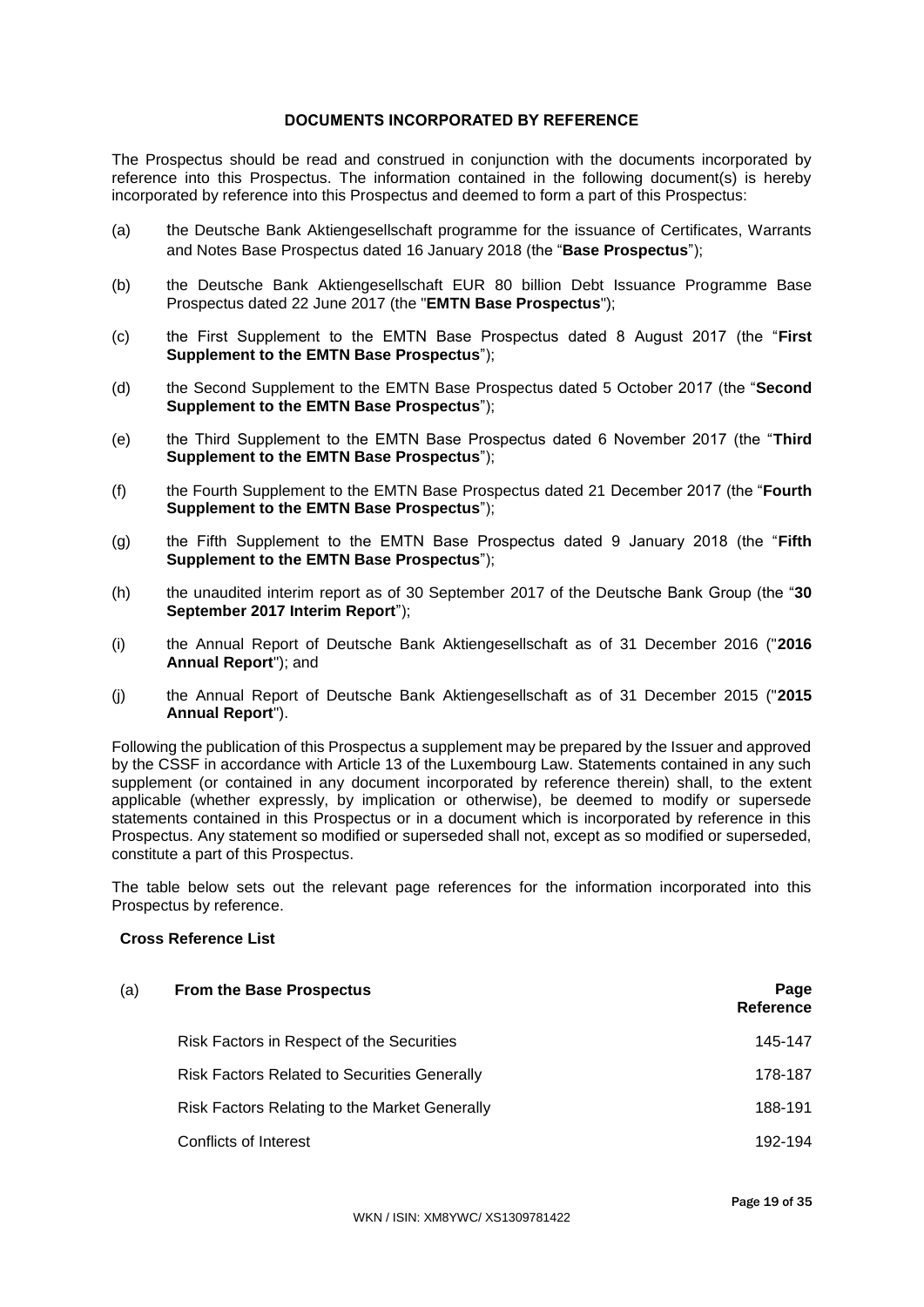| Responsible Persons                                      | 195     |
|----------------------------------------------------------|---------|
| Ranking of the Securities                                | 201-202 |
| Use of Proceeds                                          | 286     |
| <b>General Conditions</b>                                | 309-419 |
| General Information on Taxation and Selling Restrictions | 651-698 |

# (b) **From the EMTN Base Prospectus Page**

**Reference**

| <b>Risk Factors</b>                                                                               | 36-66  |
|---------------------------------------------------------------------------------------------------|--------|
| <b>Statutory Auditors</b>                                                                         | 76     |
| Information about Deutsche Bank                                                                   | 76     |
| <b>Business Overview</b>                                                                          | 76-77  |
| <b>Organisational Structure</b>                                                                   | 77     |
| Trend Information (excluding the paragraph entitled "Statement of No<br>Material Adverse Change") | 77-85  |
| Administrative, Management, and Supervisory Bodies                                                | 85-88  |
| <b>Major Shareholders</b>                                                                         | 88     |
| Historical Financial Information / Financial Statements                                           | 88     |
| Auditing of Historical Annual Financial Information                                               | 88     |
| Legal and Arbitration Proceedings                                                                 | 89-103 |
| <b>Material Contracts</b>                                                                         | 103    |
| Third Party Information and Statement by Experts and Declaration of any<br>Interest               | 104    |
| Documents on Display                                                                              | 931    |

# (c) **From the First Supplement to the EMTN Base Prospectus Page Reference** Documents on Display 4 Risk Factors 6 Business Overview 7-8 Trend Information 8-12 Administrative, Management and Supervisory Bodies 12-14 Legal and Arbitration Proceedings 14-31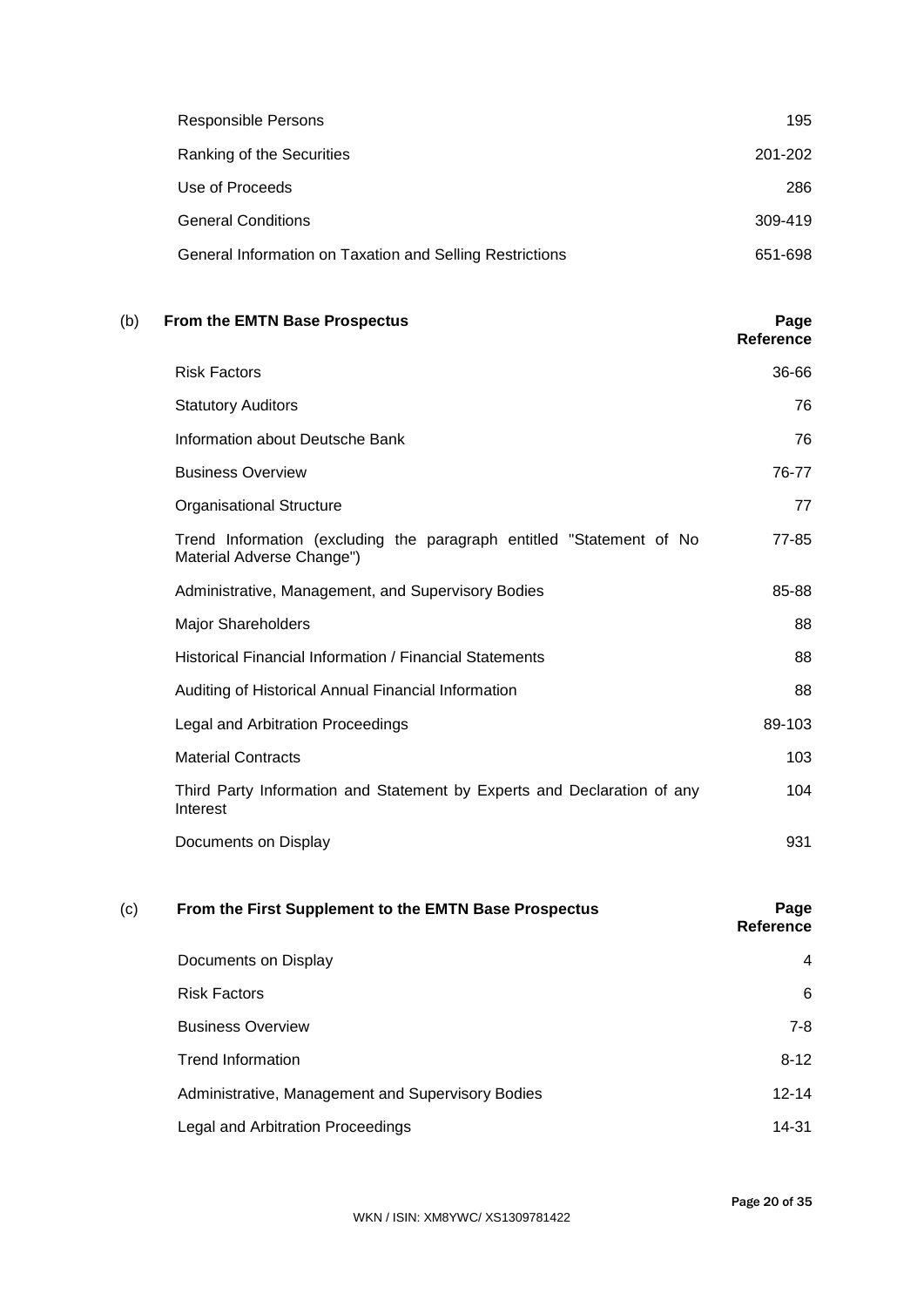| (d) | From the Second Supplement to the EMTN Base Prospectus       | Page<br><b>Reference</b> |
|-----|--------------------------------------------------------------|--------------------------|
|     | <b>Risk Factors</b>                                          | 4                        |
|     | Administrative, Management and Supervisory Bodies            | $5 - 7$                  |
| (e) | From the Third Supplement to the EMTN Base Prospectus        | Page<br><b>Reference</b> |
|     | Documents on Display                                         | 4                        |
|     | <b>Business Overview</b>                                     | 5                        |
|     | <b>Trend Information</b>                                     | $5 - 10$                 |
|     | Administrative, Management and Supervisory Bodies            | $10 - 12$                |
|     | Legal and Arbitration Proceedings                            | $13 - 28$                |
| (f) | From the Fourth Supplement to the EMTN Base Prospectus       | Page<br><b>Reference</b> |
|     | <b>Risk Factors</b>                                          | 4, 40-41                 |
| (g) | From the Fifth Supplement to the EMTN Base Prospectus        | Page<br><b>Reference</b> |
|     | <b>Trend Information</b>                                     | 2                        |
| (h) | From the 30 September 2017 Interim Report                    | Page<br><b>Reference</b> |
|     | Risk Report - Risk and Capital Performance*                  | $31 - 39$                |
|     | Risk Report - Leverage Ratio*                                | 40-42                    |
|     | Consolidated Statement of Income (unaudited)                 | 53                       |
|     | Consolidated Statement of Comprehensive Income (unaudited)   | 54                       |
|     | <b>Consolidated Balance Sheet (unaudited)</b>                | 55                       |
|     | Consolidated Statement of Changes in Equity (unaudited)      | 56-57                    |
|     | Consolidated Statement of Cash Flows (unaudited)             | 58                       |
|     | Basis of Preparation (unaudited)                             | 59                       |
|     | Information on the Consolidated Income Statement (unaudited) | 66-68                    |
|     | Information on the Consolidated Balance Sheet (unaudited)    | 69-99                    |
|     | <b>Review Report</b>                                         | 103                      |
|     | Other Information (unaudited) - Non-GAAP Financial Measures* | 104-108                  |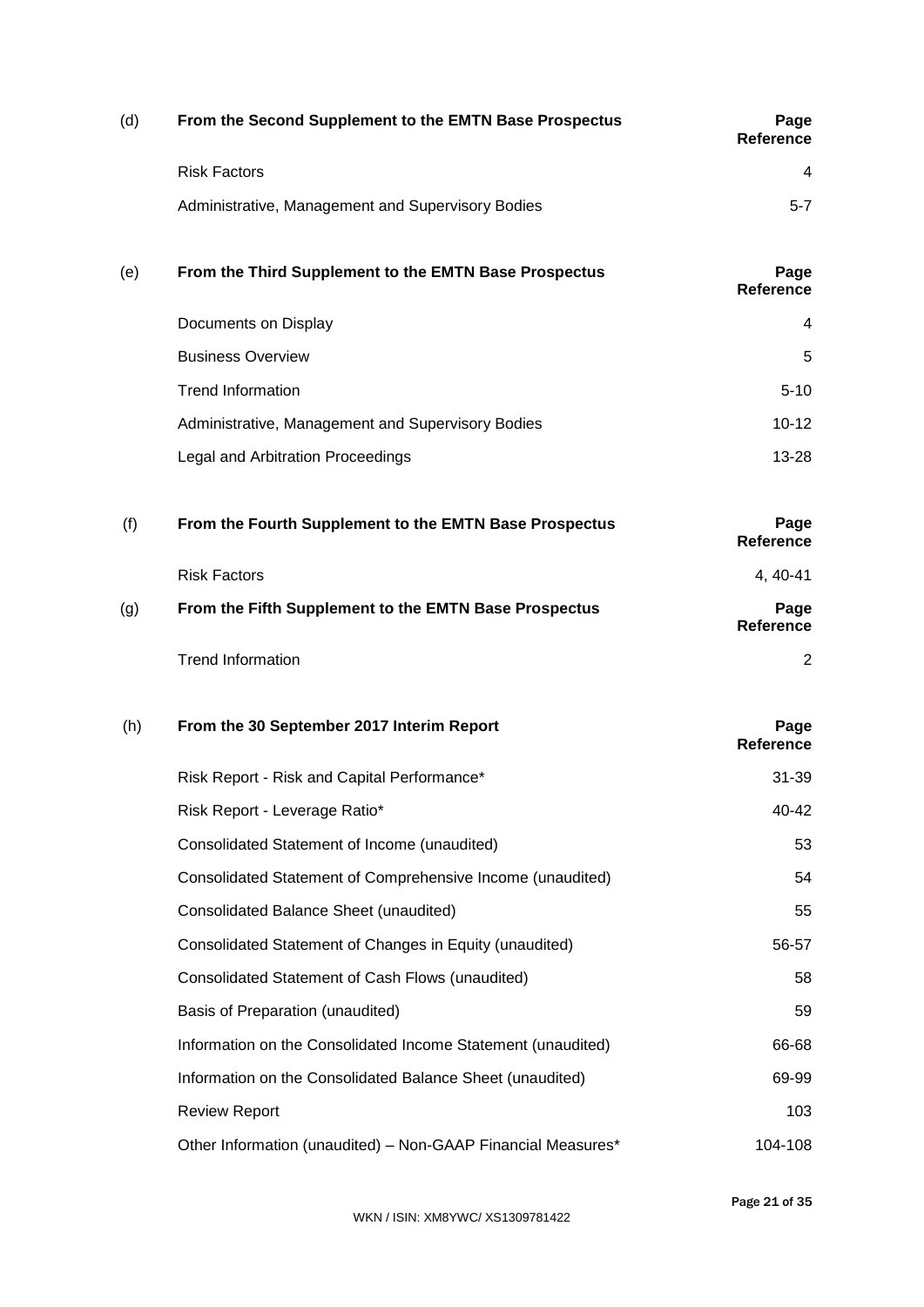# \*Alternative Performance Measures

| (i) | From the 2016 Annual Report                                  | Page<br>Reference |
|-----|--------------------------------------------------------------|-------------------|
|     | Capital and Leverage Ratio*                                  | 136-152           |
|     | Consolidated Statement of Income                             | 269               |
|     | Consolidated Statement of Comprehensive Income               | 270               |
|     | <b>Consolidated Balance Sheet</b>                            | 271               |
|     | Consolidated Statement of Changes in Equity                  | 272-273           |
|     | <b>Consolidated Statement of Cash Flows</b>                  | 274               |
|     | Notes to the Consolidated Financial Statements               | 275-308           |
|     | <b>Additional Notes</b>                                      | 382-440           |
|     | Independent Auditor's Report                                 | 441-442           |
|     | Other Information (unaudited) - Non-GAAP Financial Measures* | 467-472           |
|     | *Alternative Performance Measures                            |                   |

# (j) **From the 2015 Annual Report Page**

| From the 2015 Annual Report                    | Page<br>Reference |
|------------------------------------------------|-------------------|
| Management Report                              | 29-243            |
| Consolidated Statement of Income               | 245               |
| Consolidated Statement of Comprehensive Income | 246               |
| <b>Consolidated Balance Sheet</b>              | 247               |
| Consolidated Statement of Changes in Equity    | 248-249           |
| <b>Consolidated Statement of Cash Flows</b>    | 250               |
| Notes to the Consolidated Financial Statements | 251-282           |
| Notes to the Consolidated Income Statement     | 283-288           |
| Notes to the Consolidated Balance Sheet        | 289-352           |
| <b>Additional Notes</b>                        | 353-414           |
| Independent Auditors' Report                   | 415-416           |

The information incorporated by reference which is not included in the cross-reference list, is considered as additional information and is not required by the relevant schedules of the Regulation 809/2004 of the European Commission, as amended. Any documents incorporated by reference in the Base Prospectus, the EMTN Base Prospectus or any supplement to the EMTN Base Prospectus shall not thereby be deemed incorporated by reference in this Prospectus and are either deemed not relevant for an investor or are otherwise covered elsewhere in this Prospectus.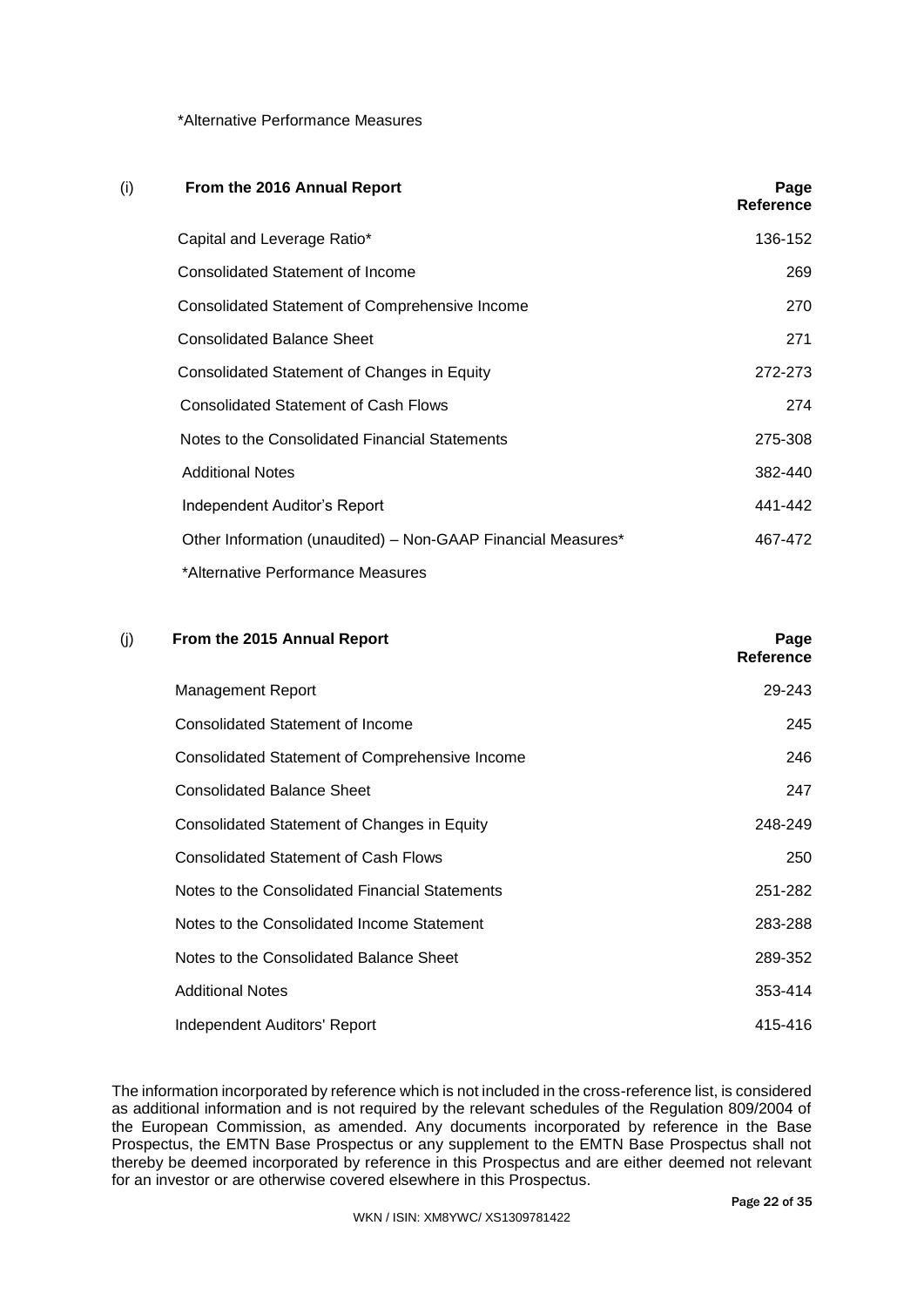The documents specified above and incorporated by reference shall be available in physical form at the registered office of the Issuer and, in case of admission to trading of the Securities on the Luxembourg Stock Exchange, in Luxembourg in physical form at the office of Deutsche Bank Luxembourg S.A. at 2, boulevard Konrad Adenauer, L–1115 Luxembourg or at the Issuer's listing agent in Luxembourg, Banque de Luxembourg S.A., at 14, boulevard Royal L-2449, Luxembourg, and at the Issuer's Zurich Branch, Uraniastrasse 9, PF 3604, CH-8021 Zurich, Switzerland (where it can also be ordered by telephone +41 44 227 3781 or fax +41 44 227 3084).

The documents incorporated by reference shall also be available for viewing on the website of the Luxembourg Stock Exchange: www.bourse.lu.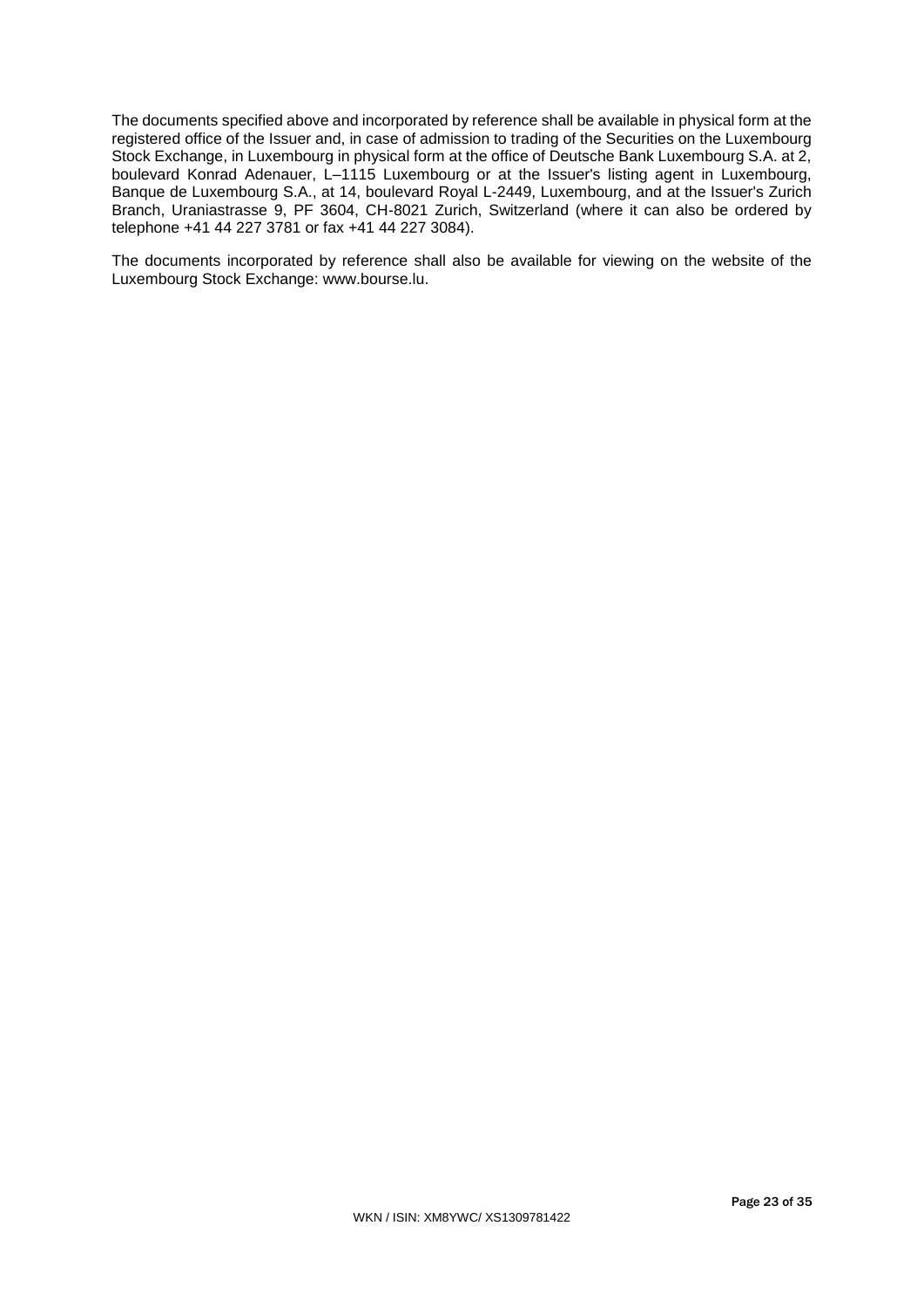# **PRODUCT TERMS**

The Securities will be subject to the General Conditions (the "**General Conditions**"), as set out in the Base Prospectus and also to the following provisions (the "**Product Terms**"). Each reference in such General Conditions to the "Final Terms" shall be deemed to be deleted and replaced by the "Product Terms". In the case of a discrepancy or conflict with such General Conditions or Product Terms, the Product Terms shall prevail.

| Certificate / Express Autocallable Certificate |
|------------------------------------------------|
| XS1309781422                                   |
| XM8YWC                                         |
| 130978142                                      |
| Deutsche Bank AG, London Branch                |
| Up to 300,000                                  |
| EUR 100 per Certificate                        |
| 27 February 2018                               |
| 27 February 2018                               |
| Deutsche Bank AG, London Branch                |
|                                                |

Underlying A A Basket of assets comprised as follows:

| Type of<br><b>Basket</b><br><b>Constituent</b> | Sponsor or<br>issuer of the<br><b>Basket</b><br>Constituent | Reference<br><b>Source</b> | Bloomberg / Reuters /<br>Security Code / ISIN of<br><b>Basket Constituent</b> |
|------------------------------------------------|-------------------------------------------------------------|----------------------------|-------------------------------------------------------------------------------|
| Share                                          | Assicurazioni                                               | Borsa                      | Reuters screen: .GASI.MI                                                      |
|                                                | Generali S.p.A.                                             | Italiana                   | ISIN: IT0000062072                                                            |
| Share                                          | Unicredit S.p.A.                                            | Borsa<br>Italiana          | Reuters screen: .CRDI.MI<br>ISIN: IT0005239360                                |
| Share                                          | Intesa SanPaolo                                             | Borsa                      | Reuters screen: ISP.MI                                                        |
|                                                | S.p.A.                                                      | Italiana                   | ISIN: IT00000726187                                                           |

| Name of<br><b>Basket</b><br><b>Constituent</b>               | <b>Relevant</b><br><b>Basket</b><br><b>Constituent</b><br>Value                             | Reference<br>Currency | Related<br><b>Exchange</b>                                     | <b>Basket Currency</b><br><b>Exchange</b> |
|--------------------------------------------------------------|---------------------------------------------------------------------------------------------|-----------------------|----------------------------------------------------------------|-------------------------------------------|
| Ordinary<br>shares of<br>Assicurazioni<br>Generali<br>S.p.A. | an amount<br>(which shall<br>be deemed<br>to be a<br>monetary<br>value in the<br>Settlement | Euro (" $EUR$ ")      | As defined<br>in $$5(5)(i)$<br>of the<br>General<br>Conditions | Not Applicable                            |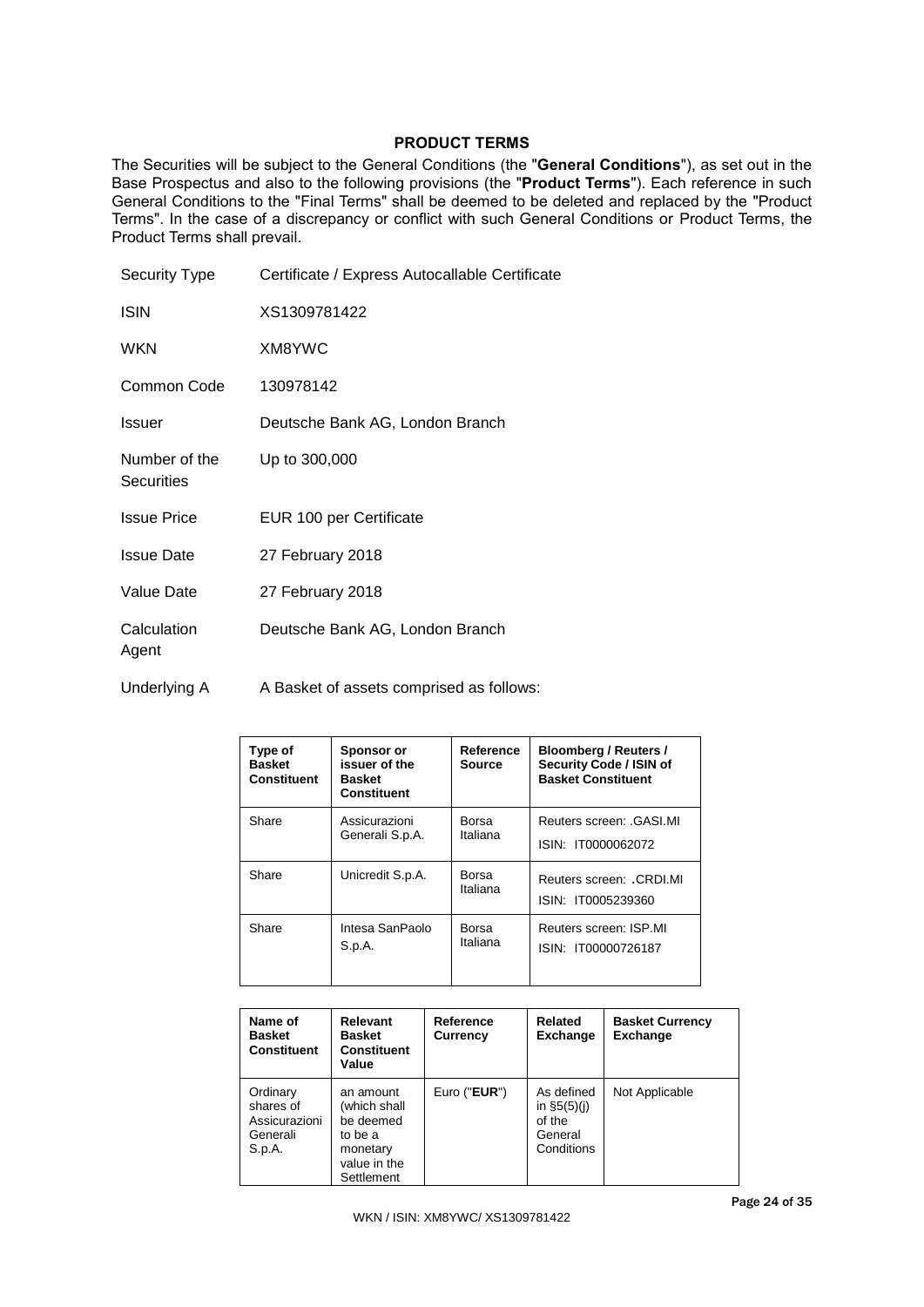|                                                       | Currency)<br>equal to the<br>closing price<br>of the Basket<br>Constituent<br>as published<br>on the<br>Reference<br>Source                                                                                                |              |                                                                |                |
|-------------------------------------------------------|----------------------------------------------------------------------------------------------------------------------------------------------------------------------------------------------------------------------------|--------------|----------------------------------------------------------------|----------------|
| Ordinary<br>shares of<br>Unicredit<br>S.p.A.          | an amount<br>(which shall<br>be deemed<br>to be a<br>monetary<br>value in the<br>Settlement<br>Currency)<br>equal to the<br>closing price<br>of the Basket<br>Constituent<br>as published<br>on the<br>Reference<br>Source | Euro ("EUR") | As defined<br>in $$5(5)(j)$<br>of the<br>General<br>Conditions | Not Applicable |
| Ordinary<br>shares of<br>Intesa<br>SanPaolo<br>S.p.A. | an amount<br>(which shall<br>be deemed<br>to be a<br>monetary<br>value in the<br>Settlement<br>Currency)<br>equal to the<br>closing price<br>of the Basket<br>Constituent<br>as published<br>on the<br>Reference<br>Source | Euro ("EUR") | As defined<br>in $$5(5)(j)$<br>of the<br>General<br>Conditions | Not Applicable |

| Underlying B                                         | Type: Index                                                                                                                         |
|------------------------------------------------------|-------------------------------------------------------------------------------------------------------------------------------------|
|                                                      | Name: FTSE™ MIB                                                                                                                     |
|                                                      | Sponsor or Issuer: FTSE International Limited                                                                                       |
|                                                      | <b>Reuters RIC: FTMIB</b>                                                                                                           |
|                                                      | Reference Source: Borsa Italiana                                                                                                    |
|                                                      | Multi-Exchange Index: not applicable                                                                                                |
|                                                      | Related Exchange: as defined in General Conditions §5(5)(j)                                                                         |
|                                                      | ISIN: IT0003465736                                                                                                                  |
| Settlement                                           | <b>Cash Settlement</b>                                                                                                              |
| Initial Reference<br>Level<br>(Underlying A)         | In relation to a Basket Constituent, the Reference Level (Underlying A) of such<br>Basket Constituent on the Initial Valuation Date |
| <b>Initial Reference</b><br>Level of<br>Underlying B | The Reference Level of Underlying B on the Initial Valuation Date                                                                   |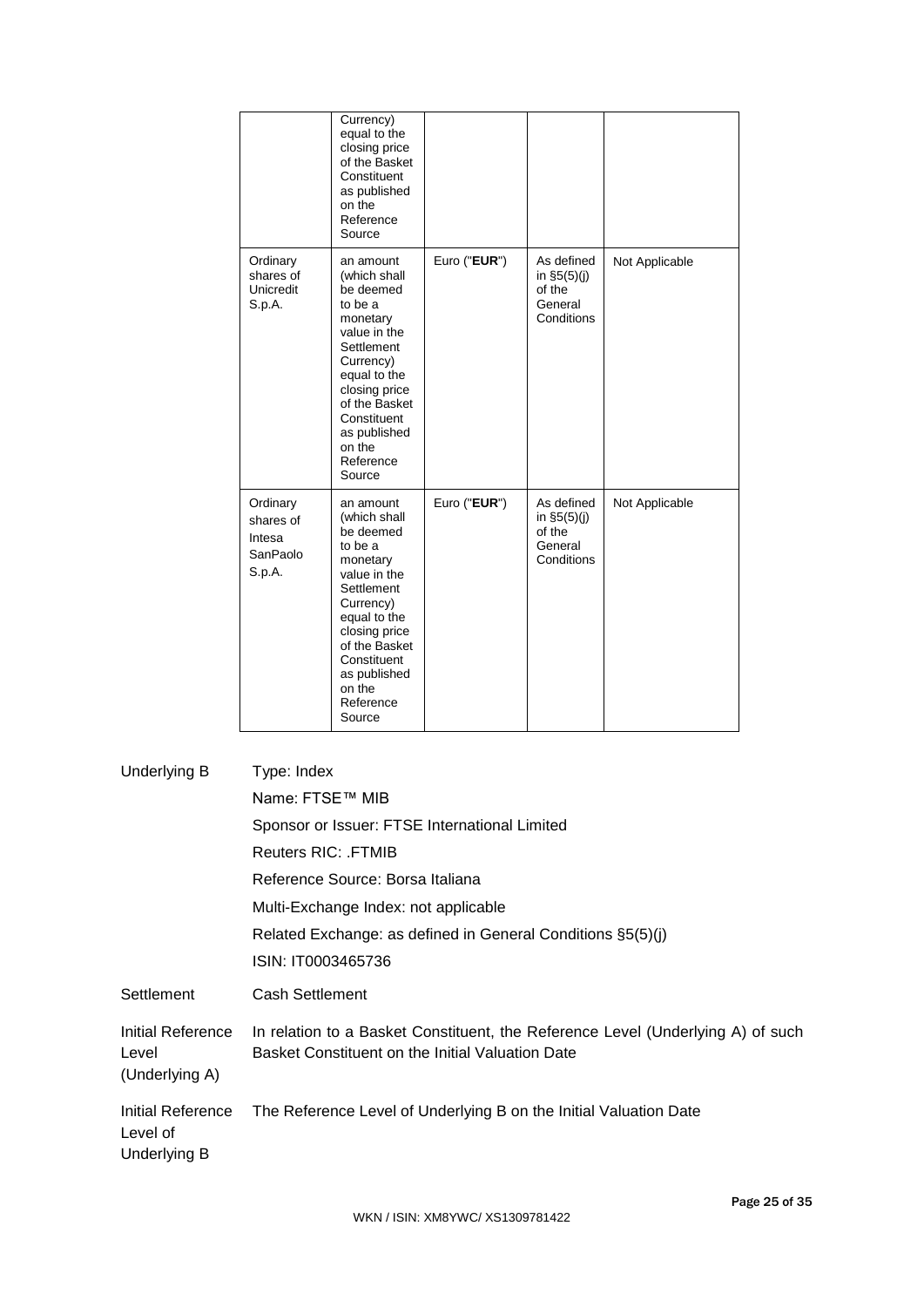| <b>Final Reference</b><br>Level of each<br><b>Basket</b><br>Constituent<br>(Underlying A) | In relation to a Basket Constituent, the Reference Level (Underlying A) of such<br>Basket Constituent on the Valuation Date                                                                                                                                          |  |  |
|-------------------------------------------------------------------------------------------|----------------------------------------------------------------------------------------------------------------------------------------------------------------------------------------------------------------------------------------------------------------------|--|--|
| <b>Final Reference</b><br>Level of<br><b>Underlying B</b>                                 | The Reference Level of Underlying B on the Valuation Date                                                                                                                                                                                                            |  |  |
| Reference Level<br>(Underlying A)                                                         | in respect of each Basket Constituent, the price or level of that Basket Constituent<br>on that day as determined in the manner described in the column "Relevant<br>Basket Constituent Value" in relation to such Basket Constituent under<br>"Underlying" A above. |  |  |
| Reference Level<br>of Underlying B                                                        | in respect of any relevant day, the Relevant Reference Level Value of Underlying<br>B on such day quoted by or published on the Reference Source                                                                                                                     |  |  |
| Relevant<br><b>Reference Level</b><br>Value of<br><b>Underlying B</b>                     | The official closing level of the Underlying B on its Reference Source                                                                                                                                                                                               |  |  |
| <b>Initial Valuation</b><br>Date                                                          | 27 February 2018                                                                                                                                                                                                                                                     |  |  |
| <b>Valuation Date</b>                                                                     | 27 February 2023                                                                                                                                                                                                                                                     |  |  |
| <b>Settlement Date</b>                                                                    | The fifth Business Day following:                                                                                                                                                                                                                                    |  |  |
|                                                                                           | (a)<br>if a Redemption Event has occurred, the relevant Termination Date or                                                                                                                                                                                          |  |  |
|                                                                                           | if a Redemption Event has not occurred, the relevant Valuation Date.<br>(b)                                                                                                                                                                                          |  |  |
| Observation<br>Dates                                                                      | 27 February 2019 (the "First Observation Date"), 27 February 2020 (the<br>"Second Observation Date"), 26 February 2021 (the "Third Observation<br>Date"), 28 February 2022 (the "Fourth Observation Date") and 27 February<br>2023 (the "Last Observation Date")     |  |  |
| Termination<br>Date                                                                       | If a Redemption Event occurs, the first relevant Observation Date on which such<br><b>Redemption Event occurs</b>                                                                                                                                                    |  |  |
| <b>Strike</b>                                                                             | In relation to each Basket Constituent, 100 per cent of the Initial Reference Level<br>(Underlying A) of such Basket Constituent                                                                                                                                     |  |  |
| <b>Barrier</b>                                                                            | 70 per cent of the Initial Reference Level of Underlying B                                                                                                                                                                                                           |  |  |
| Specified<br>Reference Level                                                              | <b>EUR 100</b>                                                                                                                                                                                                                                                       |  |  |
| Redemption<br>Determination<br>Amount                                                     | in respect of each Basket Constituent, the Reference Level (Underlying A) of such<br>Basket Constituent on an Observation Date                                                                                                                                       |  |  |
| Redemption                                                                                | in respect of each Basket Constituent, 100 per cent of the Initial Reference Level<br>(Underlying A) of such Basket Constituent                                                                                                                                      |  |  |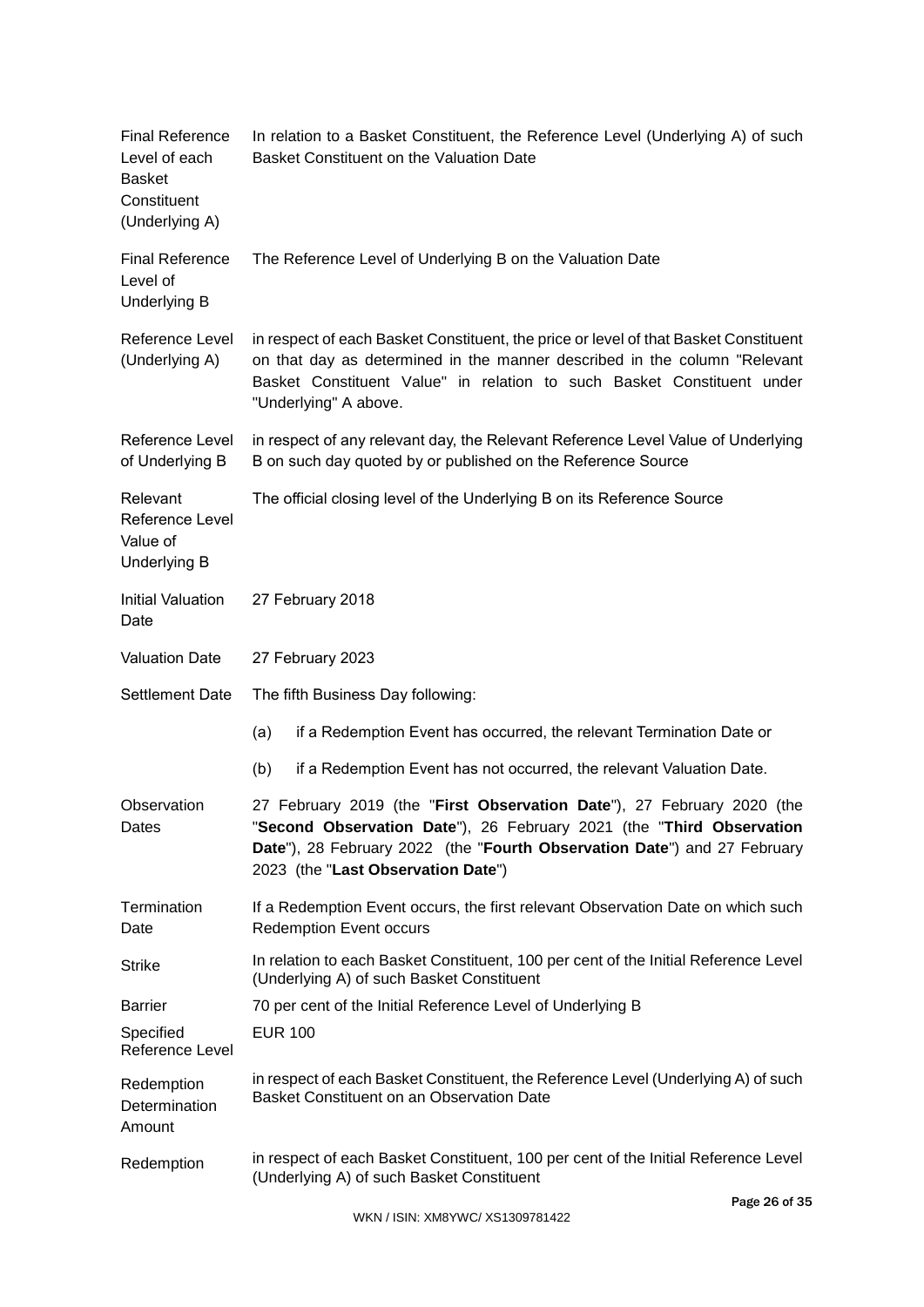# Threshold

Cash Amount (a) If on an Observation Date, the Redemption Determination Amount of each Basket Constituent comprising Underlying A is above or equal to the Redemption Threshold of such Basket Constituent (a "**Redemption Event**"), the Cash Amount set out in the table below in the column "Cash Amount" in the row corresponding to such Observation Date in respect of which the Redemption Event first occurs; or

- (b) if a Redemption Event has not occurred:
	- (i) if the Final Reference Level of Underlying B is above its Barrier, the Specified Reference Level; or
	- (ii) if the Final Reference Level of Underlying B is below or equal to its Barrier, an amount equal to the product of (x) the Specified Reference Level and (y) the quotient of the Final Reference Level of Underlying B and the Initial Reference Level of Underlying B

| <b>Observation Date</b>                          | <b>Cash Amount</b> |
|--------------------------------------------------|--------------------|
| 27 February 2019 (the "First Observation Date")  | EUR 113.60         |
| 27 February 2020 (the "Second Observation Date") | EUR 127.20         |
| 26 February 2021 (the "Third Observation Date")  | EUR 140.80         |
| 28 February 2022 (the "Fourth Observation Date") | EUR 154.40         |
| 27 February 2023 (the "Last Observation Date")   | EUR 168.00         |

Business Day A day on which the Trans-European Automated Real-time Gross settlement Express Transfer (TARGET2) system (or any successor thereto) is open, and on which commercial banks and foreign exchange markets settle payments in the Business Day Location(s)

Business Day Following Business Day Convention

Euro (EUR)

Business Day Locations London Payment Day London

Locations

**Settlement Currency** 

Convention

- Form of **Securities** Global Security in bearer form
- Clearing Agent Euroclear Bank S.A./N.V., 1 boulevard Albert II, 1210 Bruxelles, Belgium

Clearstream Banking Luxembourg S.A., 42 avenue John F. Kennedy, L-1855 Luxembourg

Governing Law English law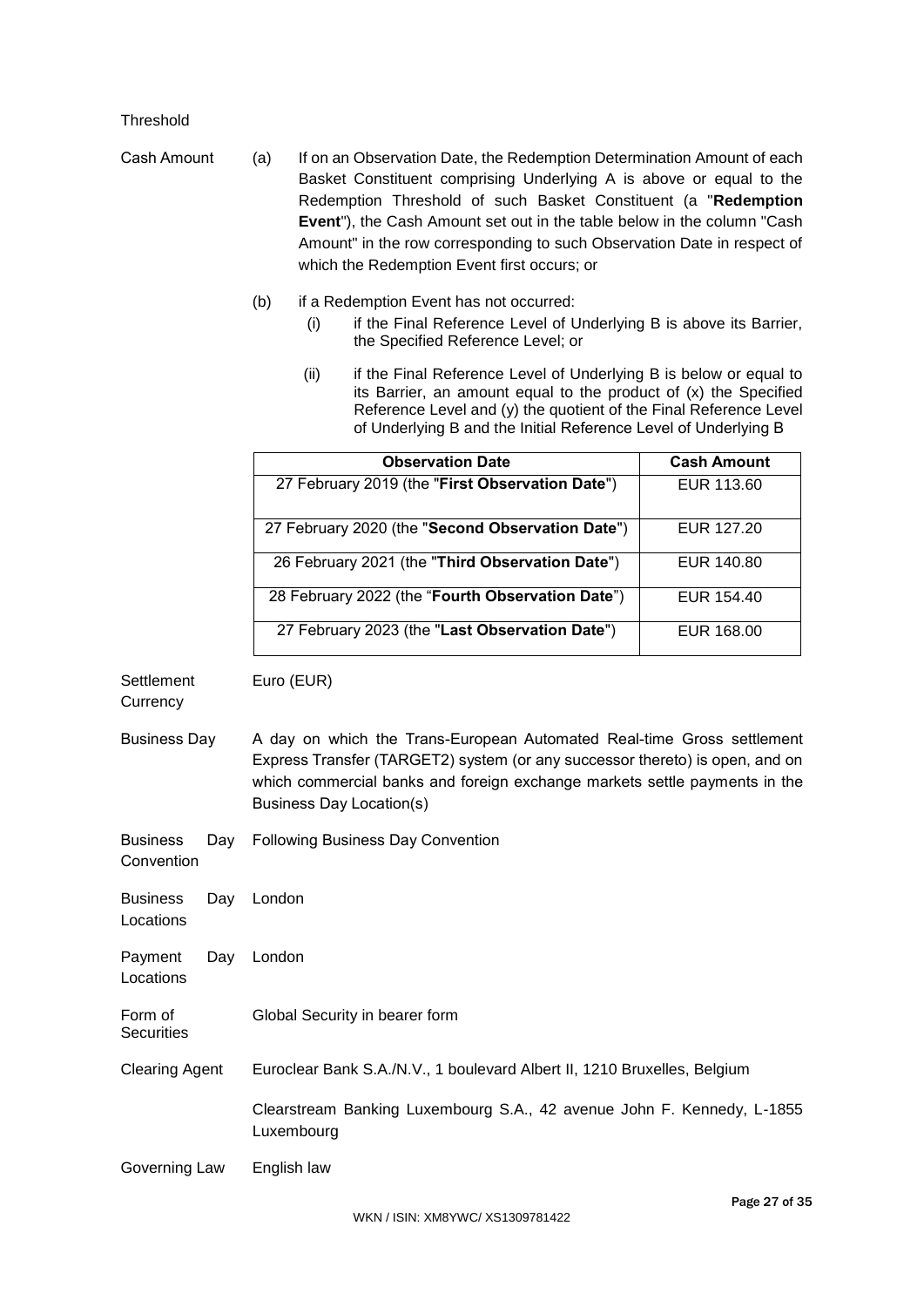# **ADDITIONAL INFORMATION**

# **LISTING AND ADMISSION TO TRADING**

| Listing and admission to Trading                              | Application has been made to list the Securities on<br>the Official List of the Luxembourg Stock<br>Exchange and to trade them on the Regulated<br>Market of the Luxembourg Stock Exchange, which<br>is a regulated market for the purposes of Directive<br>2014/65/EU (as amended), with effect from at the<br>earliest, the Issue Date. Application will also be<br>made to list and admit the Securities to trading on<br>the multilateral trading facility (MTF) EuroTLX of<br>EuroTLX SIM S.p.A., which is not a regulated<br>market for the purposes of Directive 2014/65/EU<br>(as amended). |
|---------------------------------------------------------------|-----------------------------------------------------------------------------------------------------------------------------------------------------------------------------------------------------------------------------------------------------------------------------------------------------------------------------------------------------------------------------------------------------------------------------------------------------------------------------------------------------------------------------------------------------------------------------------------------------|
|                                                               | No assurances can be given that such application<br>for listing and admission to trading will be granted<br>(or, if granted, will be granted by the Issue Date)                                                                                                                                                                                                                                                                                                                                                                                                                                     |
| Minimum Trade Size                                            | <b>One Security</b>                                                                                                                                                                                                                                                                                                                                                                                                                                                                                                                                                                                 |
| Estimate of total expenses related to<br>admission to trading | <b>EUR 7,200</b>                                                                                                                                                                                                                                                                                                                                                                                                                                                                                                                                                                                    |
| <b>OFFERING OF SECURITIES</b>                                 |                                                                                                                                                                                                                                                                                                                                                                                                                                                                                                                                                                                                     |
| Investor minimum subscription amount                          | One Security                                                                                                                                                                                                                                                                                                                                                                                                                                                                                                                                                                                        |
| Investor maximum subscription amount                          | Not Applicable                                                                                                                                                                                                                                                                                                                                                                                                                                                                                                                                                                                      |
| Offer price                                                   | The Issue Price                                                                                                                                                                                                                                                                                                                                                                                                                                                                                                                                                                                     |
| The Subscription Period:                                      | Applications to subscribe for the Securities may be<br>made through the Distributor from 26 January<br>2018 until the "Primary Market End Date" which is<br>26 February 2018 (subject to adjustment) during<br>the hours in which banks are generally open for<br>business in Italy except for the "door-to-door" offer<br>for which the Subscription Period will be from, and<br>including, 26 January 2018 to, and including, 19<br>February 2018.                                                                                                                                                |
|                                                               | The Issuer reserves the right for any reason to<br>change the number of Securities offered.                                                                                                                                                                                                                                                                                                                                                                                                                                                                                                         |
|                                                               | In the event that during the Subscription Period the<br>requests exceed the amount of the offer destined<br>to prospective investors equal to the maximum<br>aggregate nominal amount, the Issuer may<br>proceed to early terminate the Subscription Period<br>and may immediately suspend the acceptance of<br>further requests.                                                                                                                                                                                                                                                                   |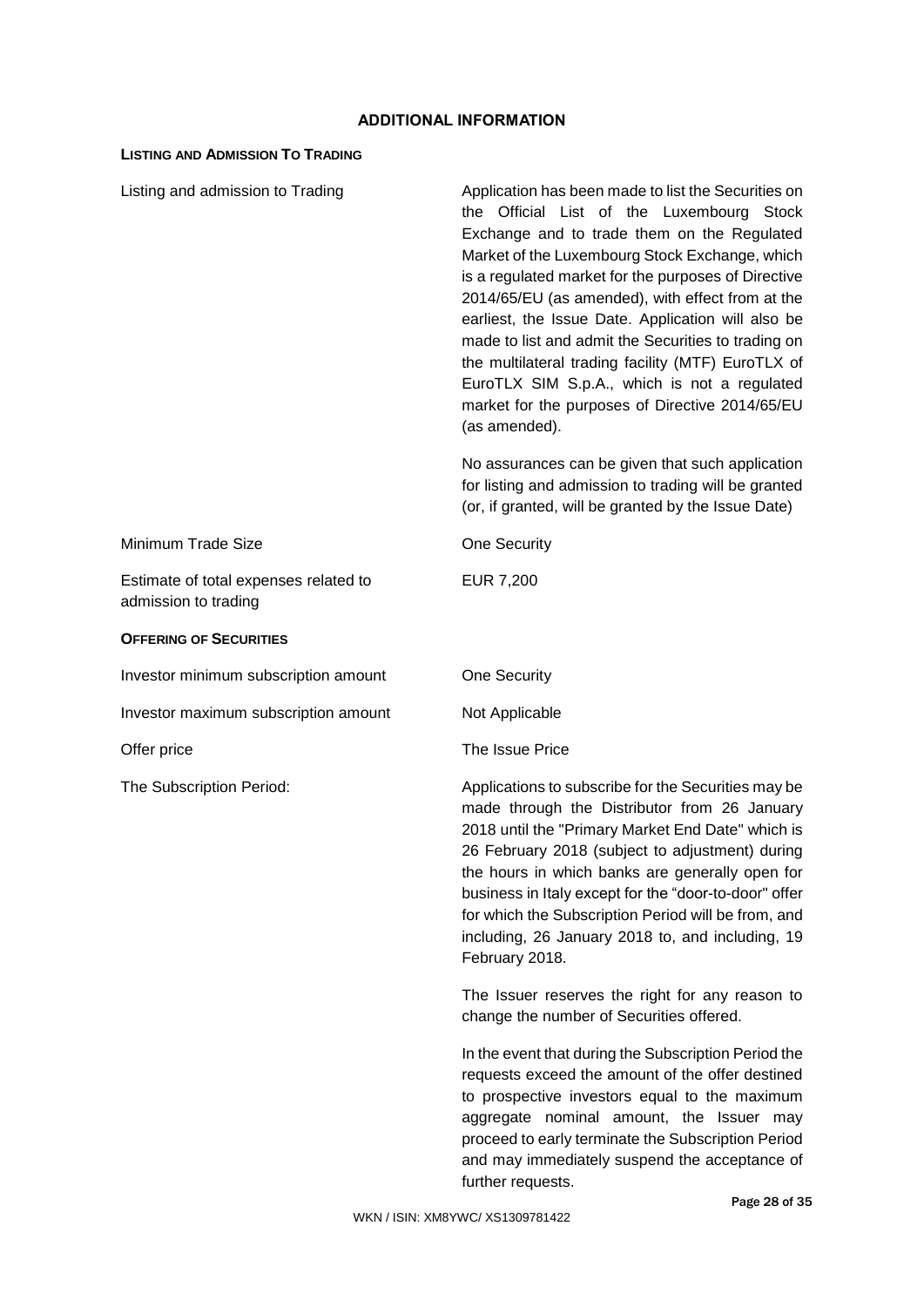|                                                                                                                     | Any such change or any amendment to the<br>Subscription Period will be communicated to<br>investors by means of a notice published on the<br>website of the Issuer (www.it.x-markets.db.com).                                                                                                                              |
|---------------------------------------------------------------------------------------------------------------------|----------------------------------------------------------------------------------------------------------------------------------------------------------------------------------------------------------------------------------------------------------------------------------------------------------------------------|
| Cancellation of the Issuance of the Securities:                                                                     | The Issuer reserves the right for any reason to<br>cancel the issuance of the Securities.                                                                                                                                                                                                                                  |
|                                                                                                                     | Any such decision will be communicated to<br>investors by means of a notice published on the<br>website of the Issuer (www.it.x-markets.db.com).                                                                                                                                                                           |
|                                                                                                                     | For the avoidance of doubt, if any application has<br>been made by a potential investor and the Issuer<br>exercises such a right, each such potential<br>investor shall not be entitled to subscribe or<br>otherwise purchase any Securities.                                                                              |
| Early Closing of the Subscription Period of the<br>Securities:                                                      | The Issuer reserves the right for any reason to<br>close the Subscription Period early.                                                                                                                                                                                                                                    |
|                                                                                                                     | Any such decision will be communicated to<br>investors by means of a notice published on the<br>website of the Issuer (www.it.x-markets.db.com).                                                                                                                                                                           |
| Conditions to which the offer is subject:                                                                           | Offers of the Securities are conditional on and<br>subject to admission to listing being obtained by<br>the Issue Date otherwise the offer will be deemed<br>withdrawn and the issuance cancelled                                                                                                                          |
| Description of the application process:                                                                             | Applications for the Securities can be made in Italy<br>at participating branches of a Distributor.                                                                                                                                                                                                                        |
|                                                                                                                     | Applications will be in accordance with the<br>relevant Distributor's usual procedures, notified to<br>investors by the relevant Distributor.                                                                                                                                                                              |
|                                                                                                                     | Prospective investors will not be required to enter<br>into any contractual arrangements directly with the<br>Issuer relating to the subscription for the<br>Securities.                                                                                                                                                   |
| Description of possibility to reduce<br>subscriptions and manner for refunding excess<br>amount paid by applicants: | Not applicable                                                                                                                                                                                                                                                                                                             |
| Details of the method and time limits for paying<br>up and delivering the Securities:                               | Investors will be notified by the Issuer or the<br>relevant financial intermediary of their allocations<br>of Securities and the settlement arrangements in<br>respect thereof. The Securities will be issued on<br>the Issue Date and the Securities will be delivered<br>on the Value Date against payment to the Issuer |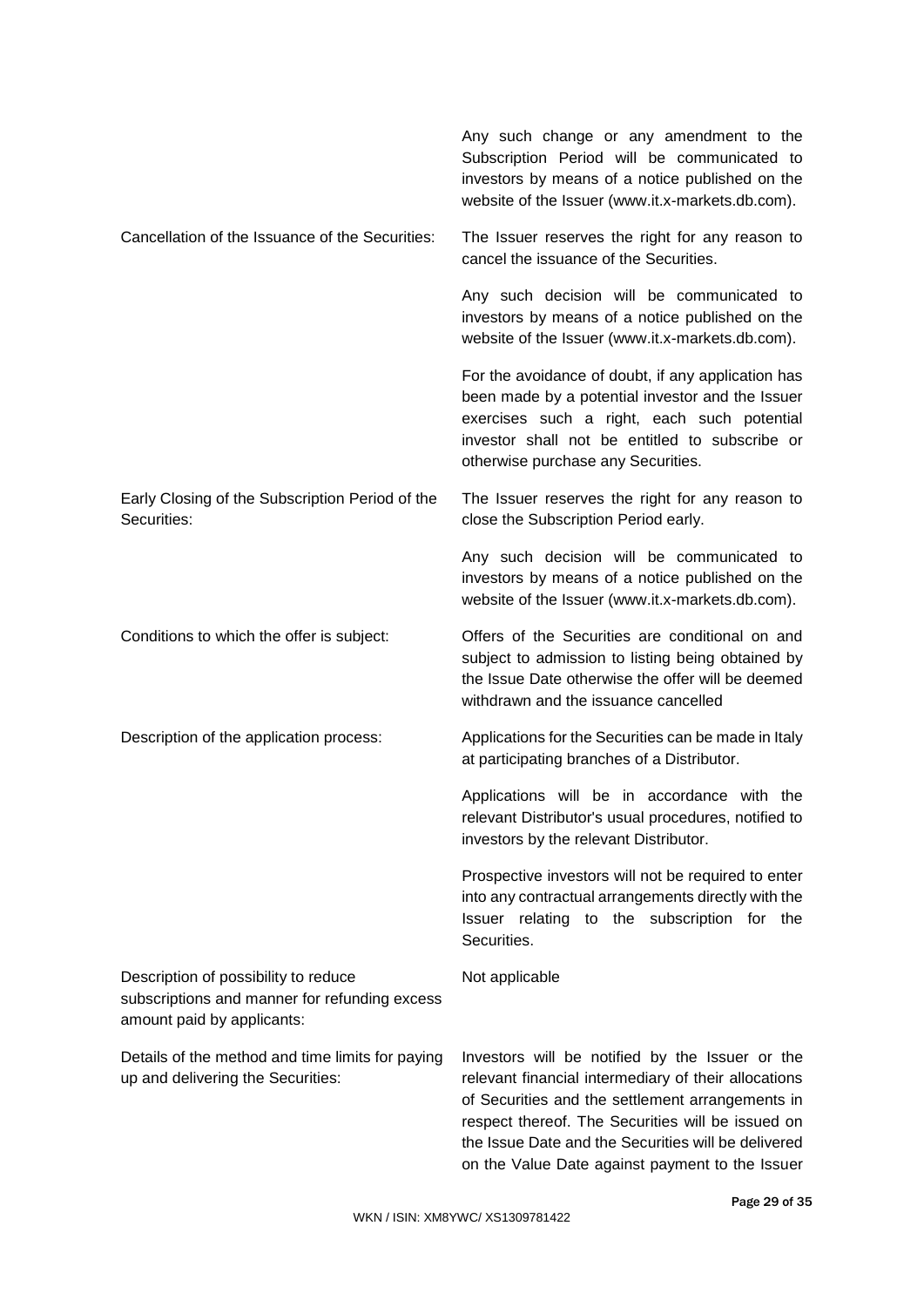Manner in and date on which results of the offer are to be made public:

Procedure for exercise of any right of preemption, negotiability of subscription rights and treatment of subscription rights not exercised

Categories of potential investors to which the Securities are offered and whether tranche(s) have been reserved for certain countries:

Process for notification to applicants of the amount allotted and the indication whether dealing may begin before notification is made:

Amount of any expenses and taxes specifically charged to the subscriber or purchaser:

Name(s) and address(es), to the extent known to the Issuer, of the placers in the various countries where the offer takes place

of the net subscription price.

The Issuer will in its sole discretion determine the final amount of Securities to be issued (which will be dependent on the outcome of the offer), up to a limit of 300,000 Securities

The precise number of Securities to be issued will be published on the website of the Issuer (www.it.x-markets.db.com) on or around the Issue Date.

The results of the offer will be available from the Distributor following the Subscription Period and prior to the Issue Date.

Not applicable

The Offer may be made in Italy to any person which complies with all other requirements for investment as set out in the Base Prospectus or otherwise determined by the Issuer and/or the relevant financial intermediaries. In other EEA countries, offers will only be made pursuant to an exemption under the Prospectus Directive as implemented in such jurisdictions.

Each investor will be notified by the relevant Distributor of its allocation of Securities after the end of the Subscription Period and before the Issue Date.

No dealings in the Securities may take place prior to the Issue Date

Save for the Issue Price, which includes the commissions payable to the Distributors, details of which are set out in the section below entitled "Fees", the Issuer is not aware of any expenses and taxes specifically charged to the subscriber or purchaser

Deutsche Bank S.p.A. of Piazza del Calendario 3, 20126, Milan, Italy, and Finanza e Futuro Banca S.p.A. of Piazza del Calendario 1, 20126 Milan, Italy, (each a "**Distributor**" and together with any other entities appointed as a distributor in respect of the Securities during the Subscription Period, the "**Distributors**").

The Issuer reserves the right to appoint other distributors during the Subscription Period, which will be communicated to investors by means of a notice published on the website of the Issuer (www.it.x-markets.db.com).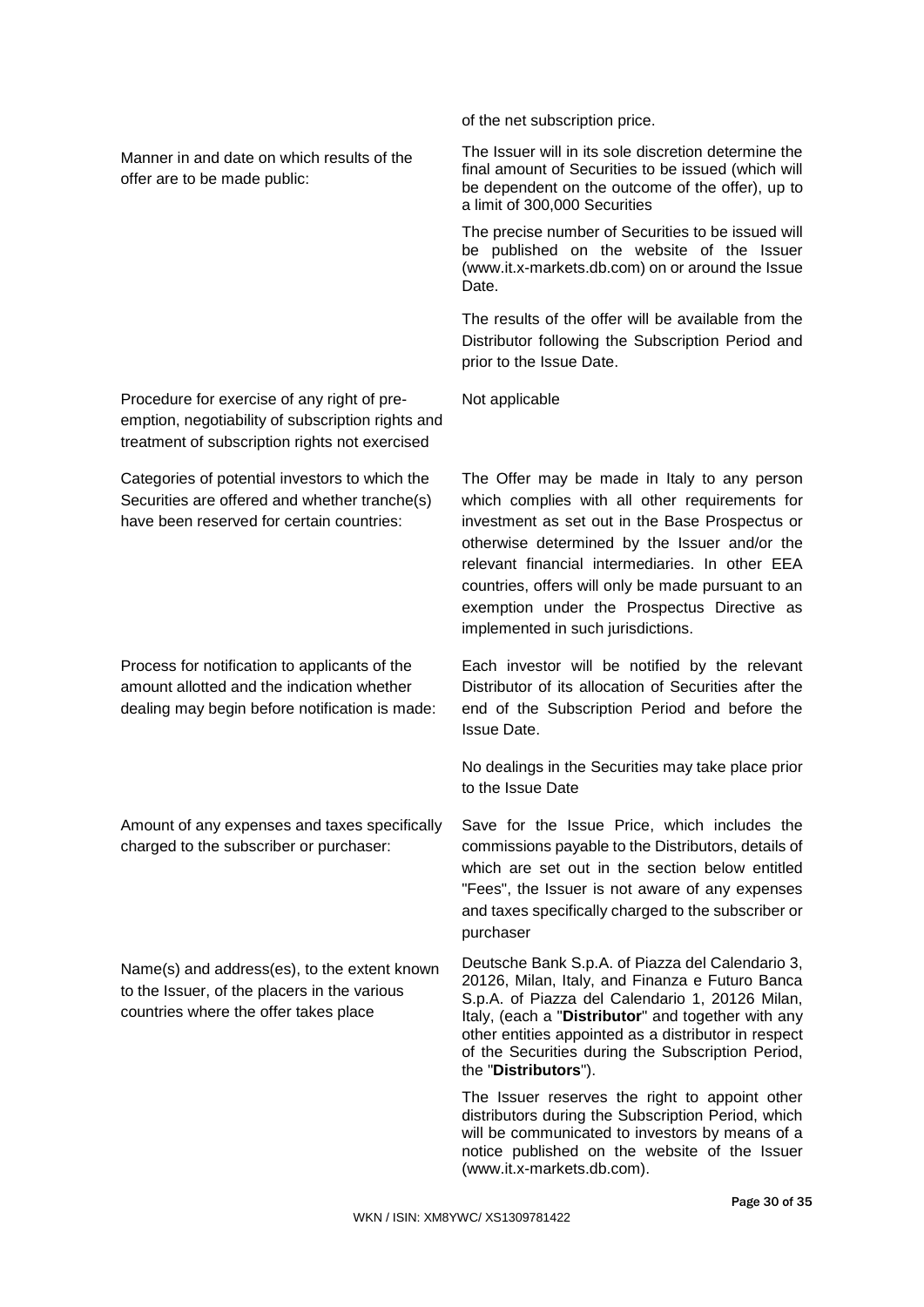Deutsche Bank S.p.A. will act as lead manager of the placement syndicate (*Responsabile del Collocamento* as defined under article 93-bis of the Financial Services Act) (the "**Lead Manager**").

| Fees paid by the Issuer to the Distributor                                        |                                                                                                                                                                                                                                                                                                                                                                                                                                                                                                                                                                                                                                                                                                                   |
|-----------------------------------------------------------------------------------|-------------------------------------------------------------------------------------------------------------------------------------------------------------------------------------------------------------------------------------------------------------------------------------------------------------------------------------------------------------------------------------------------------------------------------------------------------------------------------------------------------------------------------------------------------------------------------------------------------------------------------------------------------------------------------------------------------------------|
| <b>Trailer Fee</b>                                                                | Not applicable                                                                                                                                                                                                                                                                                                                                                                                                                                                                                                                                                                                                                                                                                                    |
| <b>Placement Fee</b>                                                              | The Issue Price contains a fee of up to 4.00 per<br>cent. of the Issue Price per Certificate                                                                                                                                                                                                                                                                                                                                                                                                                                                                                                                                                                                                                      |
| <b>SECURITY RATINGS</b>                                                           |                                                                                                                                                                                                                                                                                                                                                                                                                                                                                                                                                                                                                                                                                                                   |
| Rating                                                                            | The Securities have not been rated                                                                                                                                                                                                                                                                                                                                                                                                                                                                                                                                                                                                                                                                                |
| <b>INTERESTS OF NATURAL AND LEGAL PERSONS</b><br><b>INVOLVED IN THE ISSUE</b>     | Save for any fees payable as set out under "Fees"<br>above, so far as the Issuer is aware, no person<br>involved in the issue of the Securities has an<br>interest material to the offer                                                                                                                                                                                                                                                                                                                                                                                                                                                                                                                          |
| <b>REASONS FOR THE OFFER, ESTIMATED NET</b><br><b>PROCEEDS AND TOTAL EXPENSES</b> |                                                                                                                                                                                                                                                                                                                                                                                                                                                                                                                                                                                                                                                                                                                   |
| Reasons for offer                                                                 | The net proceeds from each issue of Securities<br>will be applied by the Issuer as set out under the<br>heading "Use of Proceeds" in the Base<br>Prospectus                                                                                                                                                                                                                                                                                                                                                                                                                                                                                                                                                       |
| <b>PUBLICATION OF NOTICES</b>                                                     |                                                                                                                                                                                                                                                                                                                                                                                                                                                                                                                                                                                                                                                                                                                   |
| Publication of notices                                                            | Notices will be published in accordance with<br>$§16(1)(a)$ and/or $§16(1)(b)$                                                                                                                                                                                                                                                                                                                                                                                                                                                                                                                                                                                                                                    |
| <b>RANKING OF THE SECURITIES</b>                                                  |                                                                                                                                                                                                                                                                                                                                                                                                                                                                                                                                                                                                                                                                                                                   |
| Ranking of the Securities                                                         | The Issuer believes that the Securities will fall<br>within the scope of Sec 46f (7) of the German<br>Banking Act (Kreditwesengesetz, "KWG") and will<br>constitute Preferred Senior Obligations<br>as<br>described in chapter "III. General Information on<br>the Programme" section "C. General Description<br>of the Programme" under "Ranking of Securities"<br>in the Base Prospectus. However, investors<br>should note that in a German insolvency<br>proceeding or in the event of the imposition of<br>resolution measures with respect to the Issuer, the<br>competent resolution authority or court would<br>determine<br>whether<br>unsecured<br>and<br>unsubordinated Securities issued under<br>the |

**FEES**

Programme qualify as Preferred Senior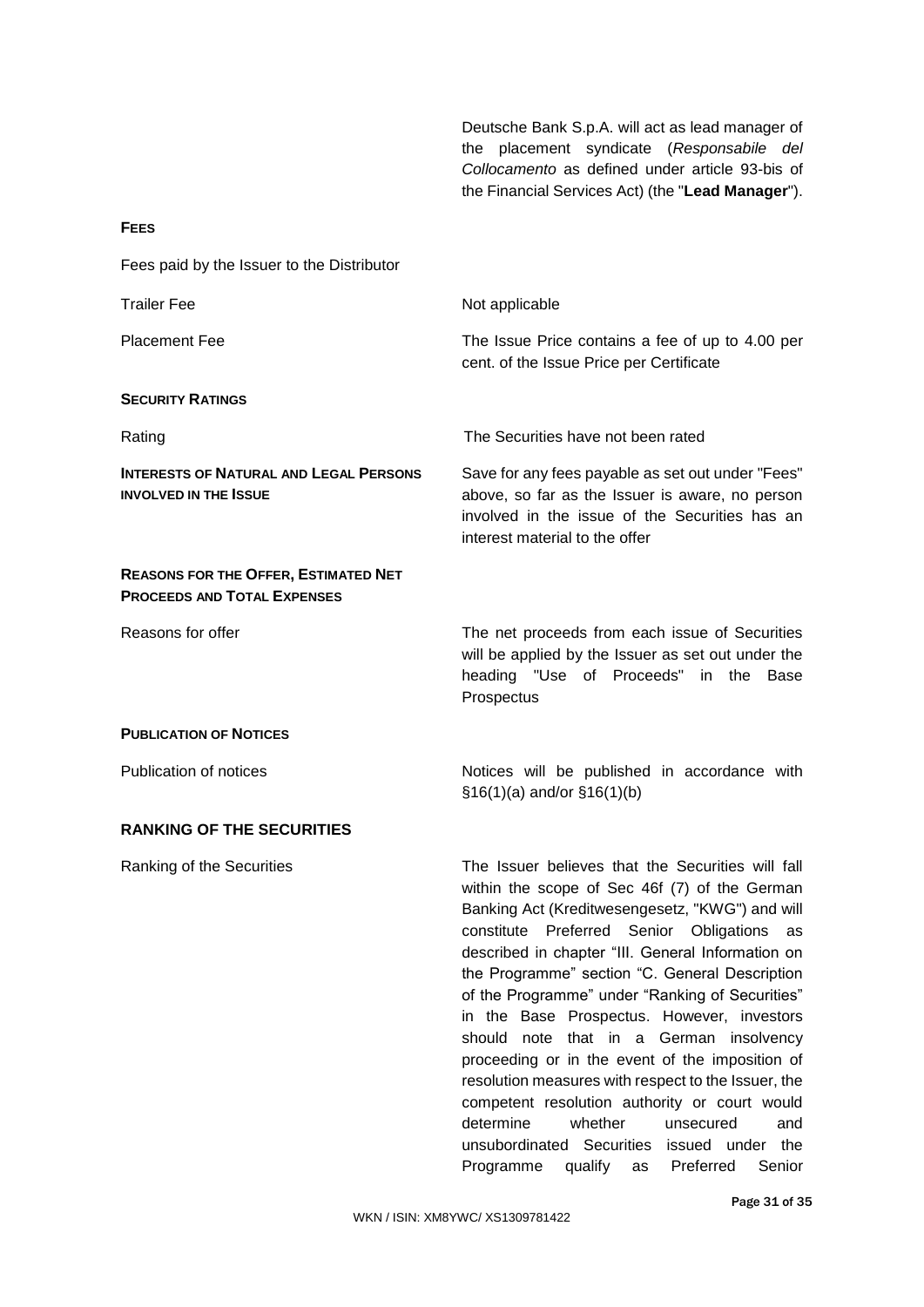# Obligations or as Non-Preferred Senior **Obligations**

# **INFORMATION RELATING TO THE UNDERLYING**

Information on each Underlying, on the past and further performance of each Underlying and their volatility can be obtained on the Bloomberg and/or Reuters page (as set out on pages 24 and 25 of this Prospectus) as provided for each security or item composing the Underlying.

| <b>Name of Basket Constituent</b> | Website <sup>2</sup>   |
|-----------------------------------|------------------------|
| Assicurazioni Generali S.p.A      | www.generali.com       |
| Unicredit S.p.A.                  | www.unicredit.it       |
| Intesa SanPaolo S.p.A.            | www.intesasanpaolo.com |
| FTSE™ MIB                         | www.ftse.com           |

## **FURTHER INFORMATION PUBLISHED BY THE ISSUER**

The Issuer does not intend to provide any further information on the Underlying.

 $\overline{a}$ 

<sup>&</sup>lt;sup>2</sup> The information appearing on such websites does not form part of this Prospectus.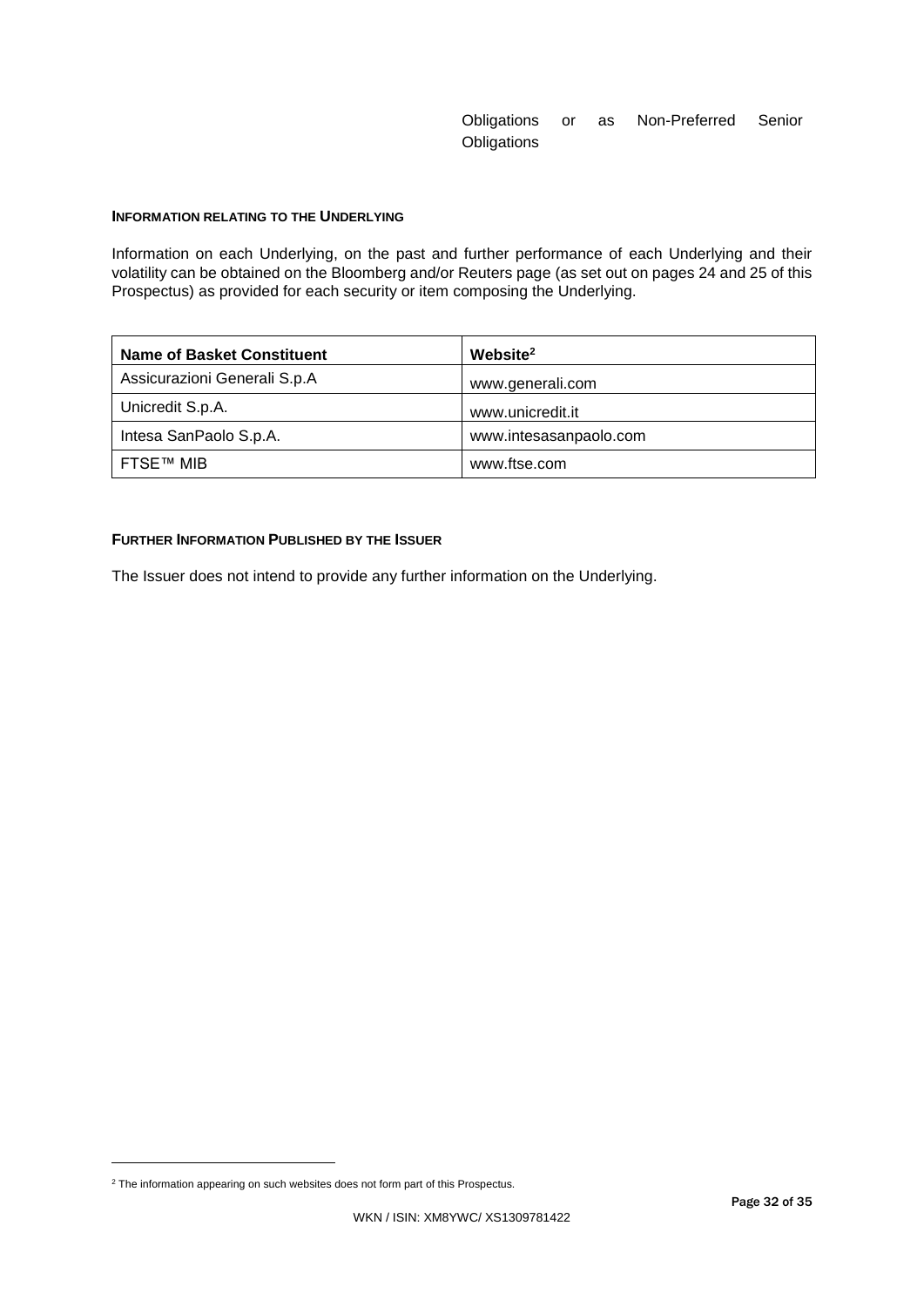# **IMPORTANT LEGAL INFORMATION**

**Consent to Use of Prospectus:** With respect to Article 3(2) of the Prospectus Directive the Issuer consents, to the extent and under the conditions below, to the use of the Prospectus during the Subscription Period as long as the Prospectus is valid in accordance with Article 9 of the Prospectus Directive and accepts responsibility for the content of the Prospectus also with respect to subsequent resale or final placement of Securities by any financial intermediary which was given consent to use the prospectus.

Such consent was given to the following specified financial intermediaries (individual consent), being Deutsche Bank S.p.A. of Piazza del Calendario 3, 20126, Milan, Italy, and Finanza e Futuro Banca S.p.A. of Piazza del Calendario 1, 20126 Milan, Italy and only for offers made in Italy to any person who complies with all other requirements for investment as set out in the Base Prospectus or otherwise determined by the Issuer and/or the relevant financial intermediary. In other EEA countries, offers may only be made pursuant to an exemption under the Prospectus Directive as implemented in such jurisdictions.

Such consent by the Issuer is subject to each dealer and/or financial intermediary complying with the terms and conditions described in this Prospectus as well as any applicable selling restrictions. The distribution of this Prospectus as well as the offering, sale and delivery of Securities in certain jurisdictions may be restricted by law.

Each dealer and/or each financial intermediary, if any, and/or each person into whose possession this Prospectus comes is required to inform themselves about and observe any such restrictions. The Issuer reserves the right to withdraw its consent to the use of this Prospectus in relation to certain dealers and/or financial intermediaries.

**In case of an offer being made by a financial intermediary, such financial intermediary must provide information to investors on the terms and conditions of the offer at the time the offer is made.**

**Any new information with respect to financial intermediaries unknown at the time of the approval of the Prospectus will be published on the internet page www.x-markets.db.com (and the information appearing on such website does not form part of this Prospectus).**

**Responsibility Statement:** The Issuer accepts responsibility for the information contained in this document. To the best of the knowledge of the Issuer, having taken all reasonable care to ensure that such is the case, the information contained in this document is in accordance with the facts and does not omit anything likely to affect the import of such information.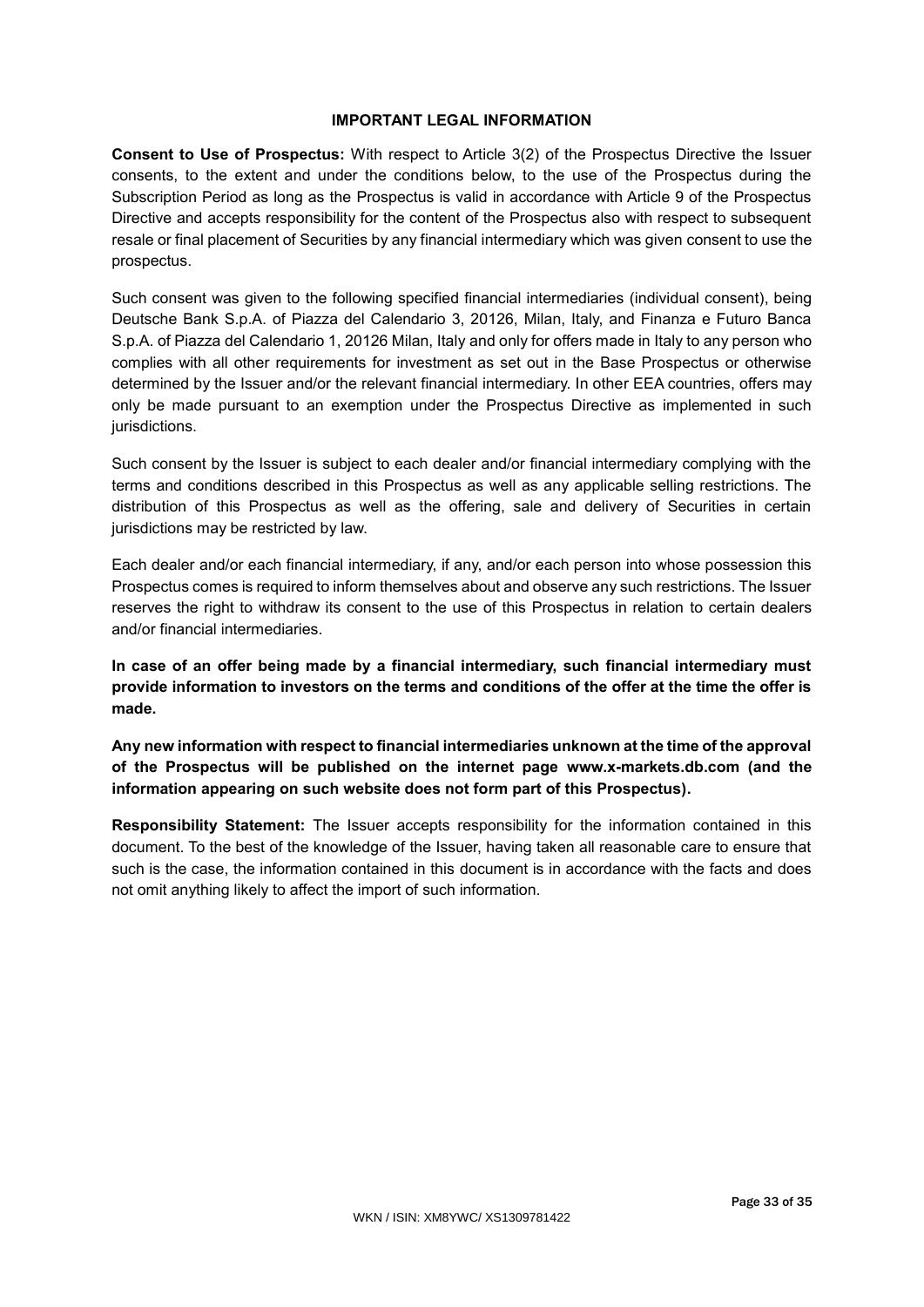# **GENERAL INFORMATION**

1. The establishment of the Programme and the issue of Securities thereunder have been duly authorised by the competent representatives of Deutsche Bank.

The establishment of the Programme is considered to be in the ordinary course of Deutsche Bank's business and therefore was not authorised by board resolutions.

Deutsche Bank has obtained or will obtain from time to time all necessary consents, approvals and authorisations in connection with the issue and performance of its obligations under the Securities.

- 2. There has been no material adverse change in the prospects of Deutsche Bank since 31 December 2016. There has been no significant change in the financial position or trading position of Deutsche Bank since 30 September 2017.
- 3. Save as disclosed in the EMTN Base Prospectus, under the title "Legal and Arbitration Proceedings" on page 89, as supplemented from time to time, on the pages identified in item (e)- (i) of the Cross Reference List on pages 19 to 22, there have been no governmental, legal or arbitration proceedings (including any such proceedings which are pending or threatened of which the issuer is aware) during the last twelve months which may have, or have had in the recent past, significant effects on the Issuer's financial position or profitability.
- 4. The Issuer does not intend to provide any post-issuance information in relation to the assets underlying the Securities, except if required any applicable law or regulation.
- 5. So long as Securities are capable of being issued under the Programme, copies of the following documents will be available from the registered office of the Issuer and from the specified office of the Paying Agent for the time being in Luxembourg:
	- (i) the articles of association (with an English translation where applicable) of the Issuer;
	- (ii) the audited consolidated and non-consolidated annual financial statements of Deutsche Bank in respect of the financial years ended 31 December 2016 and 31 December 2015 (in German and each with an English translation thereof);
	- (iii) the 30 September 2017 Interim Report;
	- (iv) the EMTN Base Prospectus;
	- (v) the First Supplement to the EMTN Base Prospectus;
	- (vi) the Second Supplement to the EMTN Base Prospectus;
	- (vii) the Third Supplement to the EMTN Base Prospectus;
	- (viii) the Fourth Supplement to the EMTN Base Prospectus;
	- (ix) the Fifth Supplement to the EMTN Base Prospectus;
	- (x) this Prospectus;
	- (xi) the Base Prospectus.